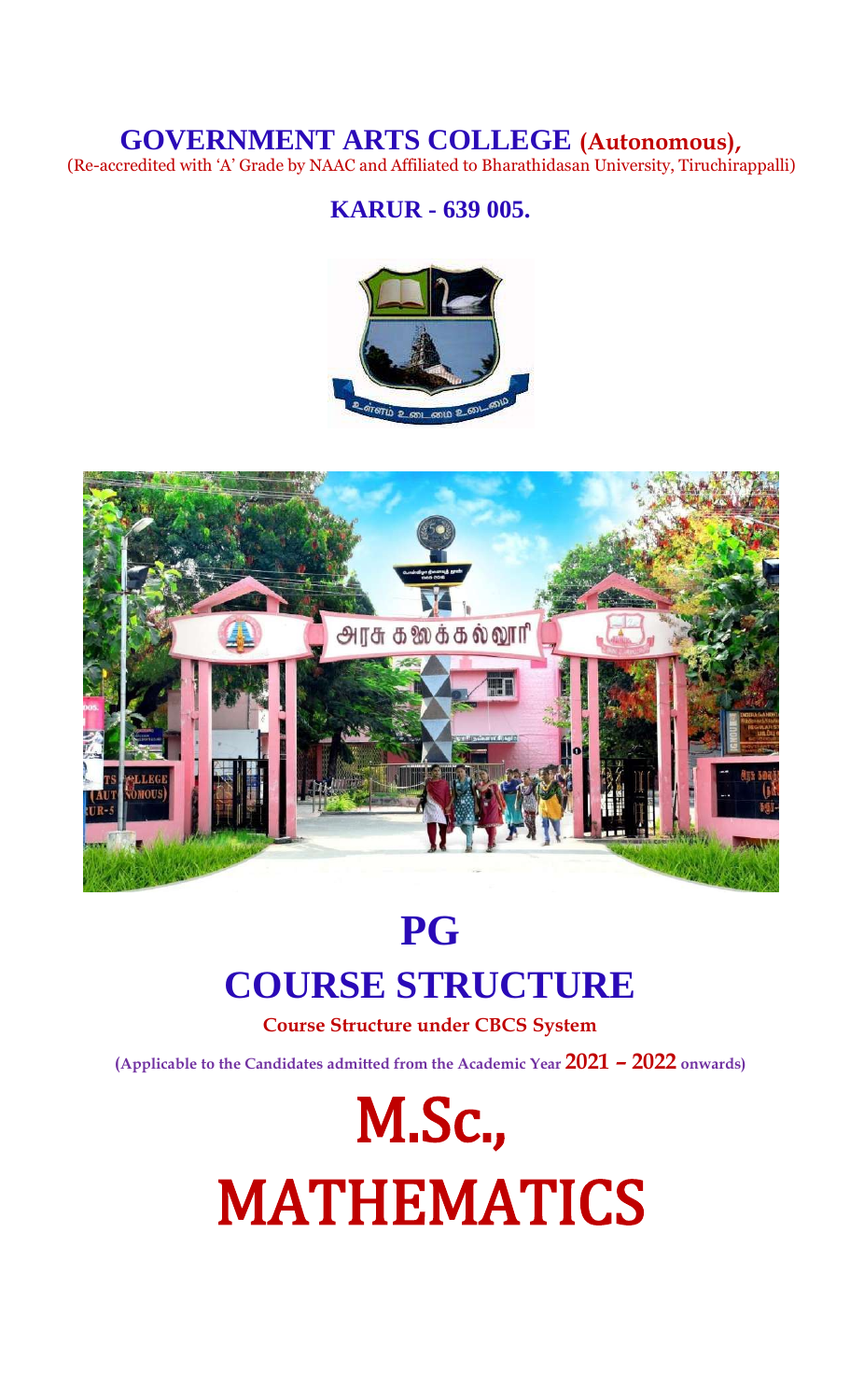

# **GOVERNMENT ARTS COLLEGE (AUTONOMOUS)**

# **KARUR – 639 005.**

#### **Vision**

It is our vision to persuade every mind in this temple of learning to tirelessly seek the truth to face the challenges of the times and honestly participate in the establishment of universal peace, progress and love.

### **Mission**

It is our mission to create in everyone an honest searching mind to be ready for value-based creative citizenship for regional, national and global peace and progress.

### **PG AND RESEARCH DEPARTMENT OF MATHEMATICS.**

### **Vision**

To persuade every one's mind in Search of the real meaning of the infinity through hard work.

### **Mission**

To create in everyone a honest and creative Mathematician for regional, national and global progress

# **ABOUT THE DEPARTMENT**

The department of mathematics has been started in the year 1967-68 affiliated to university of Madras. In the year 1981-82 the post graduate course in mathematics was started. From 1984-85 all courses in this department come under Bharathidasan University. In 2009-10 the department upgraded as a research department by admitting M.Phil. and Ph.D. scholars. Currently 10 staff members are working in the department out of which five faculty members with Ph.D. includes Topology, Fuzzy Topology, Algebra, Fuzzy Algebra, Fuzzy Matrix Theory, Operations Research etc., The department organizes workshops and seminars periodically.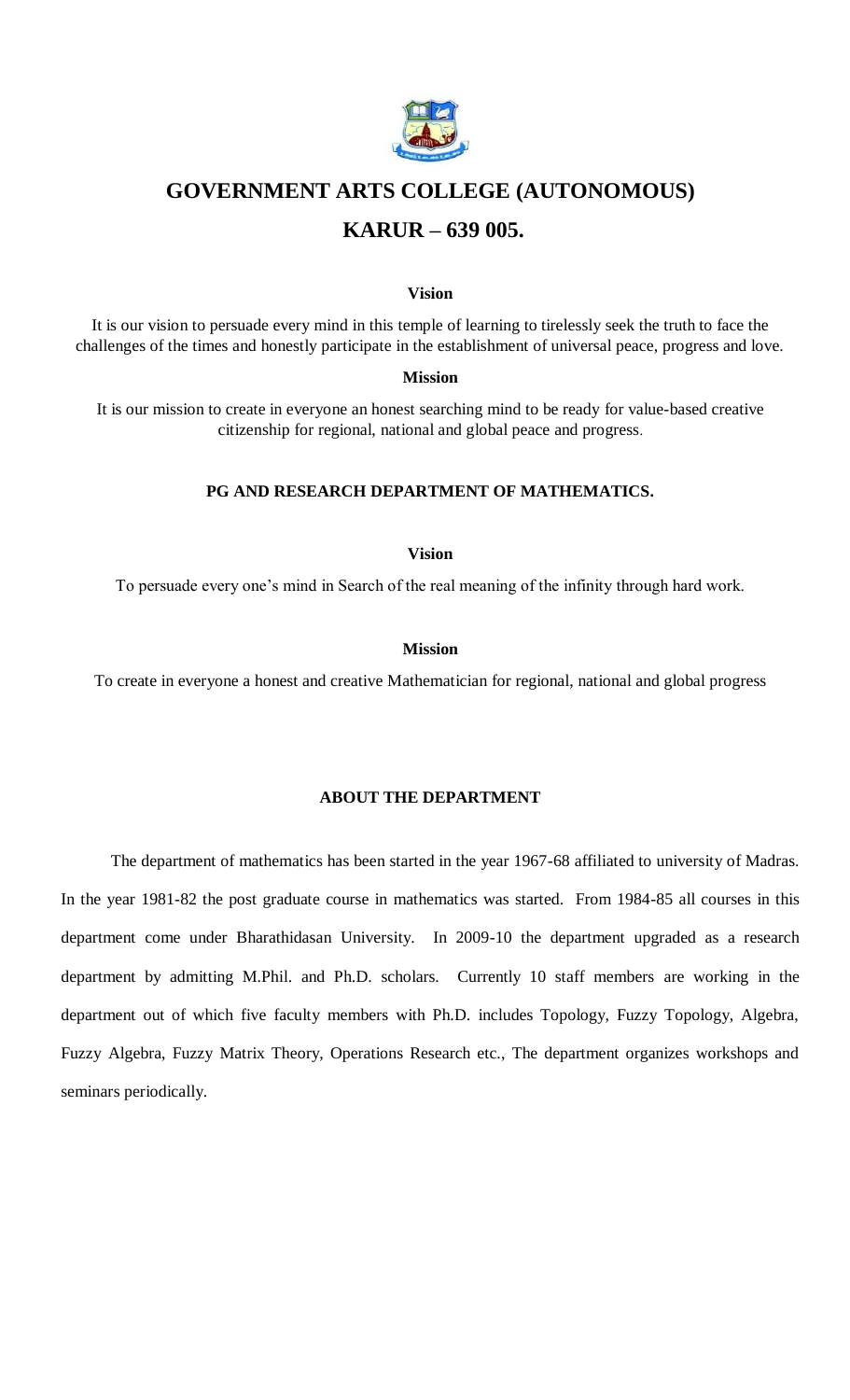In recent days Mathematics is penetrating all fields of human endeavour and therefore, it is necessary to prepare the students to hope with the advanced developments in various fields of Mathematics. The objectives of this programme are the following:

- (a) To impart knowledge in advanced concepts and applications in various fields of Mathematics.
- (b) To provide wide choice of elective subjects with updated and new areas invarious branches of Mathematics to meet the needs of all students.

# **PROGRAMME OUTCOMES (POs)**

Upon completion of the Programme, the students will be able to:

- **PO1–** Acquire advanced conceptual knowledge and comprehensive understanding of the fundamental principles in respective discipline.
- **PO2–** Apply knowledge and critically evaluate the concepts and scientific developments to take up any challenge.
- **PO3** Visualize and work on laboratory multidisciplinary tasks related to current research in the fields of Mathematical, Physical and Life sciences.
- **PO4–** Acquire research based knowledge and design methods to conduct investigations of complex problems in research/ Industrial field and achieve employability /self employment.
- **PO5** Communicate effectively ideas verbally in English, leading to Entrepreneurship ventures such as consultancy and training.
- **PO6** Employ innovative and environment friendly methods, novel ideas to solve complex and challenging societal and environmental issues.

# **PROGRAMME SPECIFIC OUTCOMES (PSOs)**

Upon completion of the programme M.Sc. Mathematics, the students will be able to:

- **PSO1-** Acquire knowledge and understanding in advanced areas of Mathematics, from the courses offered.
- **PSO2** Apply knowledge of Mathematics in different field of science, business studies and technology
- **PSO3-** Provide students with advanced mathematical, Latex, R, C Programming and computational skills that prepares them to pursue higher studies and conduct research.
- **PSO4 -**Train students to deal with the problems faced by software and all industrial areas through knowledge of mathematics and scientific computational techniques.
- **PSO5-** Provide students with knowledge and capability in formulating, analysing mathematical models of real-life applications, to develop abstract mathematical thinking and to crack the competitive examinations.

# **What is Credit system?**

Weightage to a course is given in relation to the hours assigned for the course. The following Table shows the correlation between credits and hours. However, there could be some flexibility because of practical, field visits, tutorials and nature of project work.

For PG courses, a student must earn a minimum of **90 (+4)** credits as mentioned in the table below. The total number of minimum courses offered by a department is given in the course pattern.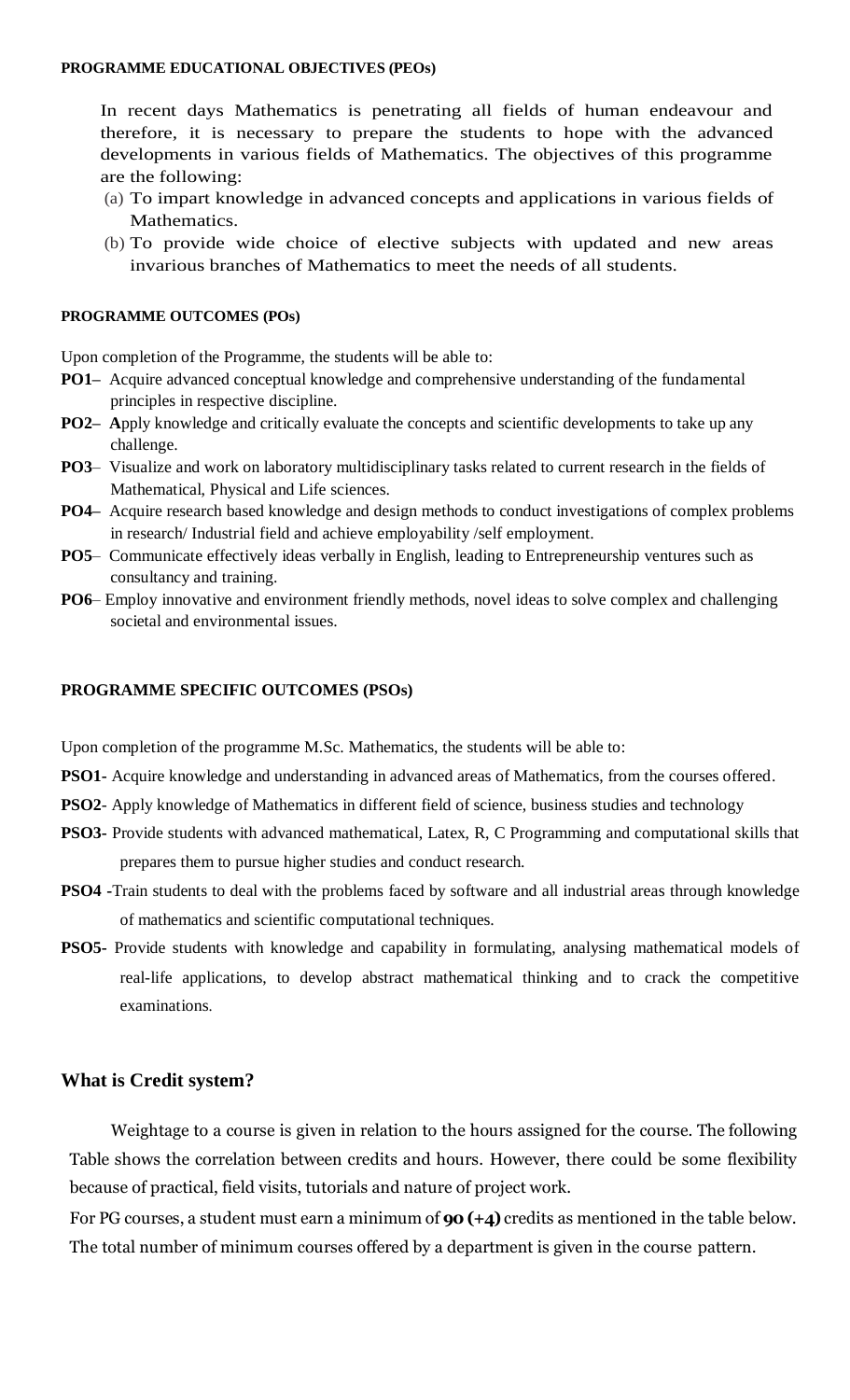| PART         | <b>SEMESTER</b> | <b>SPECIFICATION</b>        | NO. OF<br><b>COURSES</b> | <b>HOURS</b> | <b>CREDITS</b> | ∽<br>RED<br>ГOТ |
|--------------|-----------------|-----------------------------|--------------------------|--------------|----------------|-----------------|
| Ш            | I to IV         | Core Course Theory          | 14                       | 84           | 70             | 85              |
|              |                 | <b>Elective Course</b>      | 5                        | 30           | 15             |                 |
| IV           | II &III         | <b>Internship Programme</b> | 1                        |              | $\overline{2}$ | $\mathbf{2}$    |
|              |                 | Massive Open Online Course  | 1                        |              | $\overline{2}$ | $\mathbf{2}$    |
| III          | IV              | Project Work                | 1                        | 6            | 5              | 5               |
| <b>TOTAL</b> |                 | 22                          | 120                      | 90           | 90             |                 |

# **POST GRADUATE COURSE PATTERN (2021 ONWARDS)**

# **Course Pattern**

The Post graduate degree course consists of two vital components. They are as follows:

**Part - III:** Core Course (Theory), Project Work

**Part - IV:** Internship Programme, MOOC's

# **Core Courses**

A core course is the course offered by the parent department related to the major subjects, components like theories, practical's, Project work, field visits andetc.

# **Core Elective**

The core elective course is also offered by the parent department. The objective is to provide choice and flexibility within the department. There are FIVE core electives. They are offered in different semesters according to the choice of the college.

# **Extra Credit Courses**

In order to facilitate the students gaining extra credits, the extra credit courses are given. There are two extra credit courses - Massive Open Online Courses (MOOC) and Internship Programme. According to the guidelines of UGC, the students are encouraged to avail this option of enriching by enrolling themselves in the MOOC provided by various portals such as SWAYAM, NPTEL, etc.

# **Subject Code Fixation**

The following code system (9 characters) is adopted for Post Graduate courses:

| Year of<br>Revision | PG Code of<br>the Dept | Semester         | Specification<br>of Part | Running number<br>in the part |
|---------------------|------------------------|------------------|--------------------------|-------------------------------|
| ◡                   |                        |                  |                          |                               |
| 2021                | <b>P21</b>             | $\boldsymbol{x}$ |                          | $\mathbf{x} \mathbf{x}$       |
| 2021                | <b>PMM</b>             |                  |                          |                               |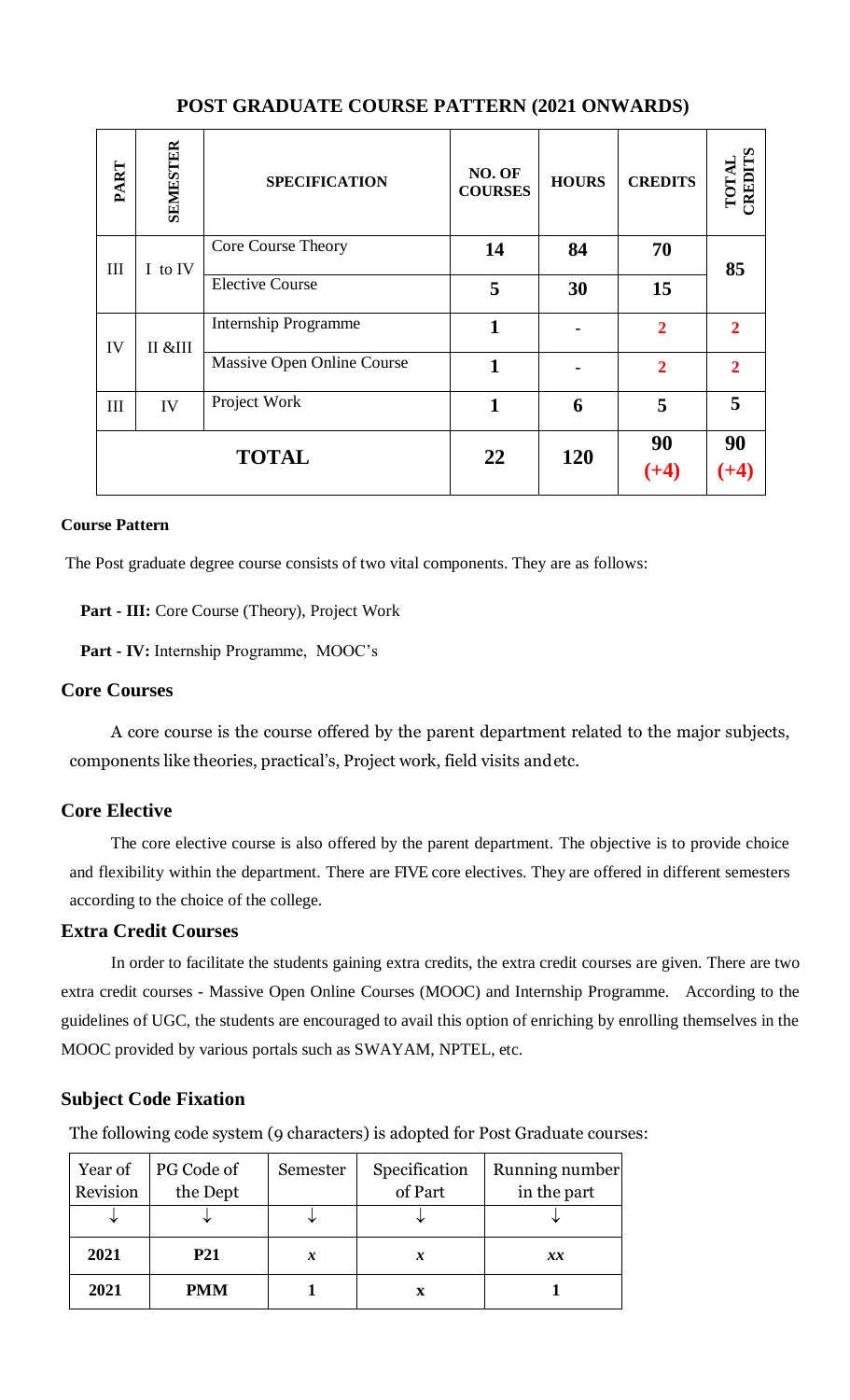# For example:

# **I M.Sc. Mathematics - Differential Calculus**

The code of the paper is **P21MM1C1.**

Thus, the subject code is fixed for other subjects.

# **EXAMINATIONS**

# **Continuous Internal Assessment (CIA):**

| <b>PG</b> - Distribution of CIA Marks |                              |  |  |  |  |  |
|---------------------------------------|------------------------------|--|--|--|--|--|
| <b>Passing Minimum: 50 Marks</b>      |                              |  |  |  |  |  |
| THEORY CIA MAXMIMUM $= 25$            | THEORY CIA MINIMUM $=$ 10    |  |  |  |  |  |
| PRACTICAL CIA MAXIMUM = 40            | PRACTICAL CIA MINIMUM $= 16$ |  |  |  |  |  |

# **End - Semester Tests**

Centralized - Conducted by the office of Controller of Examinations.

# **Semester Examination**

Testing with Objective and Descriptive questions.

**Section - A:** 10 Questions x 2 Marks  $= 20$  Marks (No Choice - Two questions from each unit)

**Section - B:** 5 Questions x 5 Marks  $= 25$  Marks (Either... or Type - One pair from each unit)

**Section - C:** 3 Questions x 10 Marks  $=$  30 Marks  $(3$  Out of  $5$  - One question from each unit)

# **Duration of Examination:**

3- Hours examination for courses.

# **Grading System**

# **1. Grading**

Once the marks of the CIA and the end-semester examination for each of the courses are available, they will be added. The marks thus obtained, will then be graded as per the scheme provided in Table 1.

From the second semester onwards the total performance within a semester and the continuous performance starting from the first semester are indicated by **Semester Grade Point Average (GPA)** and **Cumulative Grade Point Average (CGPA),** respectively. These two are calculated by the followingformulae

$$
GPA = \frac{\sum_{i=1}^{n} C_i G_i}{\sum_{i=1}^{n} C_i}
$$
 *WAM (WeightedAverage Marks)* =  $\frac{\sum_{i=1}^{n} C_i M_i}{\sum_{i=1}^{n} C_i}$ 

*Where,* 'C<sub>i</sub>' is the Credit earned for the Course-i,

- 'Gi' is the Grade Point obtained by the student for the Course 'i'.
- 'M' is the marks obtained for the course 'i', and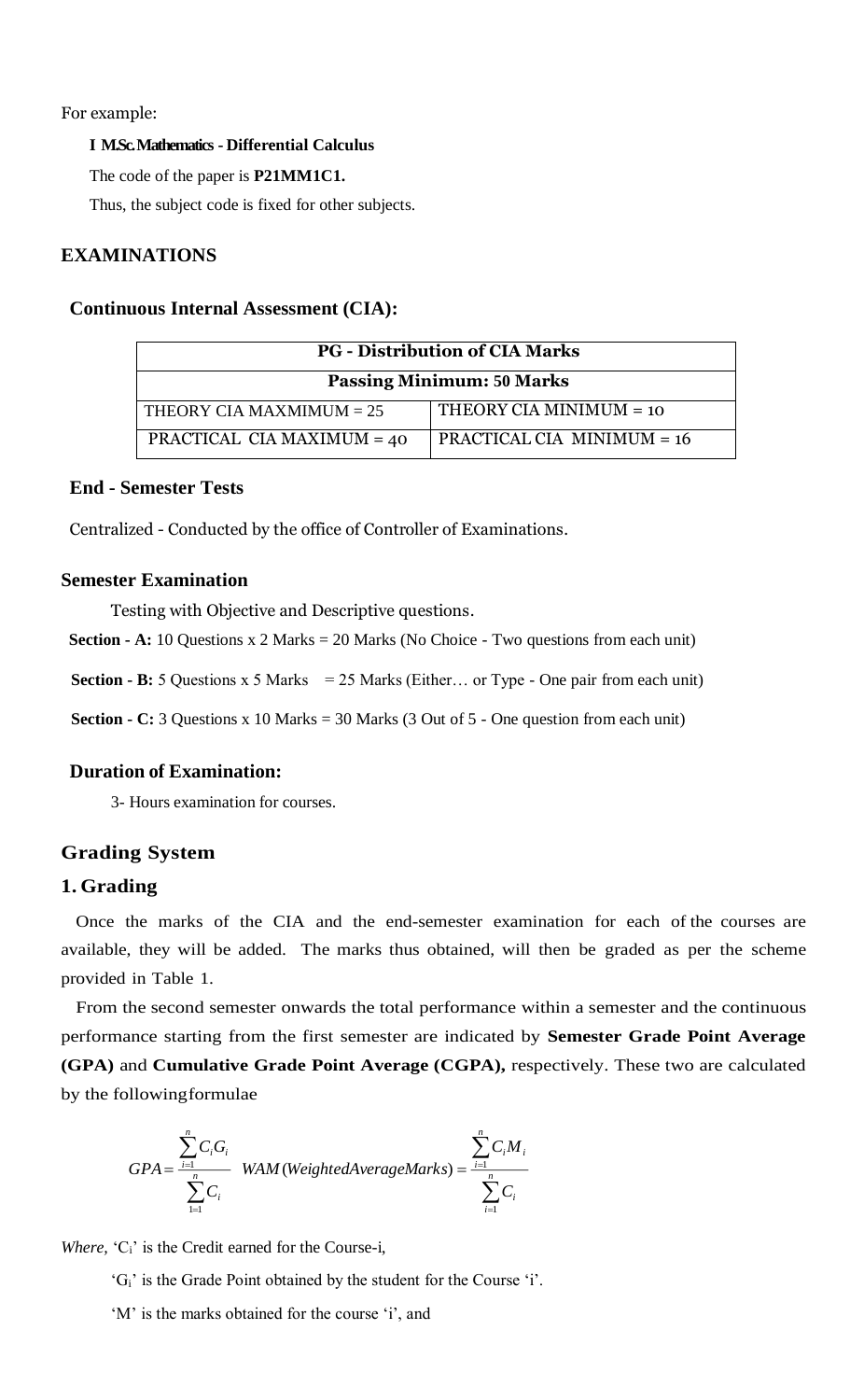'n' is the number of Courses **Passed** in that semester.

CGPA: Average GPA of all the Courses starting from the first semester to the current semester.

# **2.Classification of Final Results**

- i) For each of the three parts, there shall be separate classification on the basis of the CGPA, as indicated in the following Table - 2.
- ii) For the purpose of Classification of Final Results, the Candidates who earn CGPA 9.00 and above shall be declared to have qualified for the Degree as 'Outstanding'. Similarly, the candidates who earn the CGPA between 8.00 - 8.99, 7.00 - 7.99, 6.00 - 6.99 and 5.00 - 5.99 shall be declared to have qualified for their Degree in the respective programmes as 'Excellent', 'Very Good', 'Good' and 'Above Average' respectively.
- iii) Absence from an examination shall not be taken as an attempt.

| <b>Marks Range</b>        | <b>Grade Point</b> | <b>Corresponding Grade</b> |
|---------------------------|--------------------|----------------------------|
| 90 and above              | 10                 |                            |
| 80 and above but below 90 |                    | $A+$                       |
| 70 and above but below 80 |                    | A                          |
| 60 and above but below 70 |                    | $B+$                       |
| 50 and above but below 60 | 6                  | B                          |
| Below 50                  | NΑ                 | R A                        |

**Table - I - Grading of the Courses**

# **Table – 2 – Final Result**

| <b>CGPA</b>             | <b>Classification of Final</b><br><b>Results</b> | <b>Corresponding Grade</b> |
|-------------------------|--------------------------------------------------|----------------------------|
| 9.00 and above          |                                                  | Outstanding                |
| 8.00 to 8.99            | $A+$                                             | Excellent                  |
| 7.00 to 7.99            | A                                                | Very Good                  |
| $6.00 \text{ to } 6.99$ | $B+$                                             | Good                       |
| 5.00 to 5.99            | в                                                | Above Average              |
| Below 5.00              | RA                                               | Re - Appearance            |

Credit based weighted Mark System is adopted for individual semesters and cumulative semesters in the column 'Marks Secured' (for 100).

# **Declaration of Result:**

Mr./Ms. \_\_\_\_\_\_\_\_\_ has successfully completed the Post Graduate in \_\_\_\_\_\_\_\_\_\_ programme. The candidate's Cumulative Grade Point Average (CGPA) in Part - III is \_\_\_\_\_\_\_ and the class secured is \_\_\_\_\_\_\_\_ by completing the minimum of 90 credits. The candidate has acquired \_\_\_\_\_\_\_\_ (if any) extra credits offered by the parent department courses.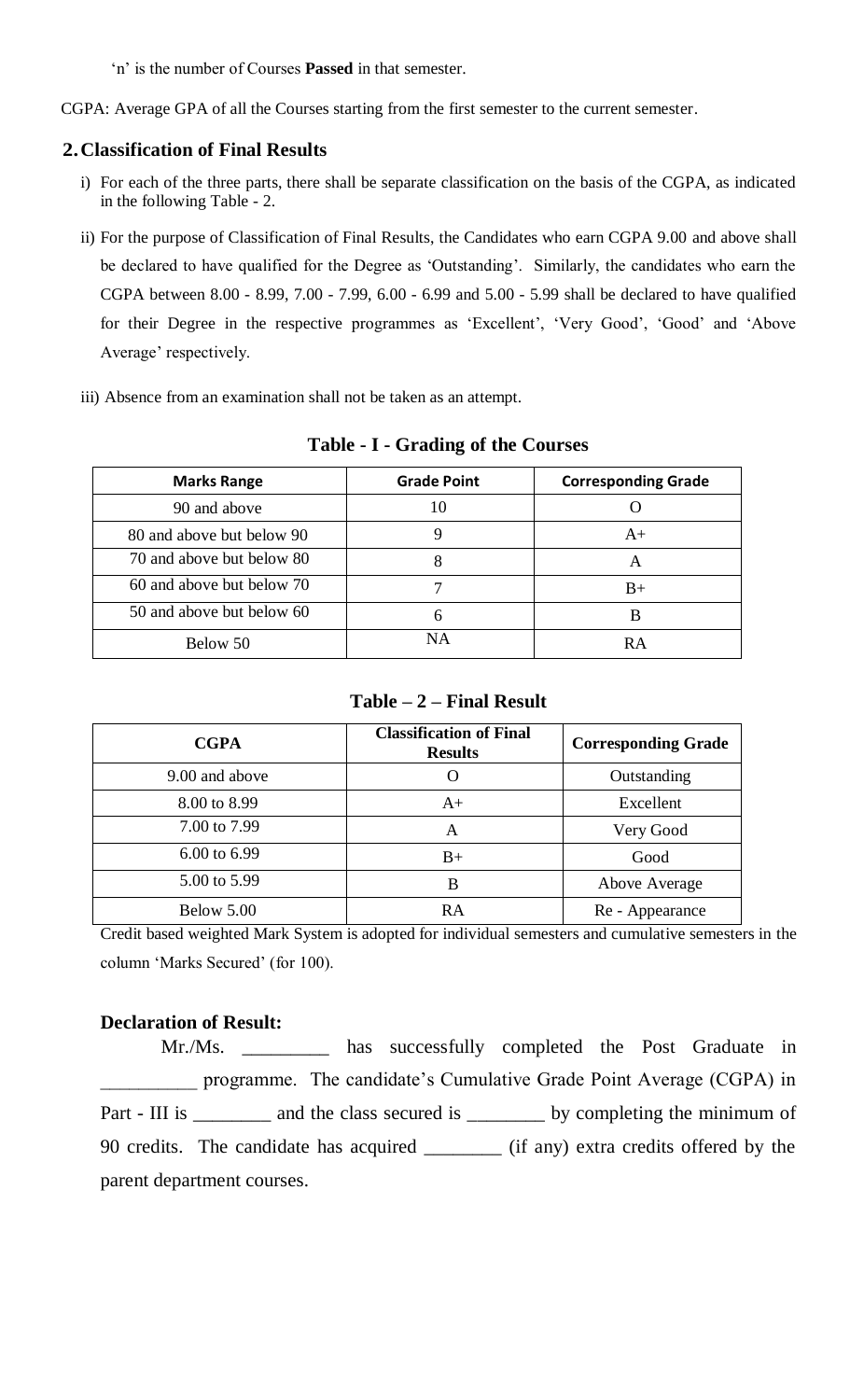

# **GOVERNMENT ARTS COLLEGE (AUTONOMOUS), KARUR – 639 005**

 (Re-accredited with A Grade by NAAC and Affiliated to Bharathidasan University , Tiruchirappalli)  **M.Sc. MATHEMATICS COURSE STRUCTURE UNDER CBCS SYSTEM**

(For the candidates admitted from the year 2021- 2022 onwards)

| <b>SEMESTER</b> |                              |                                                                                               |                  | <b>HOURS</b>          |                         | <b>EXAM HOURS</b>       |       | <b>MARKS</b>   |            |
|-----------------|------------------------------|-----------------------------------------------------------------------------------------------|------------------|-----------------------|-------------------------|-------------------------|-------|----------------|------------|
|                 | <b>COURSE</b>                | <b>COURSE TITLE</b>                                                                           | <b>CODE</b>      | INSTR.<br><b>WEEK</b> | CREDIT                  |                         |       | <b>INT ESE</b> | TOTAL      |
|                 | Core Course - I              | $Algebra - I$                                                                                 | <b>P21MM1C1</b>  | 6                     | 5                       | $\mathbf{3}$            | 25    | 75             | 100        |
|                 | <b>Core Course - II</b>      | Real Analysis - I                                                                             | <b>P21MM1C2</b>  | 6                     | 5                       | $\overline{\mathbf{3}}$ | 25    | 75             | 100        |
| $\mathbf I$     | <b>Core Course - III</b>     | <b>Ordinary Differential</b><br><b>Equations</b>                                              | <b>P21MM1C3</b>  | 6                     | 5                       | $\overline{\mathbf{3}}$ | 25    | 75             | 100        |
|                 | Core Course - IV             | <b>Mechanics and Tensor</b><br><b>Analysis</b>                                                | <b>P21MM1C4</b>  | 6                     | 5                       | $\mathbf{3}$            | 25    | 75             | <b>100</b> |
|                 | <b>Elective Course - I</b>   | <b>Numerical Analysis -A</b><br><b>Fuzzy sets and their</b><br><b>Applications</b><br>$-B$    | P21MM1E1A/B      | 6                     | $\overline{\mathbf{3}}$ | $\overline{\mathbf{3}}$ | 25    | 75             | 100        |
|                 |                              |                                                                                               |                  | 30                    | 23                      |                         |       |                | 500        |
|                 | Core Course - V              | Algebra - II                                                                                  | <b>P21MM2C5</b>  | 6                     | 5                       | $\overline{\mathbf{3}}$ | 25    | 75             | <b>100</b> |
|                 | <b>Core Course - VI</b>      | <b>Real Analysis-II</b>                                                                       | <b>P21MM2C6</b>  | 6                     | 5                       | $\overline{\mathbf{3}}$ | 25    | 75             | 100        |
|                 | <b>Core Course - VII</b>     | <b>Complex analysis</b>                                                                       | <b>P21MM2C7</b>  | 6                     | 5                       | $\overline{\mathbf{3}}$ | 25    | 75             | 100        |
| $\mathbf{I}$    | <b>Core Course - VIII</b>    | <b>Partial Differential</b><br><b>Equations</b>                                               | <b>P21MM2C8</b>  | 6                     | 5                       | 3                       | 25    | 75             | 100        |
|                 | <b>Elective Course-II</b>    | <b>Discrete Mathematics-A</b><br>P21MM2E2A/B<br><b>Number Theory and</b><br>Cryptography - B  |                  | 6                     | $\overline{\mathbf{3}}$ | $\overline{\mathbf{3}}$ | 25    | 75             | 100        |
|                 | <b>Extra Credit Course</b>   | <b>Internship Programme</b><br>(It Should be completed in<br>the second semester<br>Holidays) |                  |                       | (2)                     |                         |       |                |            |
|                 |                              |                                                                                               |                  | 30                    | 23<br>(2)               |                         |       |                | 500        |
|                 | $Core$ Course – IX           | <b>Mathematical Statistics</b>                                                                | <b>P21MM3C9</b>  | 6                     | 5                       | $\overline{\mathbf{3}}$ | 25    | 75             | 100        |
|                 | Core Course $-X$             | <b>Mathematical Methods</b>                                                                   | <b>P21MM3C10</b> | 6                     | 5                       | $\overline{\mathbf{3}}$ | 25    | 75             | 100        |
|                 | Core Course - XI             | <b>Topology</b>                                                                               | P21MM3C11        | 6                     | 5 <sup>1</sup>          | $\overline{\mathbf{3}}$ | 25    | 75             | 100        |
| III             | <b>Elective Course - III</b> | <b>Optimization Techniques-A</b><br>Probability and stochastic<br>$process - B$               | P21MM3E3A/B      | 6                     | $\mathbf{3}$            | 3 <sup>1</sup>          | 25    | 75             | 100        |
|                 | <b>Elective Course - IV</b>  | Type setting in Latex -A /<br>Programming in $C++$ - B                                        | P21MM3E4A/B      | 6                     | 3                       | $\overline{\mathbf{3}}$ | 25    | 75             | <b>100</b> |
|                 | <b>Extra Credit Course</b>   | <b>Massive Open Online Course</b><br>(MOOC)                                                   |                  |                       | (2)                     |                         |       |                |            |
|                 |                              |                                                                                               |                  | 30                    | 21<br>(2)               |                         |       |                | 500        |
|                 | <b>Core Course - XII</b>     | <b>Functional Analysis</b>                                                                    | P21MM4C12        | 6                     | 5                       | $\overline{\mathbf{3}}$ | 25    | 75             | 100        |
|                 | <b>Core Course - XIII</b>    | <b>Differential Geometry</b>                                                                  | P21MM4C13        | 6                     | 5                       | $\mathbf{3}$            | 25    | 75             | 100        |
|                 | <b>Core Course - XIV</b>     | <b>Graph Theory</b>                                                                           | P21MM4C14        | 6                     | 5                       | $\mathbf{3}$            | 25    | 75             | 100        |
| IV              | <b>Elective Course -V</b>    | <b>Fluid Dynamics -A</b><br>P21MM4E5A/B<br><b>Measure Theory and</b><br>Integration<br>$-B$   |                  | 6                     | $\mathbf{3}$            | $\mathbf{3}$            | 25    | 75             | <b>100</b> |
|                 | <b>Project Work</b>          | Project work                                                                                  | P21MM4PW         | 6                     | 5                       | $\overline{\mathbf{3}}$ | $***$ | **             | 100        |
|                 |                              |                                                                                               |                  | 30                    | 23                      |                         |       |                | 500        |
|                 |                              | <b>TOTAL</b>                                                                                  |                  | 120                   | 90<br>(4)               |                         |       |                | 2000       |

**\*\* Project – 80 Marks and Viva Voce Examinations – 20 Marks**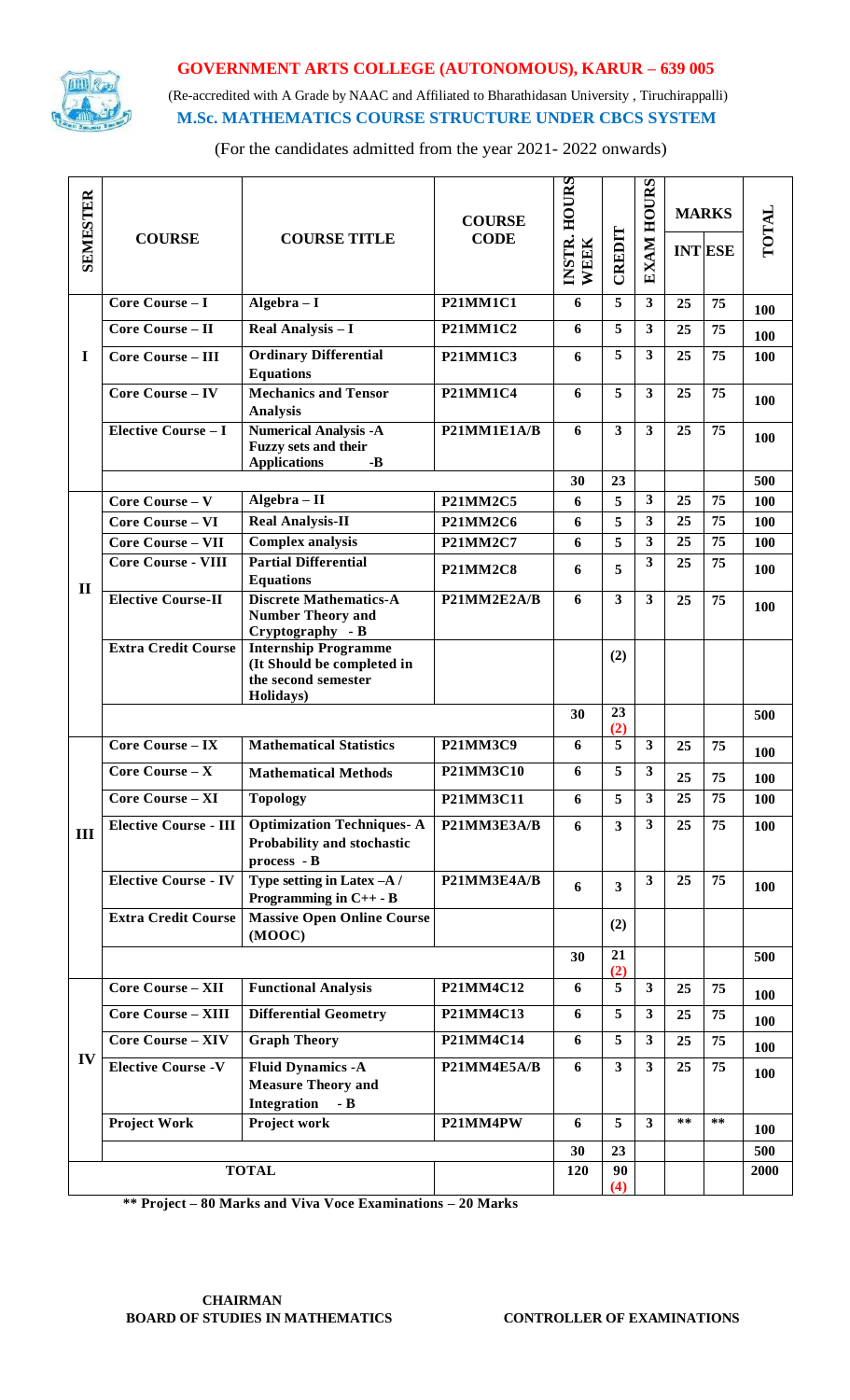| <b>Semester</b>               | <b>Paper Code</b>                                                          | <b>Paper Title</b>                                                    |  |  |  |  |  |
|-------------------------------|----------------------------------------------------------------------------|-----------------------------------------------------------------------|--|--|--|--|--|
|                               | <b>GROUP A</b>                                                             |                                                                       |  |  |  |  |  |
| $\mathbf I$                   | P21MM1E1A<br>P <sub>21</sub> MM <sub>1E1B</sub>                            | <b>Numerical Analysis</b><br><b>Fuzzy Sets and Their Applications</b> |  |  |  |  |  |
|                               |                                                                            | <b>GROUP B</b>                                                        |  |  |  |  |  |
| $\mathbf{H}$                  | P <sub>21</sub> MM <sub>2E2</sub> A<br>P21MM3E2B                           | <b>Discrete Mathematics</b><br>Number Theory and Cryptography         |  |  |  |  |  |
| <b>GROUP C</b>                |                                                                            |                                                                       |  |  |  |  |  |
| III                           | P <sub>21</sub> MM <sub>3E3</sub> A<br>P <sub>21</sub> MM <sub>3E3</sub> B | <b>Optimization Techniques</b><br>Probability and Stochastic Process  |  |  |  |  |  |
|                               |                                                                            | <b>GROUP D</b>                                                        |  |  |  |  |  |
| P21MM3E4A<br>III<br>P21MM3E4B |                                                                            | Type setting in Latex<br>Programming with $C++$                       |  |  |  |  |  |
| <b>GROUPE</b>                 |                                                                            |                                                                       |  |  |  |  |  |
| IV                            | P21MM4E5A<br>P21MM4E5B                                                     | <b>Fluid Dynamics</b><br>Measure Theory and Integration               |  |  |  |  |  |

# **REGULATIONS**

# **1. COMMENCEMENT OF THIS REGULATION**:

These regulations shall take effect from the academic year 2021-2022, that is, for students who are admitted to the first year of the course during the academic year 2021-2022 and there after.

# **2. ELIGIBILITY FOR ADMISSION:**

A candidate who has passed B.Sc., Mathematics / B.Sc., Mathematics (Computer Applications) degree of Bharathidasan University or any of the above degree of any other University accepted by the Syndicate equivalent there to, subject to such condition as may be prescribed therefore are eligible for admission to M.Sc., Degree Programme and shall be permitted to appear and qualify for the Master of Science (M.Sc.) Degree Examination in Mathematics of Bharathidasan University.

# **3. DURATION OF THE COURSE:**

The course of study of Master of Science in Mathematics shall consist of two academic years divided into four semesters. Each Semester consists of 90 working days.

# **4. SYLLABUS:**

The syllabus of the PG degree Programme has been divided into the following types of courses:

# **i. Core Courses:**

The core courses related to the programme concerned including project work offered under the programme.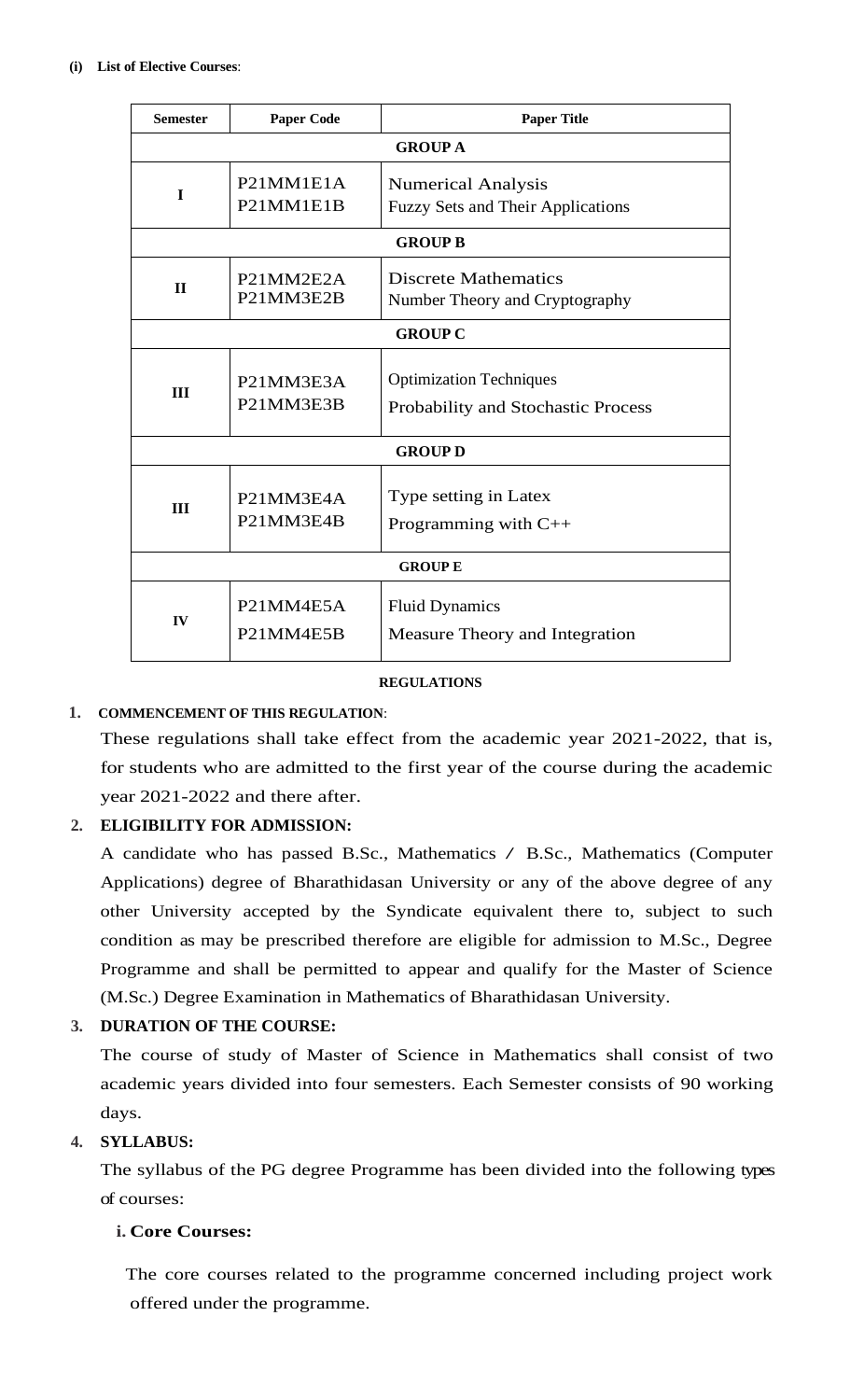# **ii. Elective Courses:**

There are Five Elective Courses offered under the programme related to the major or non-major but are to be selected by the students.

# iii.**Extra Credit Course(ECC):**

iv. Under Extra credit course, the students should complete an internship programme (It should be completed in the second semester holidays) with 2 credits and at least one Massive Open Online Course (MOOC) with 2 credits.

# **7. CREDIT SYSTEM:**

The weightage of credits is spread over to four different semesters during the period of study and the cumulative credit point average shall be awarded based on the credits earned by the students. A total of 94 credits are prescribed for the Post Graduate programme.

# **8. COURSE OF STUDY:**

The course of study for the degree shall be in Mathematics (under Choice Based Credit System) with internal assessment according to syllabi prescribed from time to time. The Continuous Internal Assessment (CIA) Mark 25 is distributed to four components viz., Tests, Assignment, Seminar and Attendance as 10, 05, 05 and 05 marks, respectively.

# **9. EXAMINATIONS:**

The examination shall be of Three Hours duration for each paper at the end of each semester. The candidate failing in any subject(s) will be permitted to appear for each failed subject(s) in the subsequent examination. At the end of fourth semester viva-voce will be conducted on the basis of the Dissertation/ Project report by one internal and one external examiner.

# **10. QUESTION PAPER PATTERN AND MARKS DISTRIBUTION:**

**a. Question Paper Pattern and Marks Distribution for Theory Examination:**

**TITLE OF THE PAPER** Time: Three Hours Maximum Marks:75 Part – A (10 X 2 = 20 Marks)

# Answer **ALL** Questions

(Two Questions from each unit)

Part – B (5 X 5 = 25 Marks)

Answer **ALL** Questions

(One Question from each unit with internal choice)

Part – C (3 X 10 = 30 Marks)

Answer any **Three** questions out of Five questions (One question from each unit).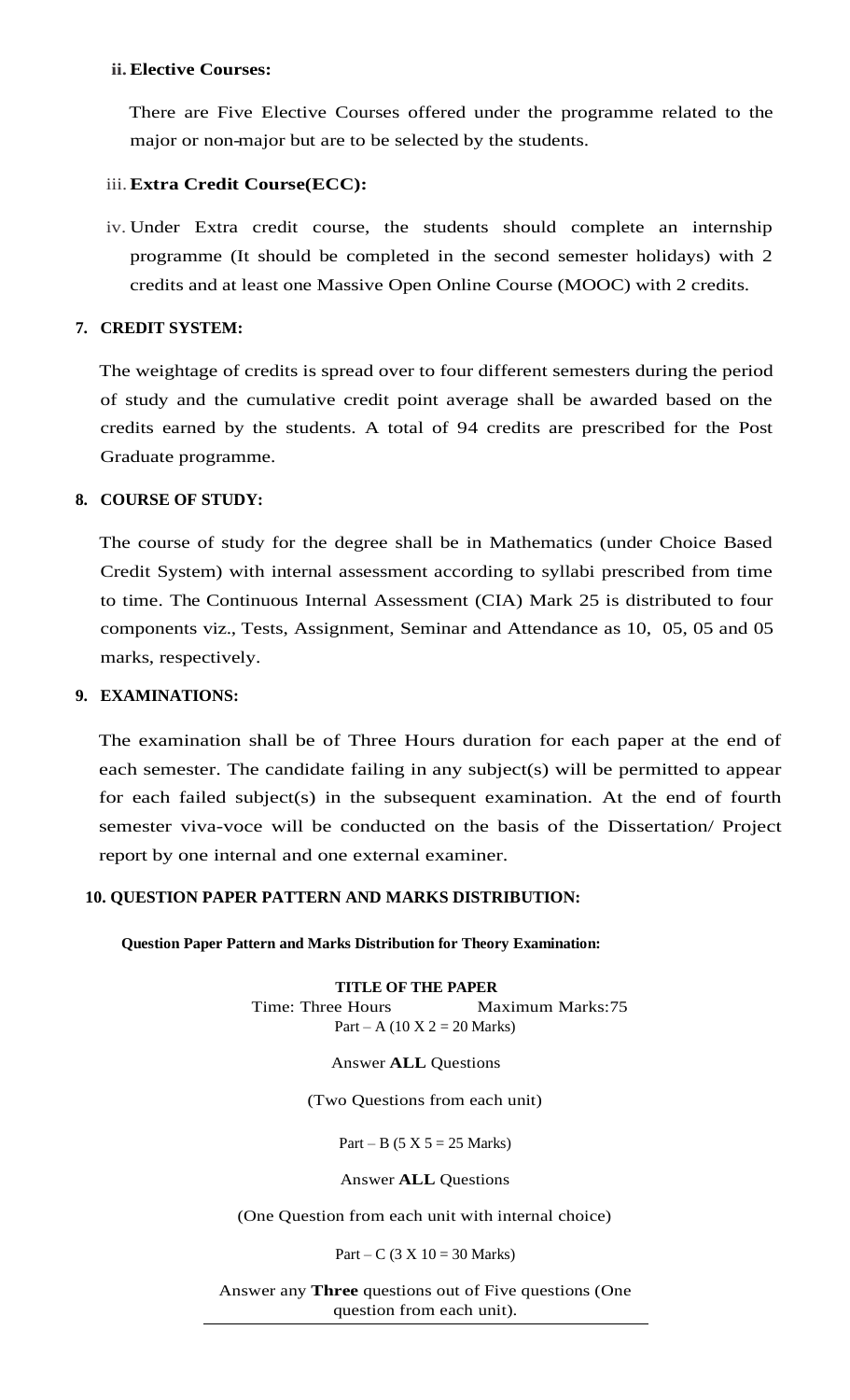# **11. Project:**

(a)Topic:

The topic of the Project shall be assigned to the candidate before the beginning of third semester and a copy of the same should be submitted to the Head of the Department.

(b)No. of copies project:

The students should prepare Four copies of project and submit the same for the evaluation by Examiners. After evaluation one copy is to be retained in the college library, one copy is to be retained in the department library and one copy is to be submitted to the university (through COE) and the student can have the rest.

(c)Format to be followed:

The format of the Project to be prepared and submitted by the students in Semester IV is given below:

Format for the preparation of Project work:

i) Title page:

### **TITLE OF THE PROJECT**

A Project Report Submitted to Government Arts College (Autonomous), Karur affiliated to Bharathidasan University, Tiruchirappalli, in partial fulfilment of the requirement for the award of the Degree of

# MASTER OF SCIENCE IN MATHEMATICS

Submitted By

(Student's Name )

(Register Number) Under the Guidance of (Guide Name and Project) (College Logo) PG & Research Department of Mathematics, Government Arts College (Autonomous), Karur affiliated to Bharathidasan University, Tiruchirappalli,

(Month and Year)

# **CERTIFICATE**

This is to certify that the project work entitled was done and submitted by \_\_\_\_\_\_ Roll No. : \_\_\_\_\_\_ is a record of work done by candidate under my supervision during the period of her study for the award of MASTER OF SCIENCE IN MATHEMATICS under my guidance and it is the original work of the candidate.

Date:

Place: Signature of the Guide

Signature of the Head of the Department.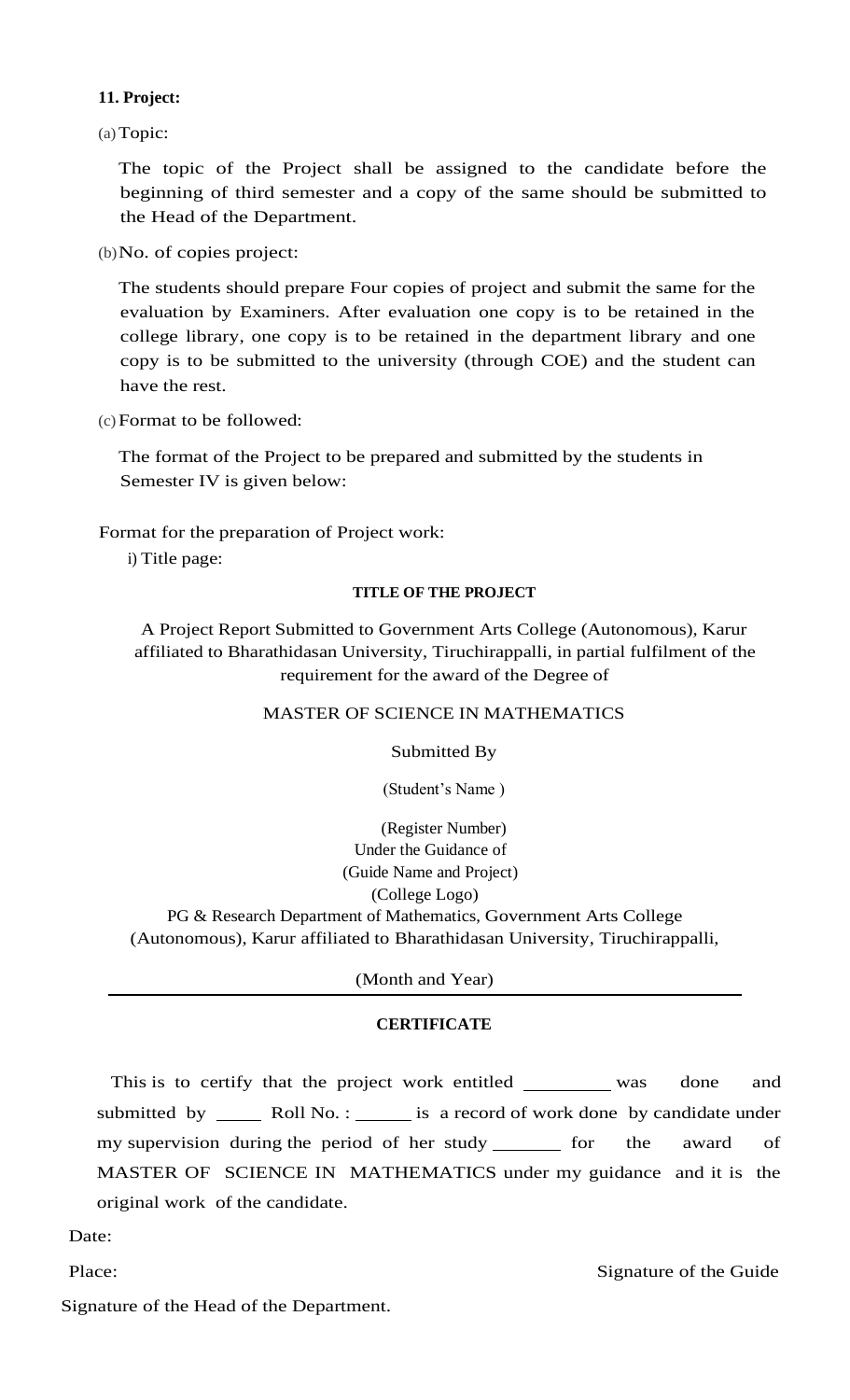# INTERNAL EXAMINER EXTERNAL EXAMINER

- **(ii)** Acknowledgement:
	- (Drafted by the student)
- **(iii)** Table of contents:

# **TABLE OF CONTENTS**

| <b>Chapter No.</b> | <b>Title</b>                |  |
|--------------------|-----------------------------|--|
| 1.                 | Introduction                |  |
| 2.                 | <b>Review of Literature</b> |  |
| 3.                 | Results                     |  |
|                    | Summary / Conclusion        |  |
|                    | References                  |  |

# **12. MINIMUM MARKS FOR PASSING:**

i) Theory Papers: The candidate shall be declared to have passed the examination if the candidate secures not less than 50 marks in total (CIA mark + Theory Exam mark) with minimum of 38 marks in the Theory Exam conducted by the COE, GAC(A), Karur- 5.

ii) Project Work & Viva-Voce: A candidate should secure 50% of the marks for pass. The candidate should attend viva-voce examination to secure a pass in that paper.

Candidate who does not obtain the required minimum marks for a pass in a Paper / Project/Dissertation shall be declared Re-Appear (RA) and he / she has to appear and pass the same at a subsequent appearance.

# **13.CLASSIFICATION OF SUCCESSFUL CANDIDATES:**

Candidates who secure not less than 60% of the aggregate marks in the whole examination shall be declared to have passed the examination in First Class. All other successful candidate shall be declared to have passed in the Second Class. Candidates who obtain 75% of the marks in the aggregate shall be deemed to have passed the examination in the First Class with Distinction provided they pass all the examinations prescribed for the course at the first appearance. Candidates who pass all the examinations prescribed for the course in the first instance and within a period of two academic years from the year of admission to the course only are eligible for University Ranking.

# **14. MAXIMUM DURATION FOR THE COMPLETION OF THE PG PROGRAMME:**

The maximum duration for completion of the PG Programme shall not exceed Four years from the year of admission.

# **15. TRANSITORY PROVISION**:

Candidates who were admitted to the PG course of study before 2021-2022 shall be permitted to appear for the examinations under those regulations for a period of three years, that is, upto end inclusive of the examination of April/May 2024. Thereafter, they will be permitted to appear for the examination only under the regulations then in force.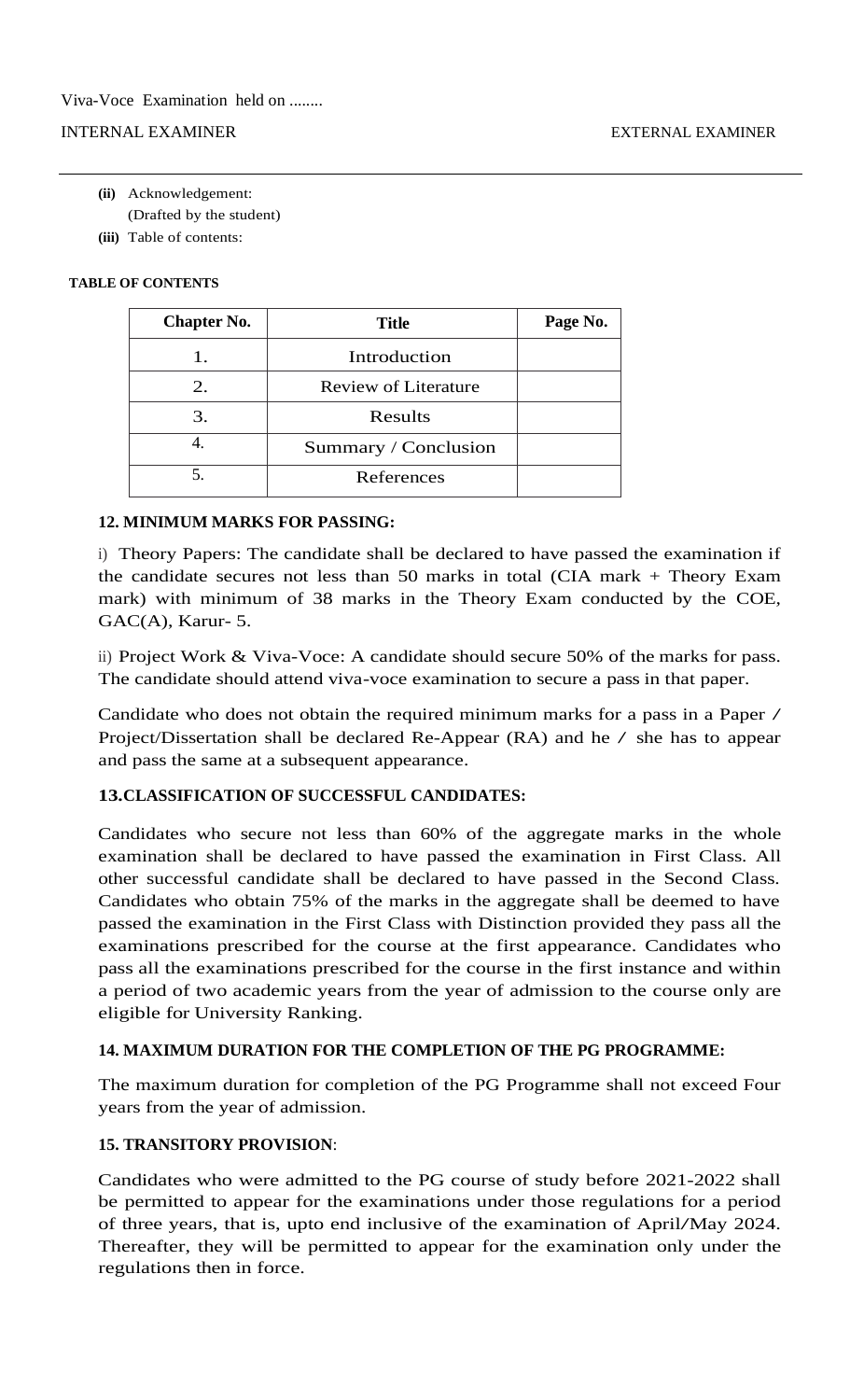# **GOVERNMENT ARTS COLLEGE (AUTONOMOUS) KARUR - 639005**

# **M.Sc. MATHEMATICS – I SEMESTER - CORE COURSE – I**

(For the candidates admitted from the year 2021-2022 onwards)

# **ALGEBRA – I**

# **COURSE OBJECTIVES:**

- 1. To introduce the basic ideas of counting principle, Sylow subgroups, finite abelian groups, field theory and Galois Theory
- 2. To see its application to the solvability of polynomial equations by radicals.

| $UNIT-I$     | <b>Group Theory:</b> Another Counting Principle –Sylow's Theorem.                                                         |
|--------------|---------------------------------------------------------------------------------------------------------------------------|
| $UNIT - II$  | <b>Group Theory:</b> – Direct Products - Finite Abelian Groups.                                                           |
| $UNIT - III$ | <b>Ring Theory</b> – Polynomial Rings – Polynomials over the Rational Field –<br>Polynomial Rings over Commutative Rings. |
| $UNIT - IV$  | <b>Fields: Extension</b> Fields - The Transcendence of $e$ – Roots of Polynomials –<br>More About Roots.                  |
| $UNIT - V$   | <b>Fields:</b> The Elements of Galois Theory – Solvability by Radicals – Galois<br>Groups over the Rationals.             |

# **TEXT BOOK:**

I.N. Herstein, Topics in Algebra*,* 2nd Edition, John Wiley and Sons, New York, 1975

| Unit | <b>Chapters</b> | <b>Sections</b> |
|------|-----------------|-----------------|
|      |                 | 2.11,2.12       |
|      |                 | 2.13, 2.14      |
|      |                 | 3.9 to 3.11     |
|      |                 | 5.1 to 5.3&5.5  |
|      |                 | 5.6 to 5.8      |

# **REFERENCE BOOKS:**

- 1. S. Lang, Algebra, 3rd Edition, Addison-Wesley, Mass, 1993.
- 2. J. B. Fraleigh, A First Course in Abstract Algebra*,* Addison Wesley, Mass, 1982.
- 3. M. Artin, Algebra*,* Prentice-Hall of India, New Delhi, 1991.
- 4. V. K. Khanna and S.K. Bhambri, A Course in Abstract Algebra, Vikas Publishing House Pvt Limited, 1993.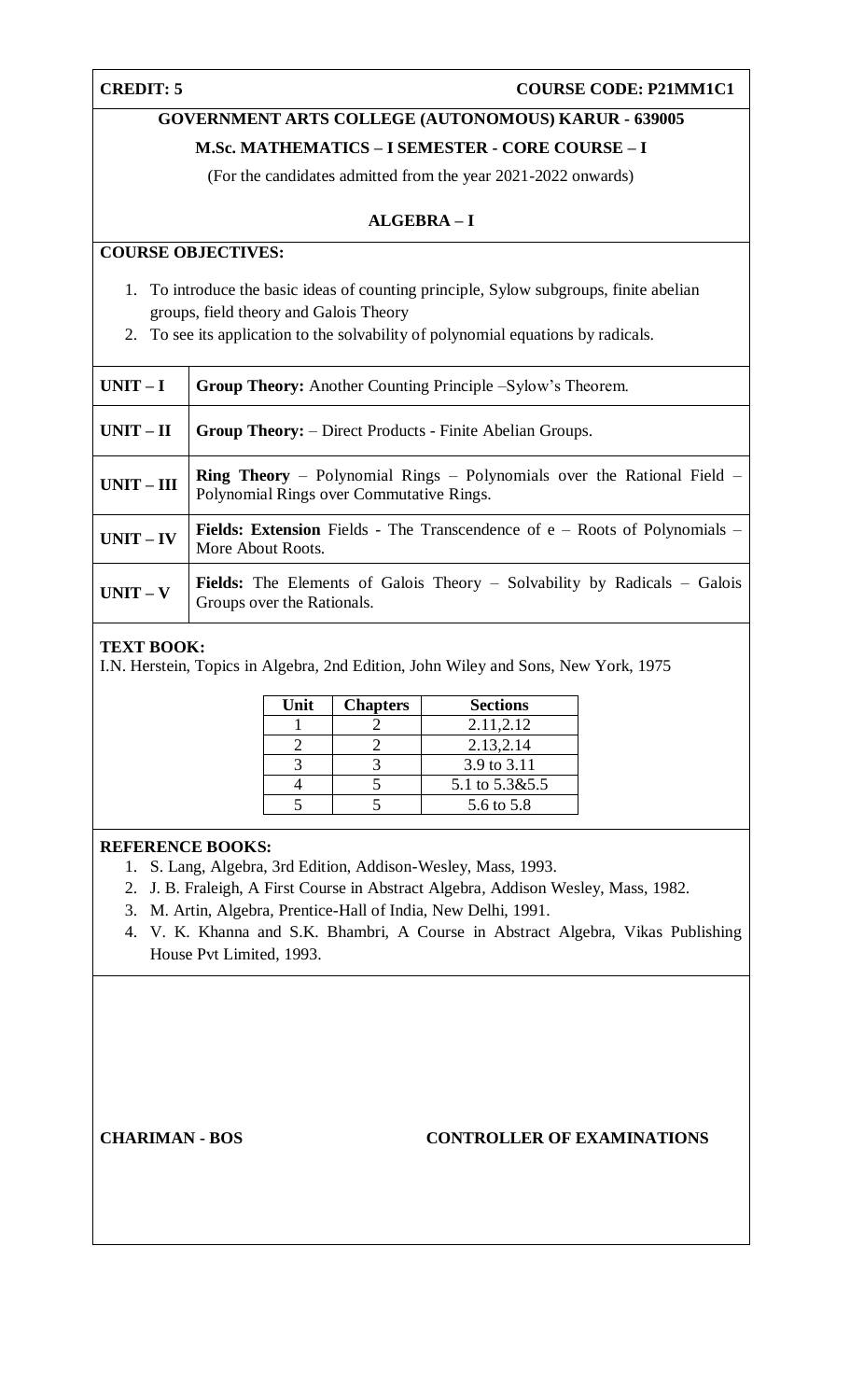- **CO 1** Analyse counting principle and Sylow's theorems and apply them for describing structures of finite groups.
- **CO 2** Applying the concept of a group action to real life problems such as Counting.
- **CO 3** Understand a large class of commutative rings by regarding them as quotients of polynomial rings by suitable ideals.
- **CO 4** Identify the greatest common factor of a polynomial expression.
- **CO 5** Check whether the given polynomial is solvable by radicals or not.

| <b>Nature of Course</b> |                           |  |
|-------------------------|---------------------------|--|
| Knowledge and Skill     | Employability oriented    |  |
| Skill oriented          | Enterpreneurship oriented |  |

# **MAPPING**

# **COURSE OUTCOME WITH PROGRAMME SPECIFIC OUTCOME**

| <b>CO/PSO</b>   | <b>PSO1</b> | PSO <sub>2</sub> | PSO <sub>3</sub> | PSO <sub>4</sub> | PSO <sub>5</sub> |
|-----------------|-------------|------------------|------------------|------------------|------------------|
| CO <sub>1</sub> | 3           |                  |                  |                  |                  |
| CO <sub>2</sub> | 3           |                  |                  |                  |                  |
| CO <sub>3</sub> | 3           |                  |                  |                  |                  |
| CO <sub>4</sub> |             |                  |                  |                  |                  |
| CO <sub>5</sub> |             |                  |                  |                  |                  |

**KEY:** STRONGLY CORRELATED-3 MODERATELY CORRELATED-2 WEAKLY CORRELATED-1

# **PEDEGOGY**

- 1. Lecture (Chalk and Talk-OHP-LCD)
- 2. Quiz Seminar
- 3. Pear Learning
- 4. Assignments

#### **Template – End Semester Examination**

| Knowledge<br>level | <b>Section</b> | Nature of the question                                                              | <b>Maximum Marks</b>       |    |
|--------------------|----------------|-------------------------------------------------------------------------------------|----------------------------|----|
| $K_3$              | A              | Understanding Description/Problems - Two<br>questions from every Unit               | 10x2                       | 20 |
| $K_4, K_5$         | B              | Analysis, Evaluation, Description/Problems-At<br>least one question from every Unit | 5(Either or<br>type) $x 5$ | 25 |
| $K_4$ , $K_5$      | $\mathcal{C}$  | Application/Analysis/Synthesis/Evaluation -One<br>question from every Unit          | 3(Out of 5)x10             | 30 |
|                    |                |                                                                                     | Total                      | 75 |

**COURSE DESIGNER: Dr. A. VADIVEL**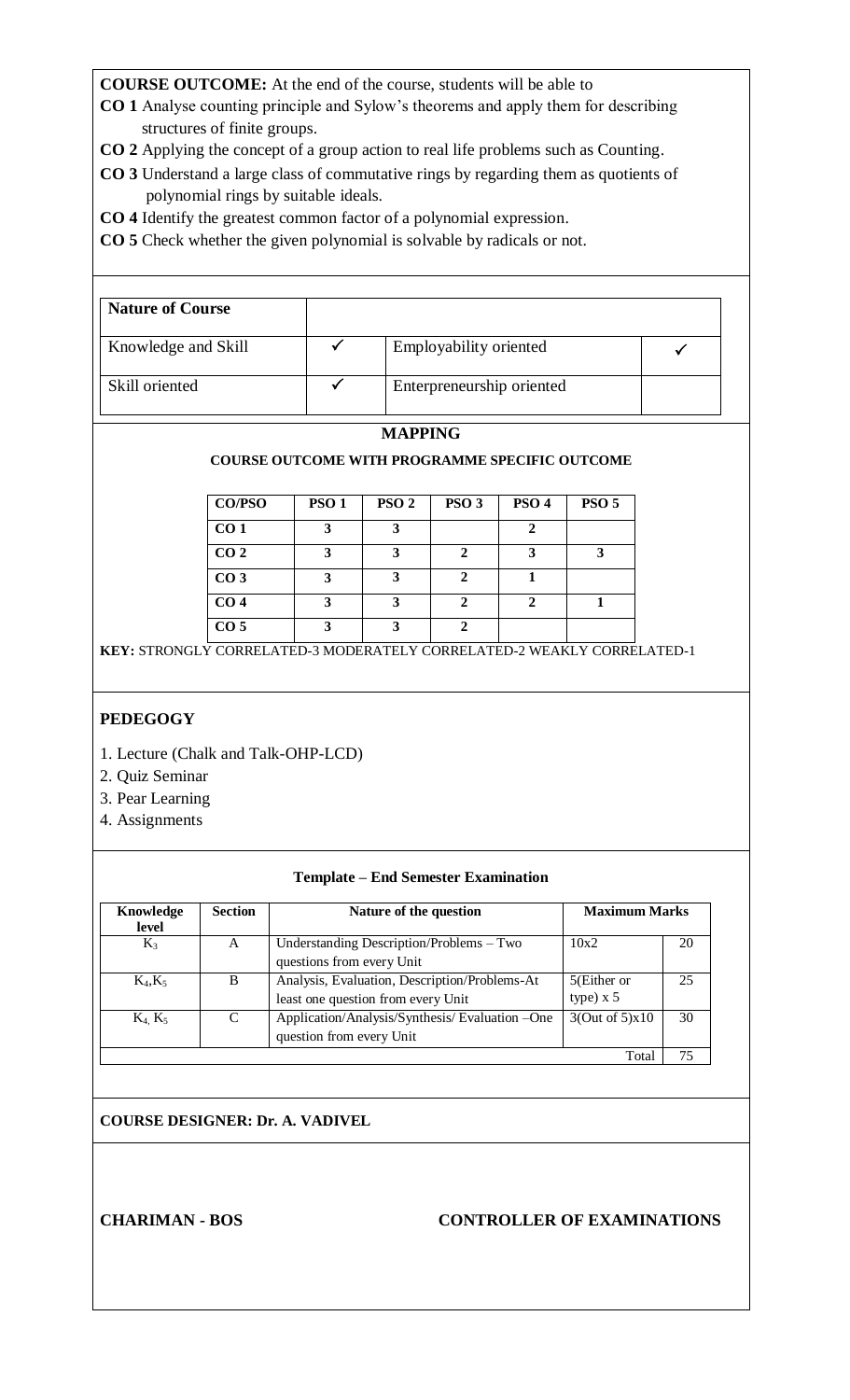**CREDIT: 5 COURSE CODE: P21MM1C2** 

# **GOVERNMENT ARTS COLLEGE (AUTONOMOUS) KARUR-639005 M.Sc. MATHEMATICS – I SEMESTER - CORE COURSE – II** (For the candidates admitted from the year 2021-2022 onwards)

### **REAL ANALYSIS – I**

# **COURSE OBJECTIVES:**

- 1. To enable the students to learn the basic concepts of real analysis and proof techniques in Analysis.
- 2. To well prepared for the advanced courses like Functional Analysis and Advanced Analysis.

| UNIT – I The Real and Complex Number Systems: Introduction – Ordered sets – |
|-----------------------------------------------------------------------------|
| Fields–The Real Field – Extended Real Number system–The Complex             |
| Field – Euclidean Spaces.                                                   |

- **UNIT II** Basic topology: Finite, countable and uncountable sets Metric Spaces Compact sets – Perfect sets – Connected sets.
- **UNIT – III Numerical Sequences:** Convergent Sequences Sub-sequences Cauchy Sequences – Upper and Lower Limits – Some Special Sequences – Series– Series of Non-Negative Terms.

# **UNIT – IV Numerical Series:** The Number e – The Root and Ratio Test – Power Series – Summation by Parts – Absolute Convergence- Addition and Multiplication of Series - Rearrangements. The Number e – The Root and Ratio Test – Power Series – Summation by Parts – Absolute Convergence- Addition and Multiplication of Series - Rearrangements. **UNIT – V Continuity:** Limits of Functions - Continuous Functions – Continuity and Compactness – Continuity and Connectedness – Discontinuities – Monotonic Functions – Infinite Limits and Limits at Infinity.

# **TEXT BOOK:**

Walter Rudin, Principles of Mathematical Analysis, 3<sup>rd</sup> Edition Tata McGraw-Hill 1985.

| Unit | <b>Chapters</b> | <b>Sections</b> |
|------|-----------------|-----------------|
|      |                 | 1.1 to 1.38     |
|      |                 | 2.1 to 2.47     |
|      |                 | 3.1 to 3.29     |
|      |                 | 3.30 to 3.55    |
|      |                 | 4.1 to 4.34     |

# **REFERENCE BOOKS:**

- 1. Tom. M. Apostol, Mathematical Analysis, Narosa Publishing House, New Delhi, 1997.
- 2. R. G. Bartle, D. R. Sherbert, Introduction to Real Analysis, John Wiley and Sons, NewYork, 1982.
- 3. Kenneth A. Ross, Elementary Analysis: The Theory of Calculus, Springer NewYork, 2004.
- 4. N. L.Carothers, Real Analysis, Cambridge University Press, UK, 2000.
- 5. S.C.Malik, Mathematical Analysis,Willey Eastern Ltd, NewDelhi, 1985.
- 6. K.R.Stromberg, An Introduction to Classical Real Analysis, Wadsworth, 1981.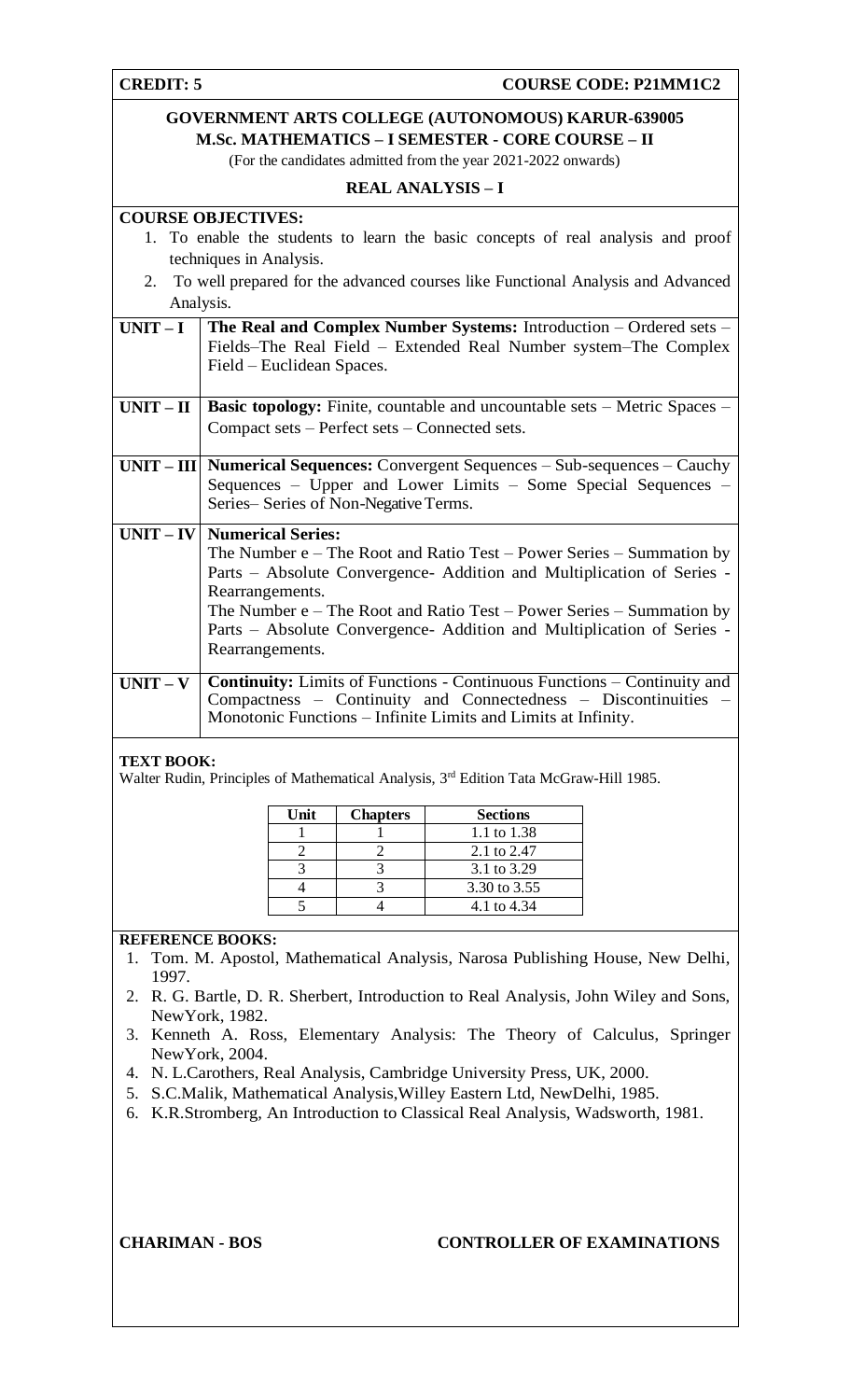- **CO 1** Describe fundamental properties of the real numbers that lead to the formal development of real analysis.
- **CO 2** Demonstrate an understanding of limits ad how that are used in sequences.
- **CO 3** Demonstrate an understanding of limits ad how that are used in series.
- **CO 4** Demonstrate an understanding of limits ad how that are used in sequences Examine and recognize the continuity of real functions.
- **CO 5** Demonstrate an intuitive and computational understanding of set theory, continuity and solving application problems. This will be assessed through homework, class quizzes and tests, and a final exam.

| <b>Nature of Course</b> |                           |  |
|-------------------------|---------------------------|--|
| Knowledge and Skill     | Employability oriented    |  |
| Skill oriented          | Enterpreneurship oriented |  |

#### **MAPPING COURSE OUTCOME WITH PROGRAMME SPECIFIC OUTCOME**

| <b>CO/PSO</b>   | <b>PSO 1</b> | PSO <sub>2</sub> | PSO <sub>3</sub> | PSO <sub>4</sub> | PSO <sub>5</sub> |
|-----------------|--------------|------------------|------------------|------------------|------------------|
| CO <sub>1</sub> |              |                  |                  |                  |                  |
| CO <sub>2</sub> |              |                  |                  |                  |                  |
| CO <sub>3</sub> |              |                  |                  |                  |                  |
| CO <sub>4</sub> |              |                  |                  |                  |                  |
| CO <sub>5</sub> |              |                  |                  |                  |                  |

**KEY:** STRONGLY CORRELATED-3 MODERATELY CORRELATED-2 WEAKLY CORRELATED-1

# **PEDEGOGY:**

- 1. Lecture(Chalk and Talk-OHP-LCD)
- 2. Quiz Seminar
- 3. Pear Learning
- 4. Assignments

| <b>Knowledge</b> | <b>Section</b> | Nature of the question                      | <b>Maximum Marks</b> |    |
|------------------|----------------|---------------------------------------------|----------------------|----|
| level            |                |                                             |                      |    |
| $K_3$            | A              | Understanding Description/Problems – Two    | 10x2                 | 20 |
|                  |                | questions from every Unit                   |                      |    |
| $K_4, K_5$       | B              | Analysis, Evaluation, Description/Problems- | 5(Either or          | 25 |
|                  |                | At least one question from every Unit       | type)x5              |    |
| $K_4$ , $K_5$    | $\mathsf{C}$   | Application/Analysis/Synthesis/Evaluation - | 3(Out of             | 30 |
|                  |                | One question from every Unit                | 5)x10                |    |

**COURSE DESIGNER: Dr. S. BALASUBRAMANIAN**

# **CHARIMAN - BOS CONTROLLER OF EXAMINATIONS**

Total 75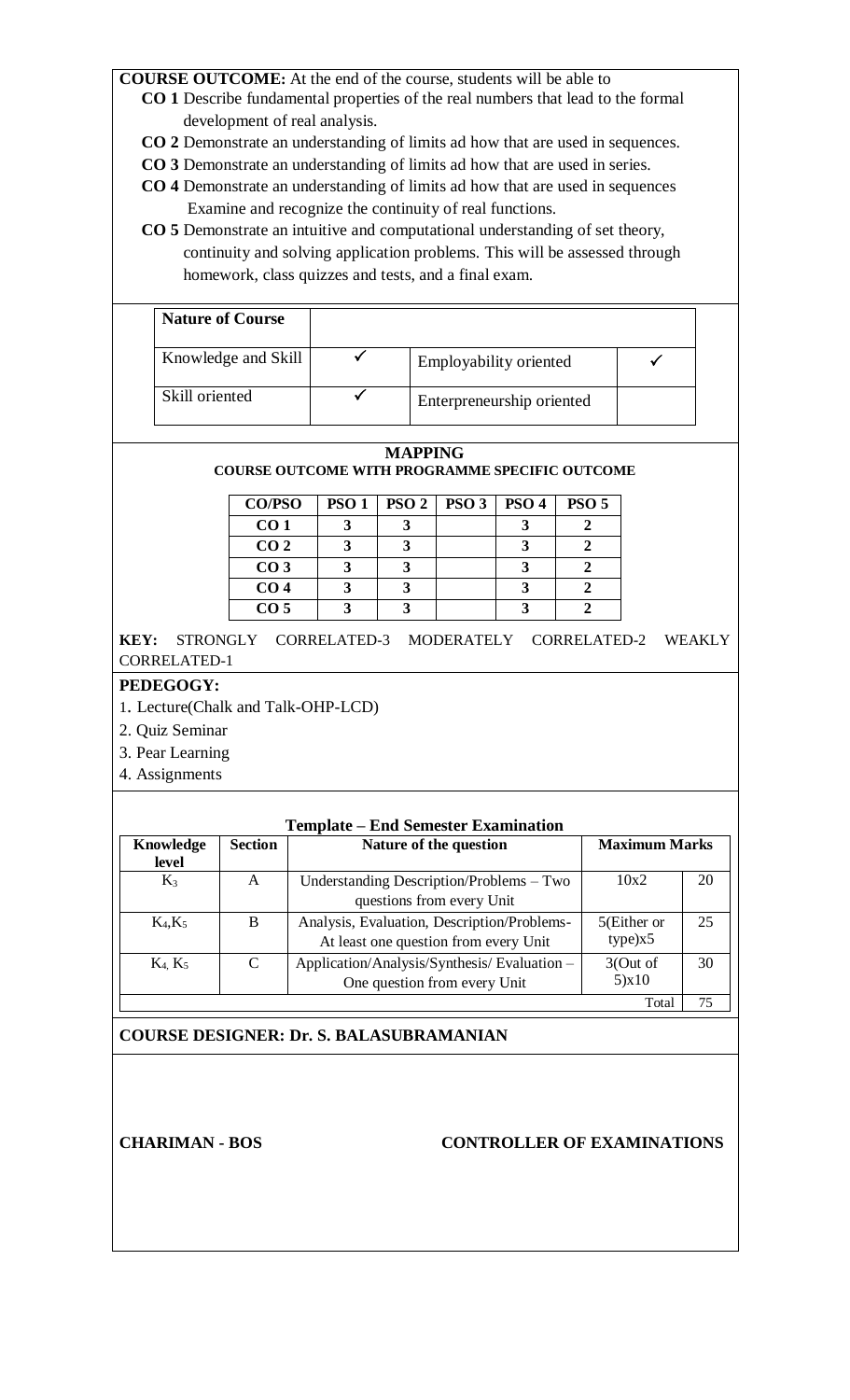# **CREDIT: 5 COURSE CODE: P21MM1C3**

# **GOVERNMENT ARTS COLLEGE (AUTONOMOUS) KARUR - 639005 M.Sc. MATHEMATICS – I SEMESTER - CORE COURSE – III**

(For the candidates admitted from the year 2021-2022 onwards)

# **ORDINARY DIFFERENTIAL EQUATIONS**

# **COURSE OBJECTIVE:**

- 1. To develop a strong background on finding solutions to linear differential equations with constant and variable coefficients and also with regular singular points.
- **UNIT – I Linear Equations with Constant Coefficients:** Introduction The second order homogenous equation - Initial value problems for second order equations - Linear dependence and independence - A formula for the Wronskian.
- **UNIT II** Linear Equations with Constant Coefficients: The non-homogeneous equation of order two – The homogenous equation of order  $n -$  Initial value problems for  $n<sup>th</sup>$  order equations – Equations with real constants – The non-homogeneous equation of order  $n - A$  special method for solving the non-homogeneous equation.
- **UNIT – III Linear Equations with Variable Coefficients:** Introduction –Initial value problems for the homogeneous equation – Solutions of the homogeneous equation – The Wronskian and linear independence – Reduction of the order of a homogenous equation - The nonhomogenous equation - Homogenous equations with analytic coefficients - The Legendre equation.
- **UNIT – IV Linear Equations with Regular Singular Points:** Introduction **–** The Euler equation– Second order equations with regular singular points: An example, the general case – The exceptional cases - The Bessel equation – The Bessel equation continued – Regular singular points at infinity.
- **UNIT – V Existence and Uniqueness of Solutions to First Order Equations:**  Introduction **–** Equations with variables separated – Exact equations – The method of successive approximations – The Lipschitz condition – Convergence of the successive approximations - Non-local existence of solutions - Approximations to, and uniqueness of solutions.

# **TEXT BOOK:**

Earl A. Coddington, An Introduction to Ordinary Differential Equations – Prentice – Hall of India Private Limited, New Delhi2008.

| Unit | <b>Chapters</b> | <b>Sections</b> |
|------|-----------------|-----------------|
|      |                 | $1$ to 5        |
|      |                 | 6 to 11         |
|      |                 | 1 to 8          |
|      |                 | 1 to 4, 6 to 9  |
|      |                 | 1 to 8          |

# **REFERENCE BOOKS:**

- 1. Williams E. Boyce and Richard C. Diprima, Elementary Differential Equations and Boundary Value Problems, 10<sup>th</sup> Edition, John Wiley and Sons, New York,2012.
- 2. M.D. Raisinghania, Advanced Differential Equations, S. Chand & Company Ltd., New Delhi,2012.
- 3. George F. Simmons, Differential Equations with Application and Historical Notes, Tata McGrawHill, NewDelhi, 1974.
- 4. B. Rai, D.P. Choudhury and H.I. Freedman, A Course in Ordinary Differential Equations, Narosa Publishing House Pvt. Ltd, New Delhi, 2012.
- 5. Ravi P. Agarwal and Ramesh C. Gupta, Essentials of Ordinary Differential Equations, McGrawHill, NewYork,1991.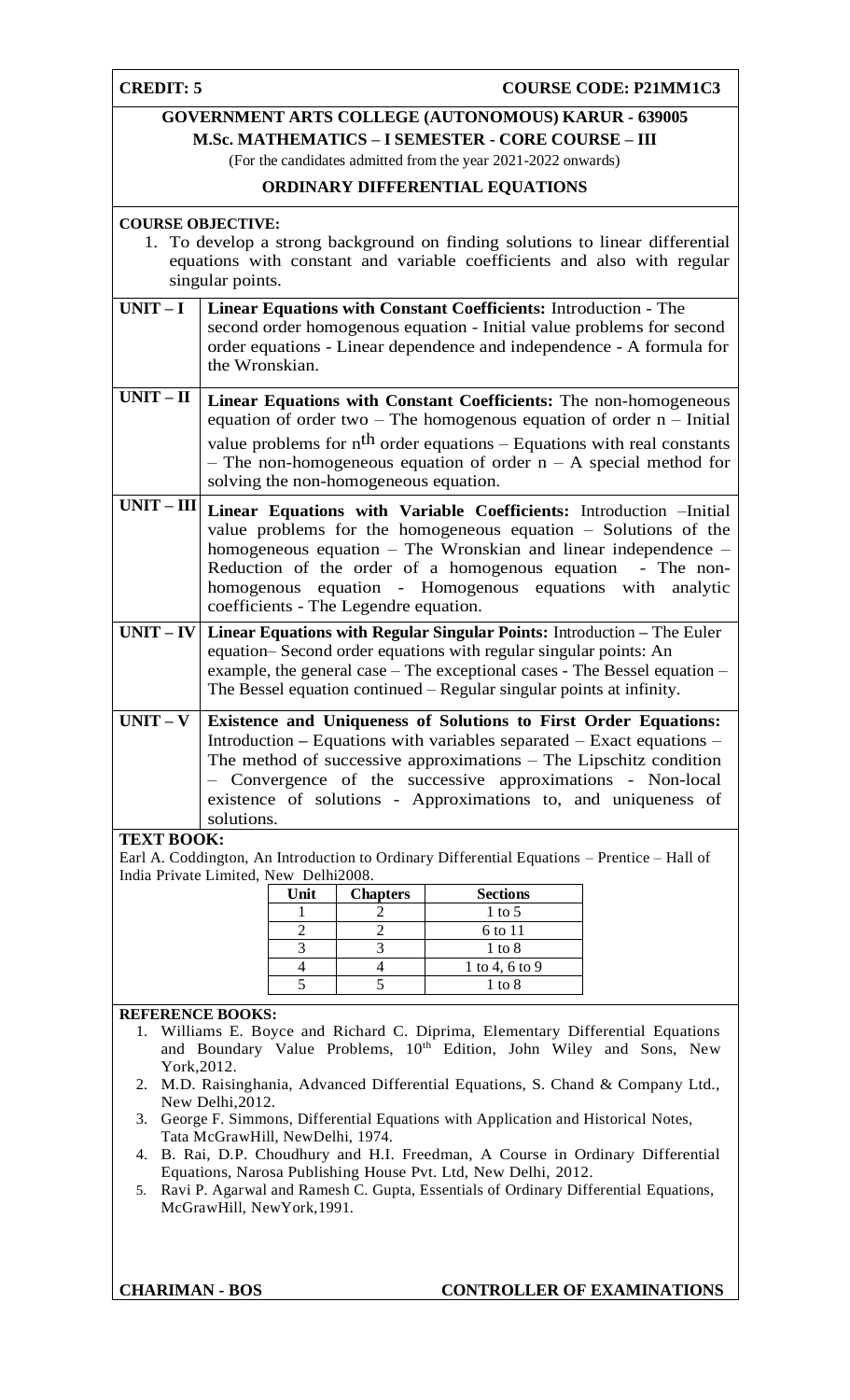# **COURSE OUTCOME:**

At the end of the course, students will be able to

- **CO 1** Obtain the solutions of second order homogeneous and nonhomogeneous linear differential equations with constant coefficients.
- **CO 2** Determine solutions of equations in higher order derivatives of a variable function with variable coefficients in general and constant coefficients
- **CO 3** Learn how to solve homogeneous and nonhomogeneous differential equations with variable coefficients and homogenious equation with analytic co-efficients
- **CO 4** Understand the concepts regular singular points and solve the Euler equation and the Bessel equation
- **CO 5** Understand the concepts of successive approximations, The Lipschitz condition and prove local and Nonlocal existence theorems.

| <b>Nature of Course</b> |  |                           |  |  |
|-------------------------|--|---------------------------|--|--|
| Knowledge and Skill     |  | Employability oriented    |  |  |
| Skill oriented          |  | Enterpreneurship oriented |  |  |

#### **MAPPING**

COURSE OUTCOME WITH PROGRAMME SPECIFIC OUTCOME

| <b>CO/PSO</b>   | PSO <sub>1</sub> | PSO <sub>2</sub> | PSO <sub>3</sub> | PSO <sub>4</sub> | <b>PSO 5</b> |
|-----------------|------------------|------------------|------------------|------------------|--------------|
| CO <sub>1</sub> |                  | 3                |                  |                  |              |
| CO <sub>2</sub> |                  | 3                |                  |                  |              |
| CO <sub>3</sub> |                  | 3                |                  |                  |              |
| CO <sub>4</sub> |                  | 3                |                  |                  |              |
| CO <sub>5</sub> |                  | 3                |                  |                  |              |

**KEY:** STRONGLY CORRELATED-3 MODERATELY CORRELATED-2 WEAKLY CORRELATED-1

# **PEDEGOGY:**

- 1. Lecture(Chalk and Talk-OHP-LCD)
- 2. Quiz Seminar
- 3. Pear Learning
- 4. Assignments

#### **TEMPLATE – END SEMESTER EXAMINATION**

| Knowledge<br>level | <b>Section</b> | Nature of the question                         | <b>Maximum Marks</b> |    |
|--------------------|----------------|------------------------------------------------|----------------------|----|
| $K_3$              | A              | Understanding Description/Problems - Two       | 10x2                 | 20 |
|                    |                | questions from every Unit                      |                      |    |
| $K_4, K_5$         | B              | Analysis, Evaluation, Description/Problems-At  | 5(Either or          | 25 |
|                    |                | least one question from every Unit             | type)x5              |    |
| $K_4$ , $K_5$      | $\mathcal{C}$  | Application/Analysis/Synthesis/Evaluation -One | 3(Out of 5)x10       | 30 |
|                    |                | question from every Unit                       |                      |    |
|                    |                |                                                | Total                | 75 |

# **COURSE DESIGNER : R. VIJAYALAKSHMI**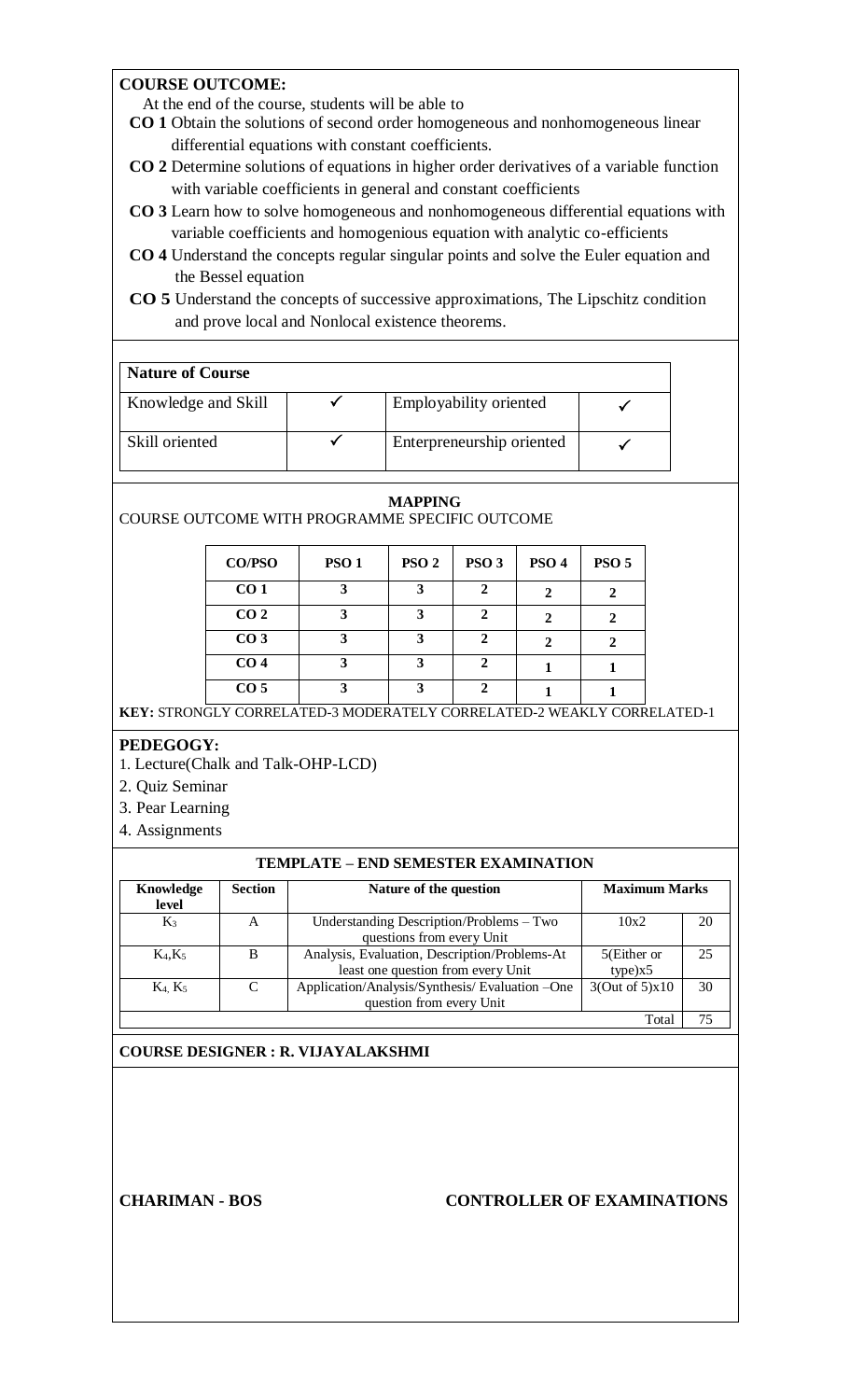|                    |                                               |                          | <b>GOVERNMENT ARTS COLLEGE (AUTONOMOUS) KARUR-639005</b>                                                                                                                                                                                                                                                                                                                                                                                                                                                                                                                                             |    |
|--------------------|-----------------------------------------------|--------------------------|------------------------------------------------------------------------------------------------------------------------------------------------------------------------------------------------------------------------------------------------------------------------------------------------------------------------------------------------------------------------------------------------------------------------------------------------------------------------------------------------------------------------------------------------------------------------------------------------------|----|
|                    |                                               |                          | <b>M.Sc. MATHEMATICS - I SEMESTER - CORE COURSE - IV</b>                                                                                                                                                                                                                                                                                                                                                                                                                                                                                                                                             |    |
|                    |                                               |                          | (For the candidates admitted from the year 2021-2022 onwards)                                                                                                                                                                                                                                                                                                                                                                                                                                                                                                                                        |    |
|                    |                                               |                          | <b>MECHANICS AND TENSOR ANALYSIS</b>                                                                                                                                                                                                                                                                                                                                                                                                                                                                                                                                                                 |    |
|                    | <b>COURSE OBJECTIVES:</b>                     |                          |                                                                                                                                                                                                                                                                                                                                                                                                                                                                                                                                                                                                      |    |
|                    | some classical problems.<br>Symbols.          |                          | 1. To create a foundation for understanding basic principles of mechanics and<br>2. To learn Lagrangian and Hamiltonian formulations of classical mechanics and<br>the importance and consequences of canonical transformations.<br>3. To know the idea of Tensor Analysis to perceive the knowledge of Christoffel's                                                                                                                                                                                                                                                                                |    |
| $UNIT-I$           |                                               |                          | <b>Introductory Concepts:</b> The Mechanical System - Generalized Coordinates<br>$-$ Constraints $-$ Virtual work $-$ Energy and momentum.                                                                                                                                                                                                                                                                                                                                                                                                                                                           |    |
| $UNIT-II$          | Integrals of the motion – Small oscillations. |                          | Lagrange's Equations: Derivation of Lagrange's Equations - Examples -                                                                                                                                                                                                                                                                                                                                                                                                                                                                                                                                |    |
| $UNIT - III$       | Other variational principles – Phase space.   |                          | Hamilton's equations: Hamilton's principle - Hamilton's equations -                                                                                                                                                                                                                                                                                                                                                                                                                                                                                                                                  |    |
| $UNIT - IV$        | Legendre and Poisson brackets.                |                          | Hamilton-Jacobi Theory: Hamilton's principal function - The Hamilton-<br>Jacobi Equation, Canonical Transformations: Special Transformations-                                                                                                                                                                                                                                                                                                                                                                                                                                                        |    |
|                    |                                               |                          |                                                                                                                                                                                                                                                                                                                                                                                                                                                                                                                                                                                                      |    |
| $UNIT - V$         |                                               |                          | Tensor Theory: Scope of tensor analysis, Invariance - Transformation<br>coordinates - Properties of admissible transformations of coordinates -<br>Transformation by invariance - Transformation by covariance and contra<br>variance - The tensor concept, Contra variant and Covariant tensors - Tensor<br>character of covariant and contra variant laws - Algebra of tensors - Quotient<br>laws - Symmetric and skew-symmetric tensors - Relative tensors - The<br>Metric tensor - The fundamental and associated Tensors - Christoffel's<br>Symbols - Transformation of Christoffel's. Symbols. | of |
| <b>TEXT BOOKS:</b> |                                               |                          |                                                                                                                                                                                                                                                                                                                                                                                                                                                                                                                                                                                                      |    |
|                    |                                               |                          | 1. Donald T. Greenwood, Classical Dynamics, Prentice Hall of India, New Delhi 1977.<br>2. I. S. Sokolnikoff, Tensor Analysis, John Wiley and Sons, Inc. New York, 1964.                                                                                                                                                                                                                                                                                                                                                                                                                              |    |
|                    | Unit                                          | <b>Chapters</b>          | <b>Sections</b>                                                                                                                                                                                                                                                                                                                                                                                                                                                                                                                                                                                      |    |
|                    | 1                                             | $1$ of $[1]$             | 1.1 to 1.5                                                                                                                                                                                                                                                                                                                                                                                                                                                                                                                                                                                           |    |
|                    | $\overline{2}$                                | 2 of [2]                 | 2.1 to 2.4                                                                                                                                                                                                                                                                                                                                                                                                                                                                                                                                                                                           |    |
|                    | 3                                             | $4$ of [1]               | 4.1 to 4.4                                                                                                                                                                                                                                                                                                                                                                                                                                                                                                                                                                                           |    |
|                    | 4<br>5                                        | 5 & 6 of [1]<br>2 of [2] | 5.1, 5.2 & 6.2, 6.3<br>18 to 32                                                                                                                                                                                                                                                                                                                                                                                                                                                                                                                                                                      |    |

# **REFERENCE BOOKS:**

- 1. A. S. Eddington, The Mathematical Theory of Relativity, Cambridge University Press, 1930.
- 2. P. G. Bergman, An Introduction to Theory of Relativity, New York, 1942.
- 3.Tensor Calculus, U.C. De, Absos Ali Shaikh and Joydeep Sengupta, Narosa Publishing House, New Delhi, 2004.
- 4. J. L. Synge and A. Schild, Tensor Calculus, Toronto, 1949.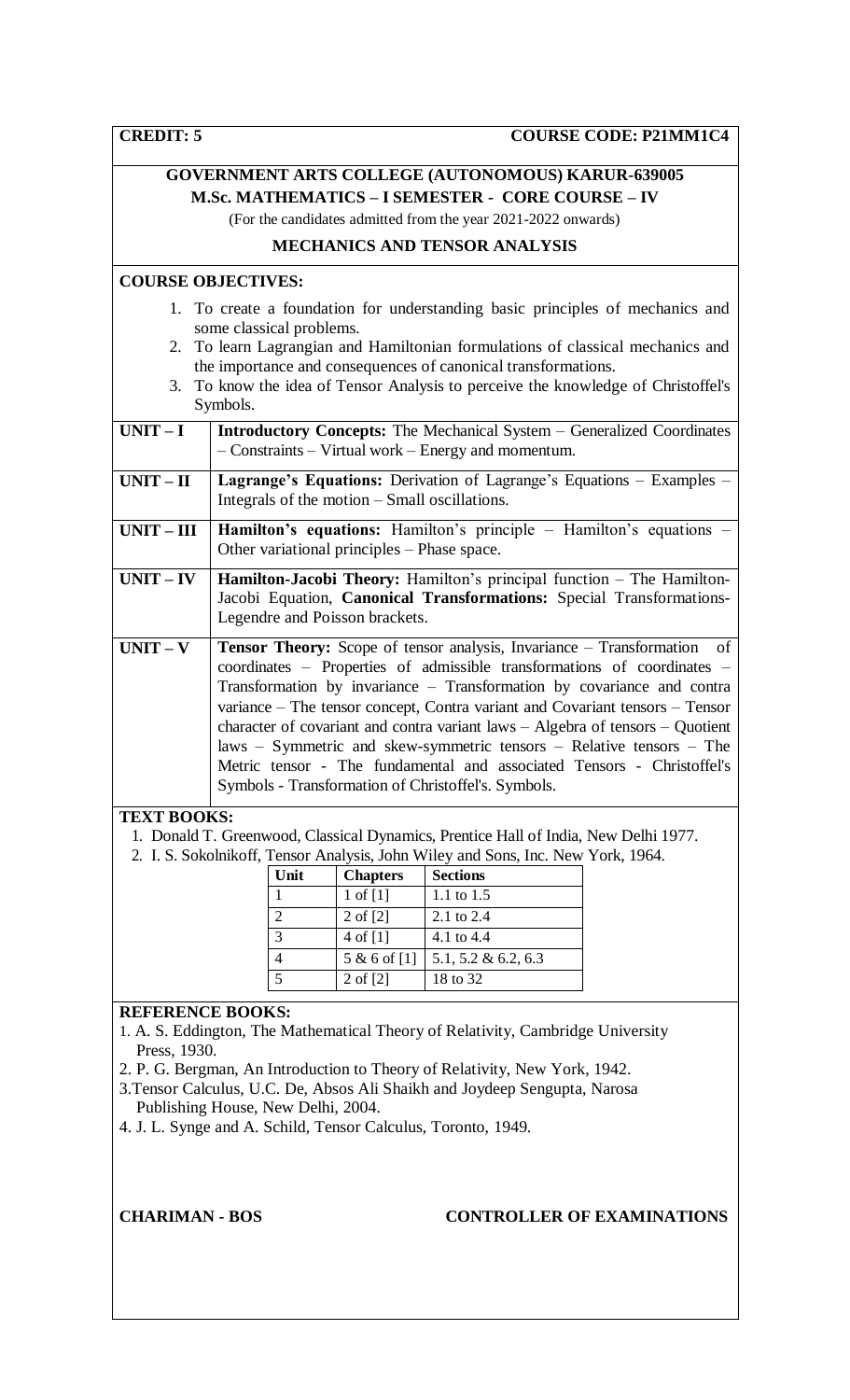**CO 1** State and apply the introductory concepts.

**CO 2** Explain about the conservation principles and Lagrangian of Classical Mechanics.

- **CO 3** Use the knowledge of the Hamilton's principle and Hamilton's equations.
- **CO 4** Compute Canonical Transformations and special transformations

**CO 5** Explain the concepts of tensors and algebra of tensors.

| <b>Nature of Course</b> |                           |  |
|-------------------------|---------------------------|--|
| Knowledge and Skill     | Employability oriented    |  |
| Skill oriented          | Enterpreneurship oriented |  |

# **MAPPING**

# **COURSE OUTCOME WITH PROGRAMME SPECIFIC OUTCOME**

| <b>CO/PSO</b>   | <b>PSO1</b> | PSO <sub>2</sub> | PSO <sub>3</sub> | PSO <sub>4</sub> | <b>PSO 5</b> |
|-----------------|-------------|------------------|------------------|------------------|--------------|
| CO <sub>1</sub> |             |                  |                  |                  |              |
| CO <sub>2</sub> |             |                  |                  |                  |              |
| CO <sub>3</sub> |             |                  |                  |                  |              |
| CO <sub>4</sub> |             |                  |                  |                  |              |
| CO <sub>5</sub> |             |                  |                  |                  |              |

**KEY:** STRONGLY CORRELATED-3 MODERATELY CORRELATED-2 WEAKLY CORRELATED-1

# **PEDEGOGY:**

- 1. Lecture(Chalk and Talk-OHP-LCD)
- 2. Quiz Seminar
- 3. Pear Learning
- 4. Assignments

# **Template – End Semester Examination**

| Knowledge<br>level | <b>Section</b> | <b>Maximum Marks</b><br>Nature of the question |                |    |  |
|--------------------|----------------|------------------------------------------------|----------------|----|--|
| $K_3$              | A              | Understanding Description/Problems – Two       | 10x2           | 20 |  |
|                    |                | questions from every Unit                      |                |    |  |
| $K_4, K_5$         | B              | Analysis, Evaluation, Description/Problems-    | 5(Either or    | 25 |  |
|                    |                | At least one question from every Unit          | type)x5        |    |  |
| $K_4$ , $K_5$      | C              | Application/Analysis/Synthesis/Evaluation –    | 3(Out of 5)x10 | 30 |  |
|                    |                | One question from every Unit                   |                |    |  |
|                    |                |                                                | Total          | 75 |  |

# **COURSE DESIGNER : A. PRIYA**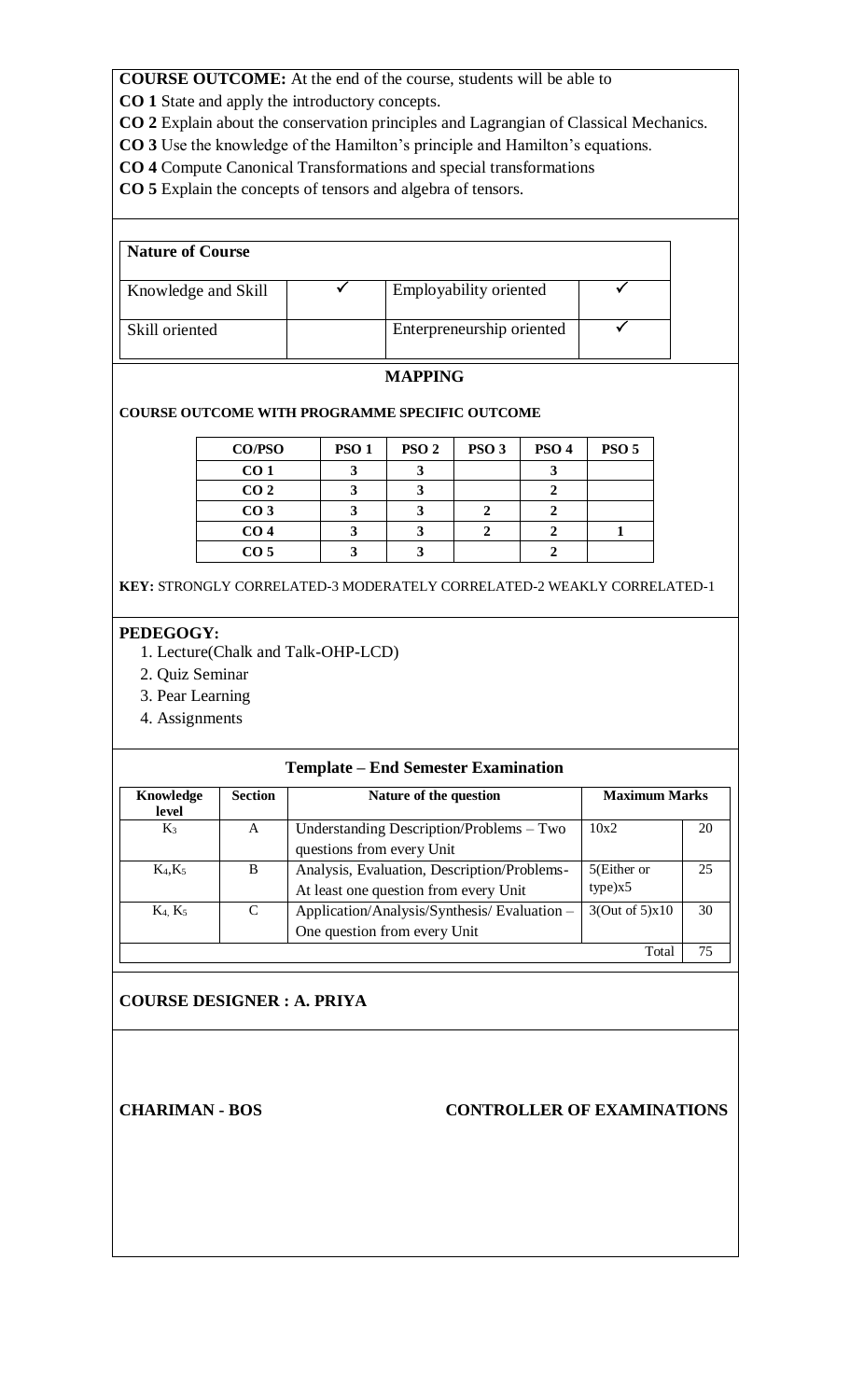# **CREDIT: 3** COURSE CODE: P21MM1E1A

# **GOVERNMENT ARTS COLLEGE (AUTONOMOUS) KARUR - 639005 M.Sc. MATHEMATICS – I SEMESTER - ELECTIVE COURSE – I**

(For the candidates admitted from the year 2021-2022 onwards)

# **NUMERICAL ANALYSIS**

# **COURSE OBJECTIVE:**

 To a broad range of numerical methods for solving mathematical problems that arise in Science and Engineering. The goal is to provide a basic understanding of the derivation, analysis, and use of these numerical methods, along with a rudimentary understanding of finite precision arithmetic and the conditioning and stability of the various problems and methods. This will help you choose, develop and apply the appropriate numerical techniques for your problem, interpret the results, and assess accuracy.

| $UNIT-I$   Numerical solutions to ordinary differential equation:    |  |  |  |  |  |  |  |
|----------------------------------------------------------------------|--|--|--|--|--|--|--|
| Numerical solutions to ordinary differential equation – Power series |  |  |  |  |  |  |  |
| solution – Pointwise method – Solution by Taylor's series–           |  |  |  |  |  |  |  |
| Taylor's series method for simultaneous first order differential     |  |  |  |  |  |  |  |
| equations – Taylor's series method for Higher                        |  |  |  |  |  |  |  |
| orderDifferentialequations-Predictor-Correctormethods-               |  |  |  |  |  |  |  |
| Milne'smethod-Adam-Bashforthmethod.                                  |  |  |  |  |  |  |  |
|                                                                      |  |  |  |  |  |  |  |

- **UNIT – II Picard and Euler Methods:** Picard's Method of successive approximations – Picard's method for simultaneous first order differential equations – Picard's method for simultaneous second order differential equations – Euler's Method – Improved Euler's method – Modified Euler's Method.
- **UNIT – III Runge – Kutta Method:** Runge's method Runge-Kutta methods Higher order Runge-Kutta methods - Runge-Kutta methods for simultaneous first order differential equations – Runge - Kutta methods for simultaneous second order differential equations.
- **UNIT – IV Numerical Solutions to Partial Differential Equations:** Introduction Difference Quotients – Geometrical representation of partial differential quotients – Classifications of partial differential equations – Elliptic equation – Solution to Laplace's equation by Liebmann's iteration process.
- **UNIT – V Numerical Solutions to Partial Differential Equations (Contd.):**Poisson equation – its solution – Parabolic equations – Bender – Schmidt method – Crank – Nicholson method – Hyperbolic equation – Solution to partial differential equation by Relaxation method.

#### **TEXT BOOK:**

V.N Vedamurthy and Ch. S.N.Iyengar, Numerical Methods, Vikas PublishingHouse Pvt Ltd.,1998.

| Unit | <b>Chapters</b> | <b>Sections</b>             |
|------|-----------------|-----------------------------|
|      |                 | 11.1 to 11.6, 11.8 to 11.20 |
|      |                 | 11.7 to 11.12               |
|      |                 | 11.13 to 11.17              |
|      | 1つ              | 12.1 to 12.6                |
|      |                 | 12.7 to 12.10               |

#### **REFERENCE BOOKS:**

- 1. S.S. Sastry, Introductory methods of Numerical Analysis, Printice of India, 1995.
- 2. C.F. Gerald, and P.O. Wheathy, Applied Numerical Analysis, Fifth Edition, Addison Wesley, 1998.
- 3. M.K. Venkatraman, Numerical methods in Science and technology, National Publishers Company, 1992.
- 4. P. Kandasamy, K. Thilagavathy, K. Gunavathy, Numerical Methods, S. Chand &Company,2003.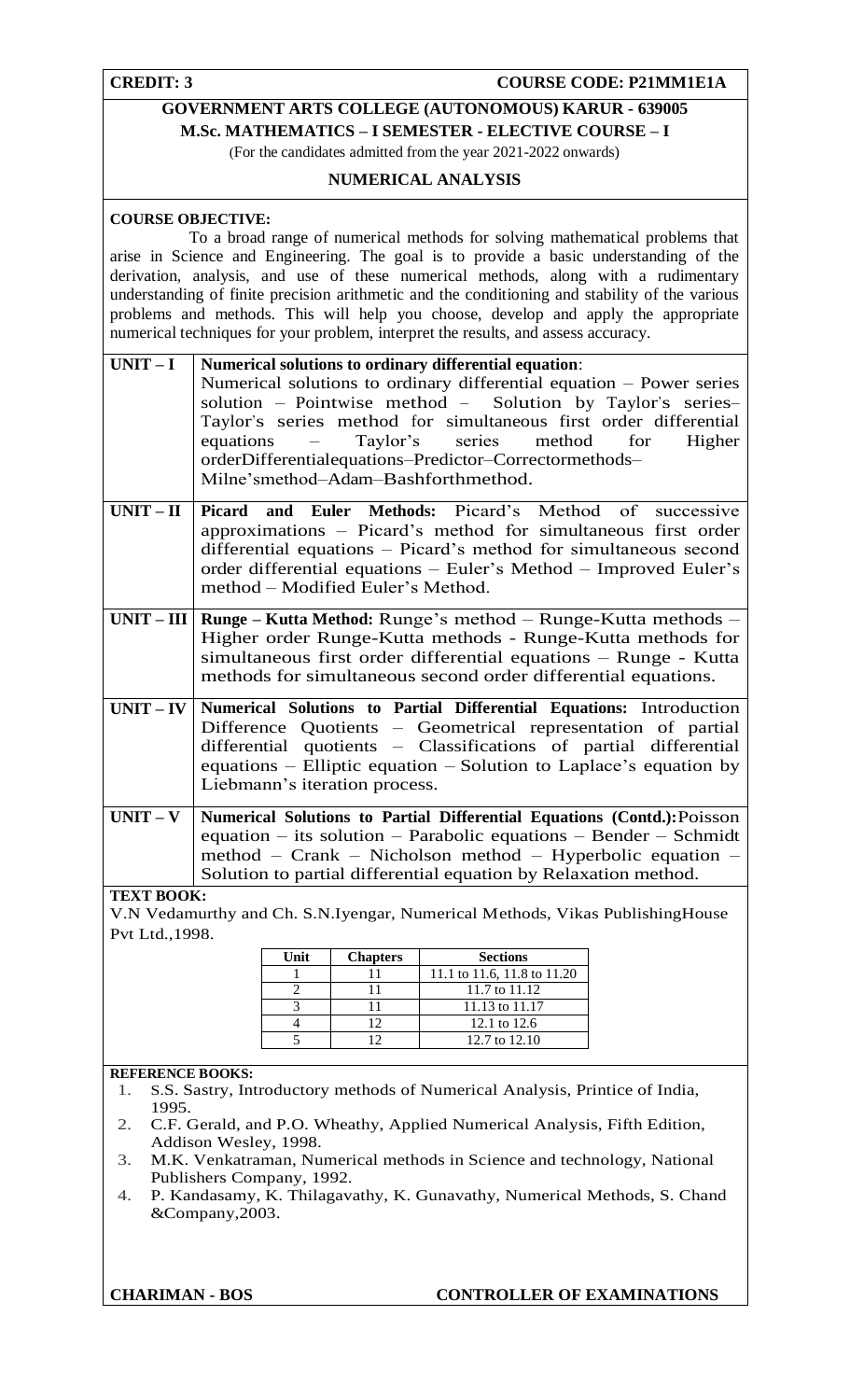# **COURSE OUTCOME:**

At the end of the course, students will be able to

- **CO 1** Apply the knowledge of mathematics, science, arts and management principles to the solution of complex problems.
- **CO 2** Use innovation-based knowledge and creative methods including design of experiments, analysis and interpretation of data, and synthesis of the information to provide valid conclusions
- **CO 3** Communicate effectively on various activities and make effective presentations.
- **CO 4** Devise solutions for intricate problems and plan system components or processes that meet the specified needs with appropriate consideration for the society, health, safety, cultural, societal and environmental considerations
- **CO 5** Be familiar with the need for and have the training and skill to engage in self regulating and life-long learning in the broadest perspective of hi-tech change

# **Nature of Course**

| Knowledge and Skill | Employability oriented    |  |
|---------------------|---------------------------|--|
| Skill oriented      | Enterpreneurship oriented |  |

### **MAPPING**

**COURSE OUTCOME WITH PROGRAMME SPECIFIC OUTCOME**

| CO/PSO          |   | <b>PSO 1   PSO 2   PSO 3   PSO 4  </b> |              |              | PSO <sub>5</sub> |
|-----------------|---|----------------------------------------|--------------|--------------|------------------|
| CO <sub>1</sub> | 3 | 3                                      | $\mathbf{2}$ | 3            |                  |
| CO <sub>2</sub> | 3 | 3                                      |              | 3            |                  |
| CO <sub>3</sub> | 3 | 3                                      | $\mathbf{2}$ | 3            |                  |
| CO <sub>4</sub> | 3 | 3                                      | 3            | 3            |                  |
| CO <sub>5</sub> | 3 | 3                                      | 2            | $\mathbf{a}$ | າ                |

# **KEY:** STRONGLY CORRELATED-3 MODERATELY CORRELATED-2 WEAKLY CORRELATED-1

# **PEDEGOGY:**

- 1. Lecture(Chalk and Talk-OHP-LCD)
- 2. Quiz Seminar
- 3. Pear Learning
- 4. Assignments

# **Template – End Semester Examination**

| Knowledge<br>level | <b>Section</b> | Nature of the question                                                              | <b>Maximum Marks</b>   |    |  |
|--------------------|----------------|-------------------------------------------------------------------------------------|------------------------|----|--|
| $K_3$              | A              | Understanding Description/Problems – Two<br>questions from every Unit               | 10x2                   | 20 |  |
| $K_4, K_5$         | B              | Analysis, Evaluation, Description/Problems-At<br>least one question from every Unit | 5(Either or<br>type)x5 | 25 |  |
| $K_4$ , $K_5$      | C              | Application/Analysis/Synthesis/Evaluation -One<br>question from every Unit          | 3(Out of 5)x10         | 30 |  |
| Total              |                |                                                                                     |                        | 75 |  |

# **COURSE DESIGNER: R. VIJAYALAKSHMI**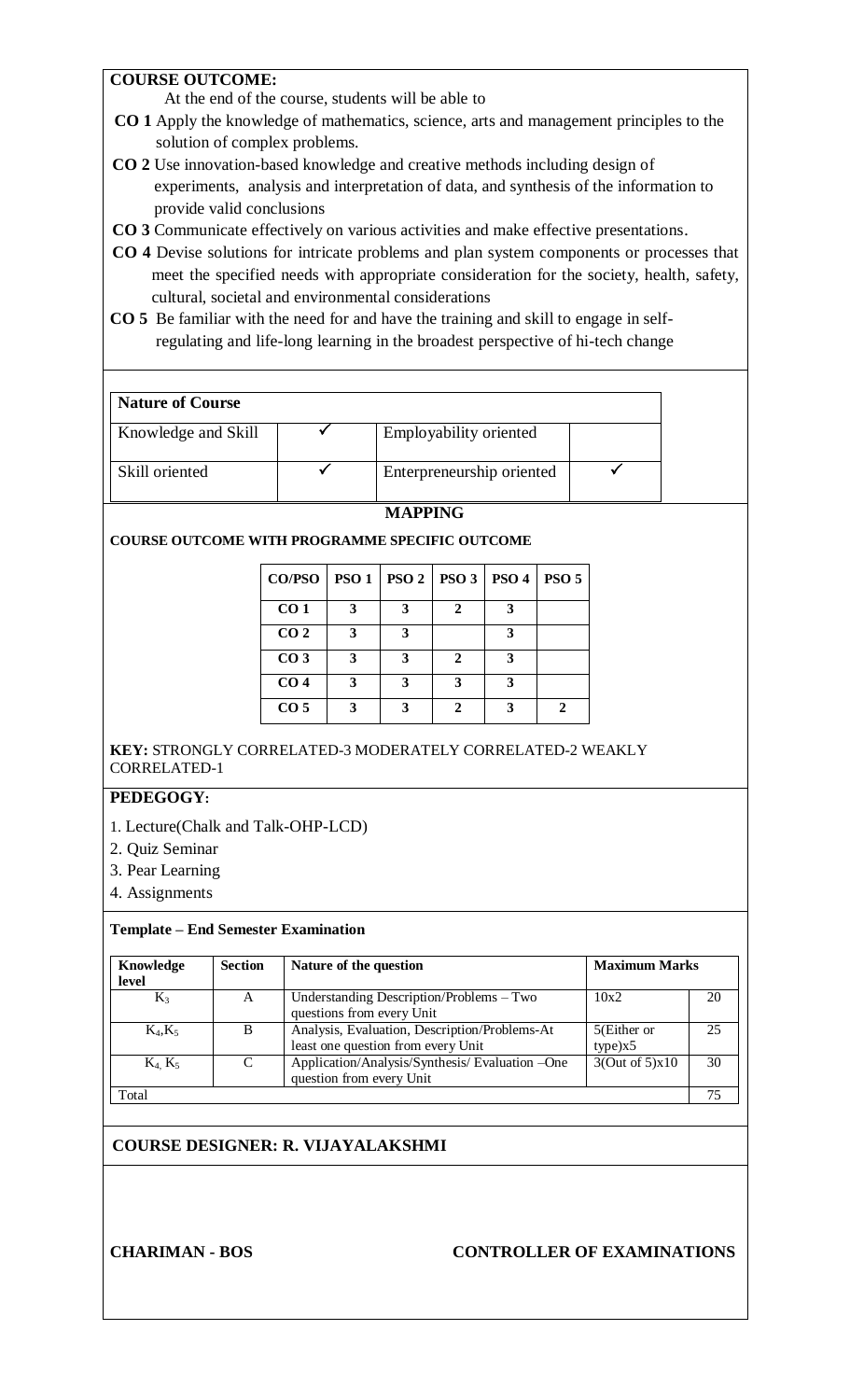# **GOVERNMENT ARTS COLLEGE (AUTONOMOUS) KARUR-639005 M.Sc. MATHEMATICS – I SEMESTER - ELECTIVE COURSE – I**

(For the candidates admitted from the year 2021-2022 onwards)

# **FUZZY SETS AND THEIR APPLICATIONS**

### **COURSE OBJECTIVES:**

 Fuzzy is one of the latest topics in Mathematics that has real life applications. Hence it is essential for the students to learn this topic. This topic introduces the concept of uncertainty and fuzziness in logic that will enable the student to develop their intuitive mind further. The two years M.Sc. program is to prepare every student to face the competitive world outside. It will help them to acquire sufficient knowledge and skill in the subject that will make them competent in various areas of Mathematics.

| $UNIT-I$                      | From Classical (Crisp) Sets to Fuzzy Sets: A Grand Paradigm Shift:<br>Introduction – Crisp sets: An overview – Fuzzy set: Basic types – Fuzzy<br>sets: Basic concepts – Characteristics and significance of the paradigm<br>shift, Fuzzy Sets Versus Crisp sets: Additional properties of $\alpha$ cuts –<br>Representations of fuzzy sets – Extension principle for fuzzy sets. |
|-------------------------------|----------------------------------------------------------------------------------------------------------------------------------------------------------------------------------------------------------------------------------------------------------------------------------------------------------------------------------------------------------------------------------|
| $UNIT - II$                   | <b>Operations on Fuzzy Sets:</b> Types of operations – Fuzzy complements –<br>Fuzzy intersections: t-norms - Fuzzy unions: t-conorms - Combinations of<br>operations - Aggregation operations.                                                                                                                                                                                   |
|                               | $UNIT - III$ Fuzzy Relations: Crisp versus fuzzy relations – Projections and cylindric<br>extensions – Binary fuzzy relations – Binary relations on a single set –<br>Fuzzy equivalence relations - Fuzzy compatibility relations - Fuzzy<br>ordering relations – Fuzzy morphisms – Sup-i compositions of fuzzy<br>relations – Inf- $\omega_i$ compositions of fuzzy relations.  |
|                               | $UNIT - IV$ Fuzzy Decision Making: General Discussion – Individual Decision<br>making -Multi-person decision making - Multi criteria decision making -<br>Multistage decision making–Fuzzy ranking methods–Fuzzy<br>linear<br>programming.                                                                                                                                       |
| TEVT DAA $\boldsymbol{\nu}$ . | UNIT – V   Miscellaneous Applications: Introduction – Medicine – Economics –<br>Fuzzy systems and genetic algorithms – Fuzzy regression – Interpersonal<br>communication – Other applications.                                                                                                                                                                                   |

#### **TEXT BOOK:**

George J. Klirand Bo Yuan, Fuzzy sets and Fuzzy Logic Theory and Applications, PHI Private Limited, NewDelhi, 2008.

| Unit | <b>Chapters</b> | <b>Sections</b>        |
|------|-----------------|------------------------|
|      |                 | 1.1 to 1.5, 2.1 to 2.3 |
|      |                 | 3.1 to 3.6             |
|      |                 | 5.1 to 5.10            |
|      | 15              | 15.1 to 15.7           |
|      |                 | 17.1 to 17.7           |

# **REFERENCE BOOKS:**

- 1. A. K. Bhargava, Fuzzy Set Theory, Fuzzy Logic and their Applications, S. Chand Pvt. Limited (2013).
- 2. K. Pundir and R. Pundir, Fuzzy sets and their application, Published by A Pragati edition(2012)
- 3. H.J.Zimmermann, Fuzzy set theory and its applications, Springer (2012).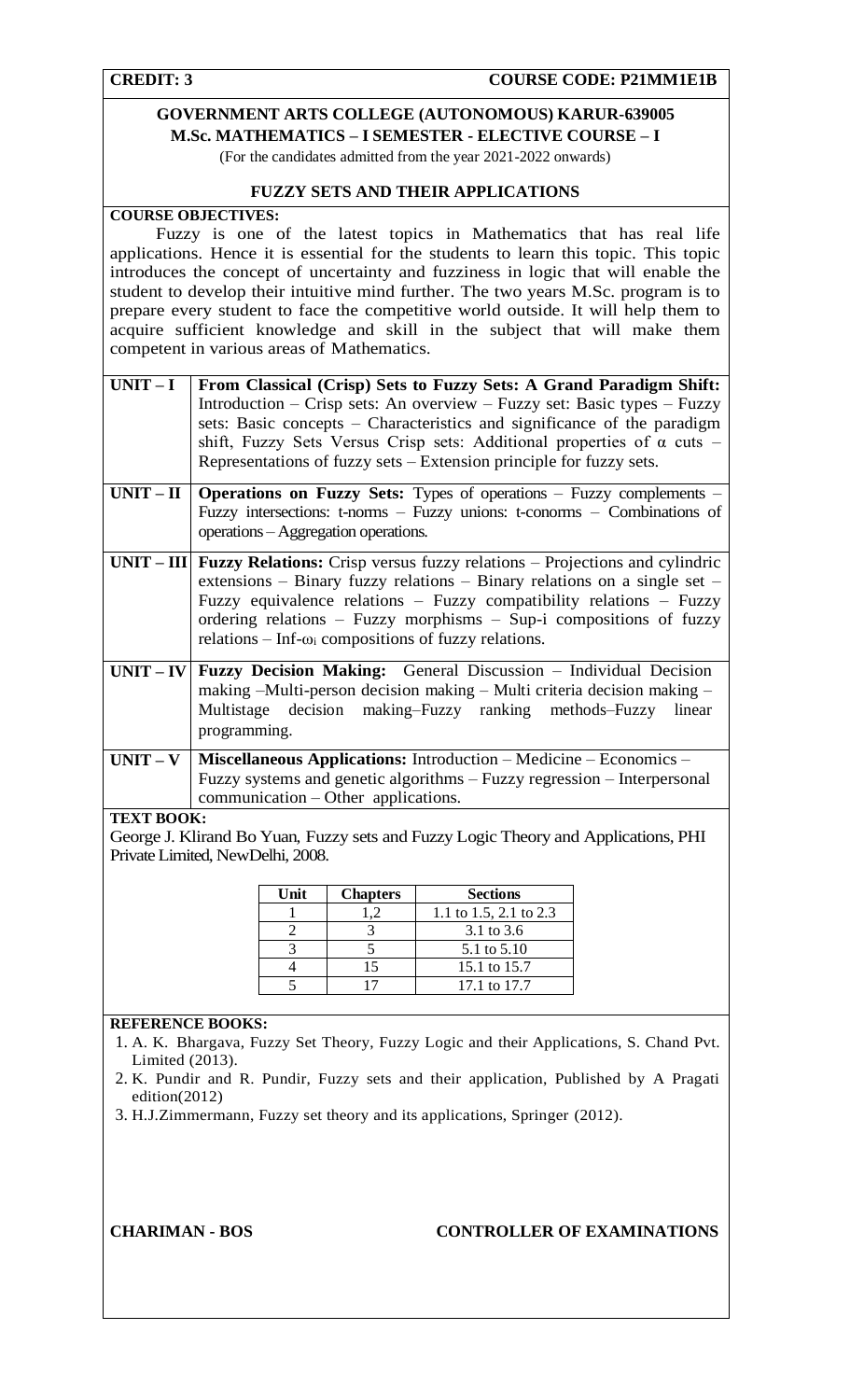- **CO 1** Determine the difference between crisp relations, fuzzy relations and understand the concepts of fuzzy compatibility relations, fuzzy ordering relations and fuzzy morphisms.
- **CO 2** Develop analytical mind so that the students can sharpen their mind better.
- **CO 3** Provide with sufficient practical oriented application thus the students can face the competitive world.
- **CO 4** Enable the students to have a thorough exposure to the different branches of Mathematics so as to gain a comprehensive knowledge of Mathematics.
- **CO 5** Construct the appropriate fuzzy numbers corresponding to uncertain and imprecise collected data and also determine the concepts of fuzzy compatibility relations, fuzzy ordering relations and fuzzy morphisms.

| <b>Nature of Course</b> |                           |  |
|-------------------------|---------------------------|--|
| Knowledge and Skill     | Employability oriented    |  |
| Skill oriented          | Enterpreneurship oriented |  |

### **MAPPING**

# **COURSE OUTCOME WITH PROGRAMME SPECIFIC OUTCOME**

| CO/PSO          | <b>PSO1</b> | PSO <sub>2</sub> | PSO <sub>3</sub> | PSO <sub>4</sub> | <b>PSO 5</b> |
|-----------------|-------------|------------------|------------------|------------------|--------------|
| CO <sub>1</sub> |             | 3                |                  |                  |              |
| CO <sub>2</sub> |             | 3                |                  |                  |              |
| CO <sub>3</sub> |             |                  |                  |                  |              |
| CO <sub>4</sub> |             | 3                |                  |                  |              |
| CO <sub>5</sub> |             | 3                |                  | ว                |              |

**KEY:** STRONGLY CORRELATED-3 MODERATELY CORRELATED-2 WEAKLY CORRELATED-1

# **PEDEGOGY:**

- 1. Lecture(Chalk and Talk-OHP-LCD)
- 2. Quiz Seminar
- 3. Pear Learning
- 4. Assignments

| <b>Template – End Semester Examination</b> |                |                                                |                |    |  |  |
|--------------------------------------------|----------------|------------------------------------------------|----------------|----|--|--|
| Knowledge                                  | <b>Section</b> | Nature of the question<br><b>Maximum Marks</b> |                |    |  |  |
| level                                      |                |                                                |                |    |  |  |
| $K_3$                                      | A              | Understanding Description/Problems – Two       | 10x2           | 20 |  |  |
|                                            |                | questions from every Unit                      |                |    |  |  |
| $K_4, K_5$                                 | B              | Analysis, Evaluation, Description/Problems-At  | 5(Either or    | 25 |  |  |
|                                            |                | least one question from every Unit             | type)x5        |    |  |  |
| $K_4, K_5$                                 | C              | Application/Analysis/Synthesis/Evaluation -One | 3(Out of 5)x10 | 30 |  |  |
|                                            |                | question from every Unit                       |                |    |  |  |
|                                            |                |                                                | Total          |    |  |  |

# **COURSE DESIGNER: R. VIJAYALAKSHMI**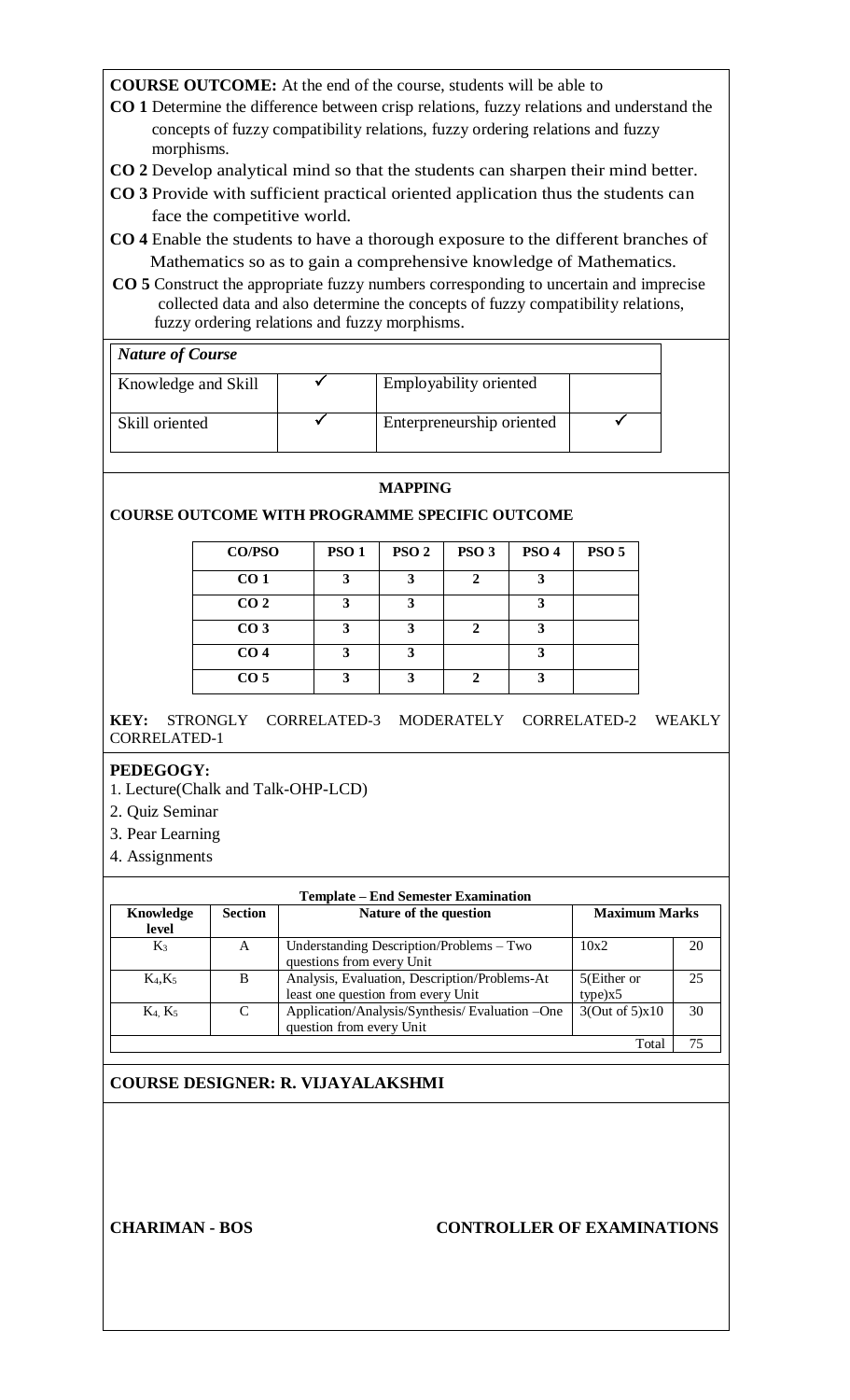# **CREDIT: 5 COURSE CODE: P21MM2C5**

# **GOVERNMENT ARTS COLLEGE (AUTONOMOUS) KARUR - 639005**

# **M.Sc. MATHEMATICS – II SEMESTER - CORE COURSE –V**

(For the candidates admitted from the year 2021-2022 onwards)

# **ALGEBRA – II**

# **COURSE OBJECTIVE:**

 To introduce the basic ideas of canonical forms, finite fields, Frobenius theorem, integral quaternions and four-square theorem and to see its applications.

| $UNIT-I$   | <b>Linear transformations:</b> Matrices $-$ Canonical Forms: Triangular Form $-$<br>Nilpotent Transformations. |
|------------|----------------------------------------------------------------------------------------------------------------|
|            |                                                                                                                |
|            | $UNIT - II$ Linear transformations: Canonical Forms: Decomposition of V: Jordan Form                           |
|            | - Rational Canonical Form – Trace and Transpose.                                                               |
|            |                                                                                                                |
|            | $UNIT - III$ <i>Linear transformations: Determinants – Hermitian, Unitary and Normal</i>                       |
|            | Transformation – Real Quadratic Forms.                                                                         |
|            |                                                                                                                |
|            | <b>UNIT – IV Selected Topics:</b> Finite Fields – Wedderburn Theorem on Finite Division Rings.                 |
|            |                                                                                                                |
|            |                                                                                                                |
| $UNIT - V$ | <b>Selected Topics:</b> A theorem on Frobenius – Integral Quaternions and the Four                             |
|            | Square Theorem.                                                                                                |
|            |                                                                                                                |

# **TEXT BOOK:**

I.N. Herstein, Topics in Algebra*,* 2nd Edition, John Wiley and Sons, New York, 1975

| S.no. | <b>Chapters</b> | <b>Sections</b>        |
|-------|-----------------|------------------------|
|       | 6               | 6.3 to 6.5             |
| 2     | 6               | $6.6 \text{ to } 6.8$  |
| 3     | 6               | $6.9 \text{ to } 6.11$ |
|       |                 | 7.1 to 7.2             |
|       |                 | 7.3 to 7.4             |

# **REFERENCE BOOKS:**

- 1. S. Lang, Algebra, 3rd Edition, Addison-Wesley, Mass, 1993.
- 2. J. B. Fraleigh, A First Course in Abstract Algebra*,* Addison Wesley, Mass, 1982.
- 3. M. Artin, Algebra*,* Prentice-Hall of India, New Delhi, 1991.
- 4. V. K. Khanna and S.K. Bhambri, A Course in Abstract Algebra, Vikas Publishing House Pvt Limited, 1993.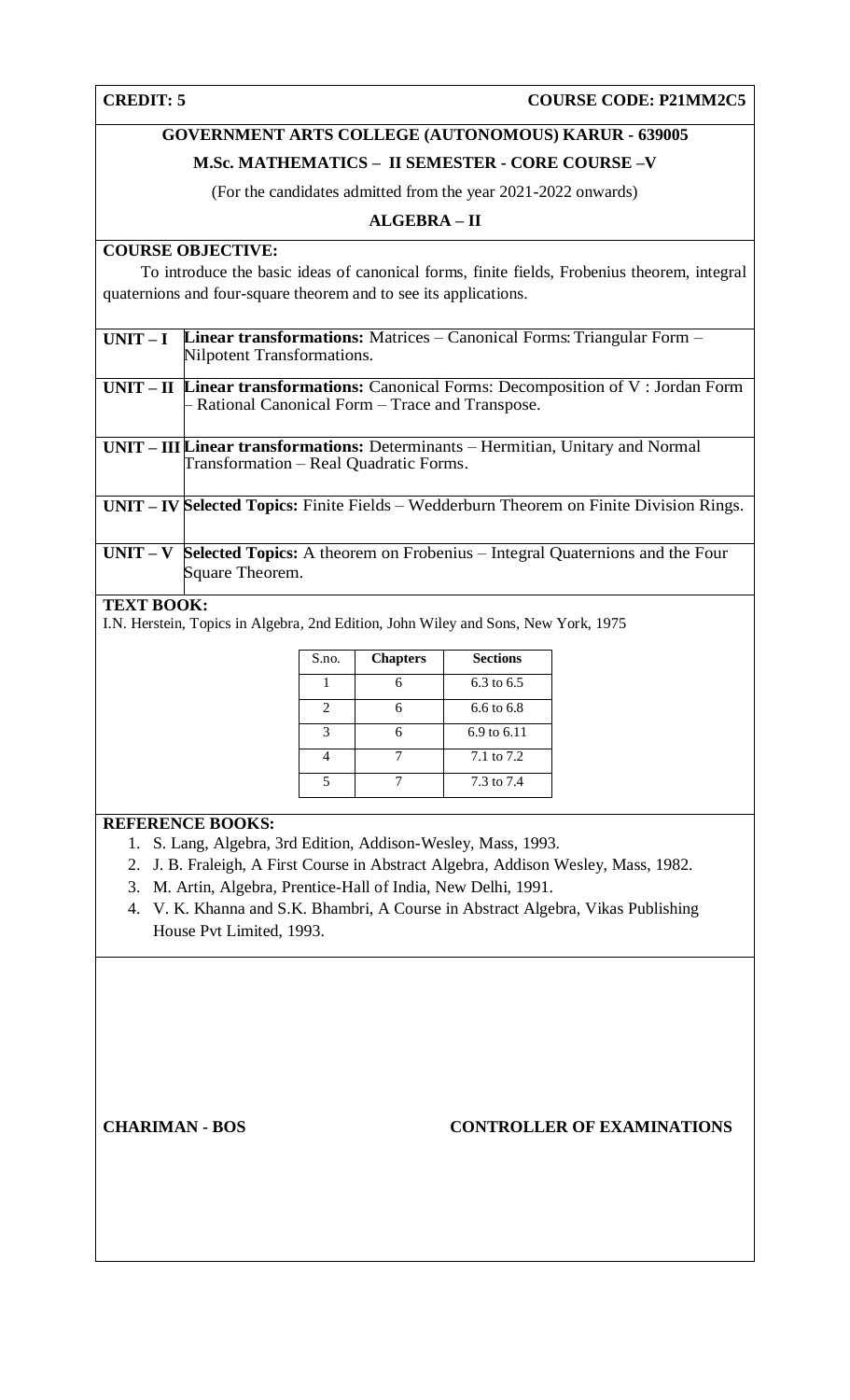- **CO 1** Discuss the concepts of Canonical Forms and Triangular Form.
- **CO 2** Explain the applications of Nilpotent Transformations.
- **CO 3** Compute the problems under Hermition, Unitary and Normal Transformations.
- **CO 4** Discuss all possible finite fields with important properties.
- **CO 5** Explain Frobenius theorem , Integral Quaternions and Four-Square theorem and its applications.

# **Nature of Course**

| Knowledge and Skill | Employability oriented    |  |
|---------------------|---------------------------|--|
| Skill oriented      | Enterpreneurship oriented |  |

# **MAPPING**

**COURSE OUTCOME WITH PROGRAMME SPECIFIC OUTCOME**

| <b>CO/PSO</b>   | PSO1 |   | PSO 2   PSO 3   PSO 4 |                             | PSO <sub>5</sub> |
|-----------------|------|---|-----------------------|-----------------------------|------------------|
| CO <sub>1</sub> | 3    | 3 | 2                     | 3                           |                  |
| CO <sub>2</sub> | 3    | 3 |                       | 3                           |                  |
| CO <sub>3</sub> | 3    | 3 | 3                     | $\mathcal{D}_{\mathcal{L}}$ |                  |
| CO <sub>4</sub> | 3    | 3 |                       |                             |                  |
| CO <sub>5</sub> | 3    | 3 |                       | $\mathbf{3}$                |                  |

**KEY:** STRONGLY CORRELATED-3 MODERATELY CORRELATED-2 WEAKLY CORRELATED-1

# **PEDEGOGY:**

- 1. Lecture(Chalk and Talk-OHP-LCD)
- 2. Quiz Seminar
- 3. Pear Learning
- 4. Assignments

| <b>Template – End Semester Examination</b> |                             |                                                                                     |                        |    |
|--------------------------------------------|-----------------------------|-------------------------------------------------------------------------------------|------------------------|----|
| Knowledge<br>level                         | <b>Section</b>              | Nature of the question<br><b>Maximum Marks</b>                                      |                        |    |
| $K_3$                                      | A                           | Understanding Description/Problems - Two<br>questions from every Unit               | 10x2                   | 20 |
| $K_4, K_5$                                 | B                           | Analysis, Evaluation, Description/Problems-At<br>least one question from every Unit | 5(Either or<br>type)x5 | 25 |
| $K_4, K_5$                                 | $\mathcal{C}_{\mathcal{C}}$ | Application/Analysis/Synthesis/Evaluation-One<br>question from every Unit           | 3(Out of 5)x10         | 30 |
| Total                                      |                             |                                                                                     |                        |    |

# **COURSE DESIGNER: Dr. A. VADIVEL**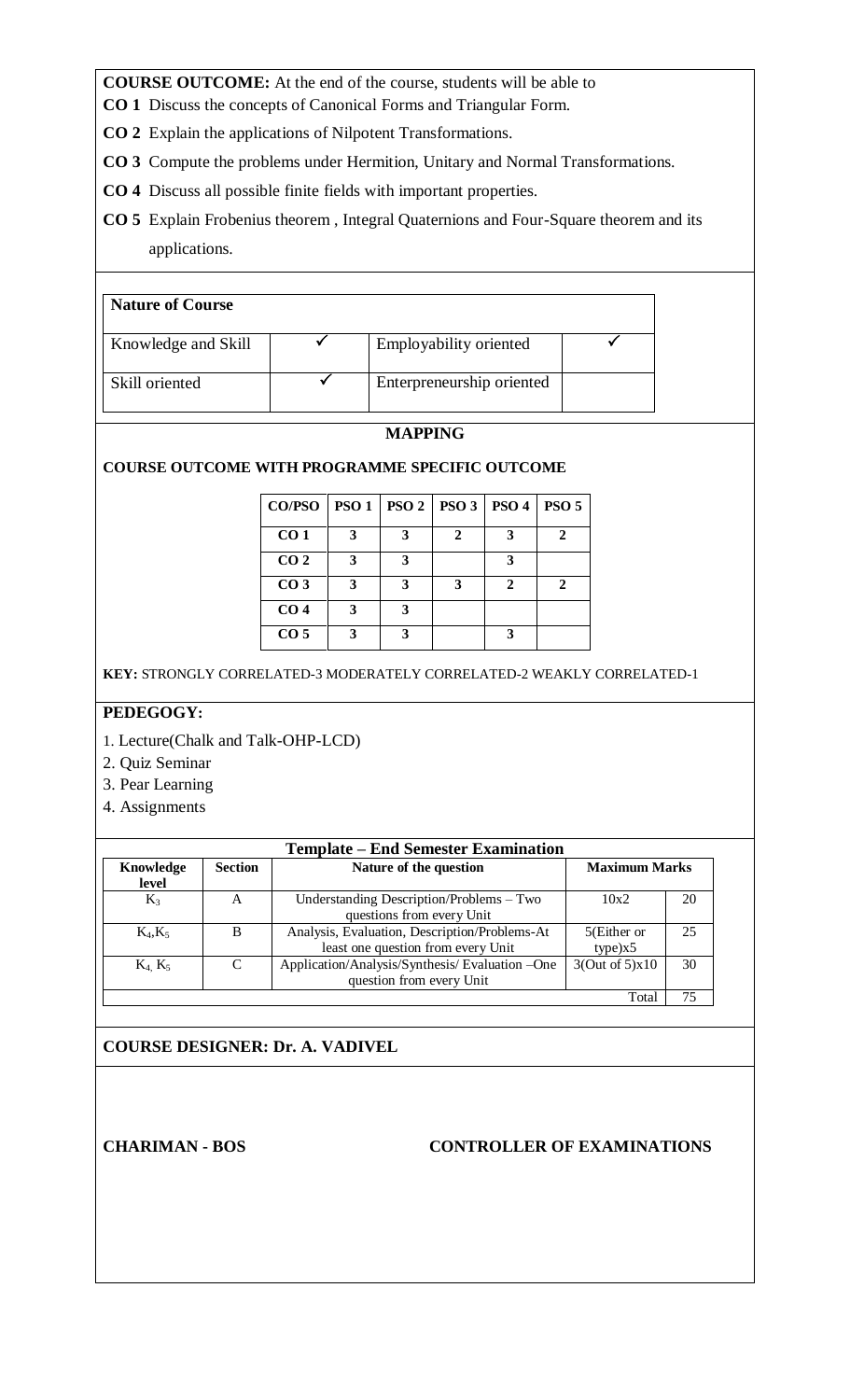# **CREDIT: 5 COURSE CODE: P21MM2C6**

# **GOVERNMENT ARTS COLLEGE (AUTONOMOUS) KARUR - 639005 M.Sc. MATHEMATICS – II SEMESTER - CORE COURSE – VI**

(For the candidates admitted from the year 2021-2022 onwards)

# **REAL ANALYSIS – II**

# **COURSE OBJECTIVES:**

- 1. To enable the students to learn the basic concepts of real analysis and proof techniques in Analysis.
- 2. To well prepared for the advanced courses like Functional Analysis and Advanced Analysis.

| $UNIT-I$    | <b>Differentiation:</b> The Derivative of a Real Function – Mean Value<br>Theorems – The Continuity of Derivatives – L'Hospital's Rule – |
|-------------|------------------------------------------------------------------------------------------------------------------------------------------|
|             | Derivatives of Higher Order – Taylor's Theorem – Differentiation of                                                                      |
|             | <b>Vector Valued Functions.</b>                                                                                                          |
| $UNIT-II$   | <b>The Riemann-Stieltjes Integral:</b> Definition and existence of the integral –                                                        |
|             | Properties of the Integral – Integration and Differentiation – Integration and                                                           |
|             | vector valued functions – Rectifiable curves.                                                                                            |
| UNIT– III   | <b>Sequence and Series of Functions:</b> Sequence of Functions – Discussion                                                              |
|             | of Main Problem–Uniform Convergence and Continuity –Uniform                                                                              |
|             | Convergence and Integration – Uniform Convergence and Differentiation.                                                                   |
| $UNIT - IV$ | <b>Families of Functions:</b>                                                                                                            |
|             | Equi continuous Families of Functions $-$ The Stone $-$ Weierstrass                                                                      |
|             | Theorem.                                                                                                                                 |
| $UNIT - V$  | <b>Functions of several variables:</b> Linear transformations $-$ Differentiation $-$                                                    |
|             | The contraction principle – The inverse function theorem – The implicit                                                                  |
|             | function theorem. Determinants – Derivatives of higher order-Differentiation                                                             |
|             | of integrals.                                                                                                                            |

# **TEXT BOOK:**

- 1. Tom. M. Apostol, Mathematical Analysis, Narosa Publishing House, New Delhi, 1997.
- 2. Walter Rudin, Principles of Mathematical Analysis, 3<sup>rd</sup> Edition Tata McGraw-Hill 1985.
- 3. H. L. Royden, Real Analysis, Third Edition, Macmillan Publishing Company, New Delhi, 1988.

| Unit | <b>Chapters</b> | <b>Sections</b> |
|------|-----------------|-----------------|
|      | 5               | 5.1 to 5.19     |
| 2    | 6               | 6.1 to 6.27     |
|      |                 | 7.1 to 7.17     |
|      | 7               | 7.18 to 7.33    |
|      |                 | 9.1 to 9.43     |

# **REFERENCE BOOKS:**

- 1. G. de Barra, Measure Theory and Integration, Wiley Eastern Ltd., New Delhi 1981.
- 2. Inder K. Rana, An Introduction to Measure and Integration, 2nd Edition, Narosa Publishing House, 2015.
- 3. Burkill. J. C , The Lebesgue Integral, Cambridge University Press, 1951.
- 4. Gelbaum, B. R. and J. Olmsted, Counter Examples in Analysis, Holden day, San Francisco, 1964.
- 5. Munroe. M. E, Measure and Integration, Addison- Wesley, Mass, 1971.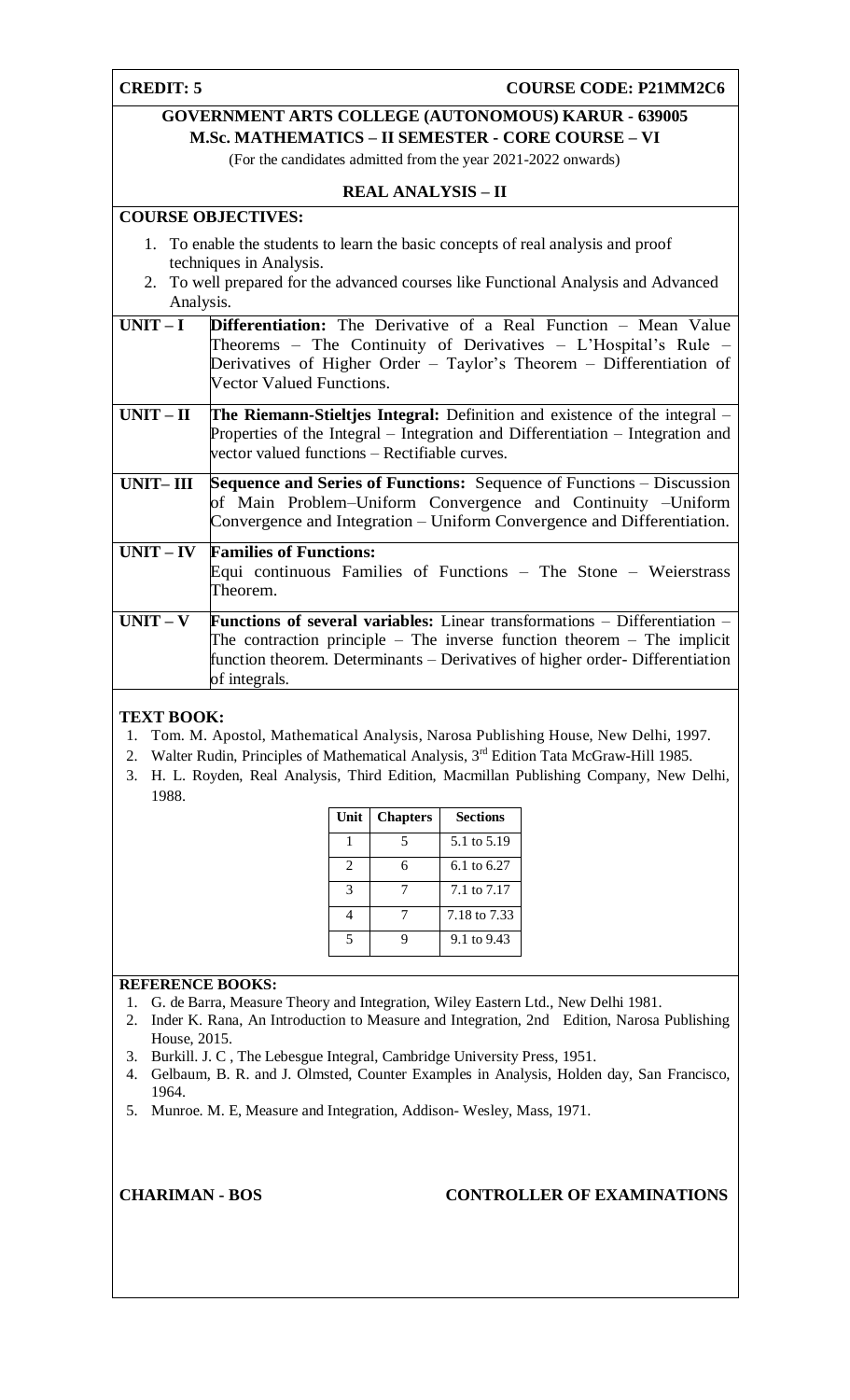- **CO 1** Acquire knowledge functions of bounded variation and Riemann Stieltjes integral.
- **CO 2** Understand the concepts in functions of several variables and determinants.
- **CO 3** Emphasize the aspects of Lebesgue Measure.
- **CO 4** Import knowledge on the Lebesgue integral.
- **CO 5** Construct rigorous mathematical proofs of basic results in real analysis

| <b>Nature of Course</b> |                           |  |
|-------------------------|---------------------------|--|
| Knowledge and Skill     | Employability oriented    |  |
| Skill oriented          | Enterpreneurship oriented |  |

# **MAPPING**

# **COURSE OUTCOME WITH PROGRAMME SPECIFIC OUTCOME**

| <b>CO/PSO</b>   | <b>PSO1</b> | PSO <sub>2</sub> | PSO <sub>3</sub> | PSO <sub>4</sub> | PSO <sub>5</sub> |
|-----------------|-------------|------------------|------------------|------------------|------------------|
| CO <sub>1</sub> |             | 3                |                  |                  |                  |
| CO <sub>2</sub> |             | 3                |                  |                  |                  |
| CO <sub>3</sub> |             | 3                |                  |                  |                  |
| CO <sub>4</sub> |             | 3                |                  |                  |                  |
| CO <sub>5</sub> |             | Ί                |                  |                  |                  |

**KEY:** STRONGLY CORRELATED-3 MODERATELY CORRELATED-2 WEAKLY CORRELATED-1

# **PEDEGOGY:**

1.Lecture(Chalk and Talk-OHP-LCD)

2.Quiz Seminar

3.Pear Learning

4.Assignments

### **Template – End Semester Examination**

| Knowledge                     | <b>Section</b> | <b>Maximum Marks</b><br>Nature of the question |             |    |
|-------------------------------|----------------|------------------------------------------------|-------------|----|
| level                         |                |                                                |             |    |
| $K_3$                         | A              | Understanding Description/Problems – Two       | 10x2        | 20 |
|                               |                | questions from every Unit                      |             |    |
| $K_4, K_5$                    | B              | Analysis, Evaluation, Description/Problems-    | 5(Either or | 25 |
|                               |                | At least one question from every Unit          | type)x5     |    |
| K <sub>4</sub> K <sub>5</sub> | C              | Application/Analysis/Synthesis/Evaluation -    | 3(Out of    | 30 |
|                               |                | One question from every Unit                   | 5)x10       |    |
|                               |                |                                                | Tota        | 75 |

### **COURSE DESIGNER: Dr. S. BALASUBRAMANIAN**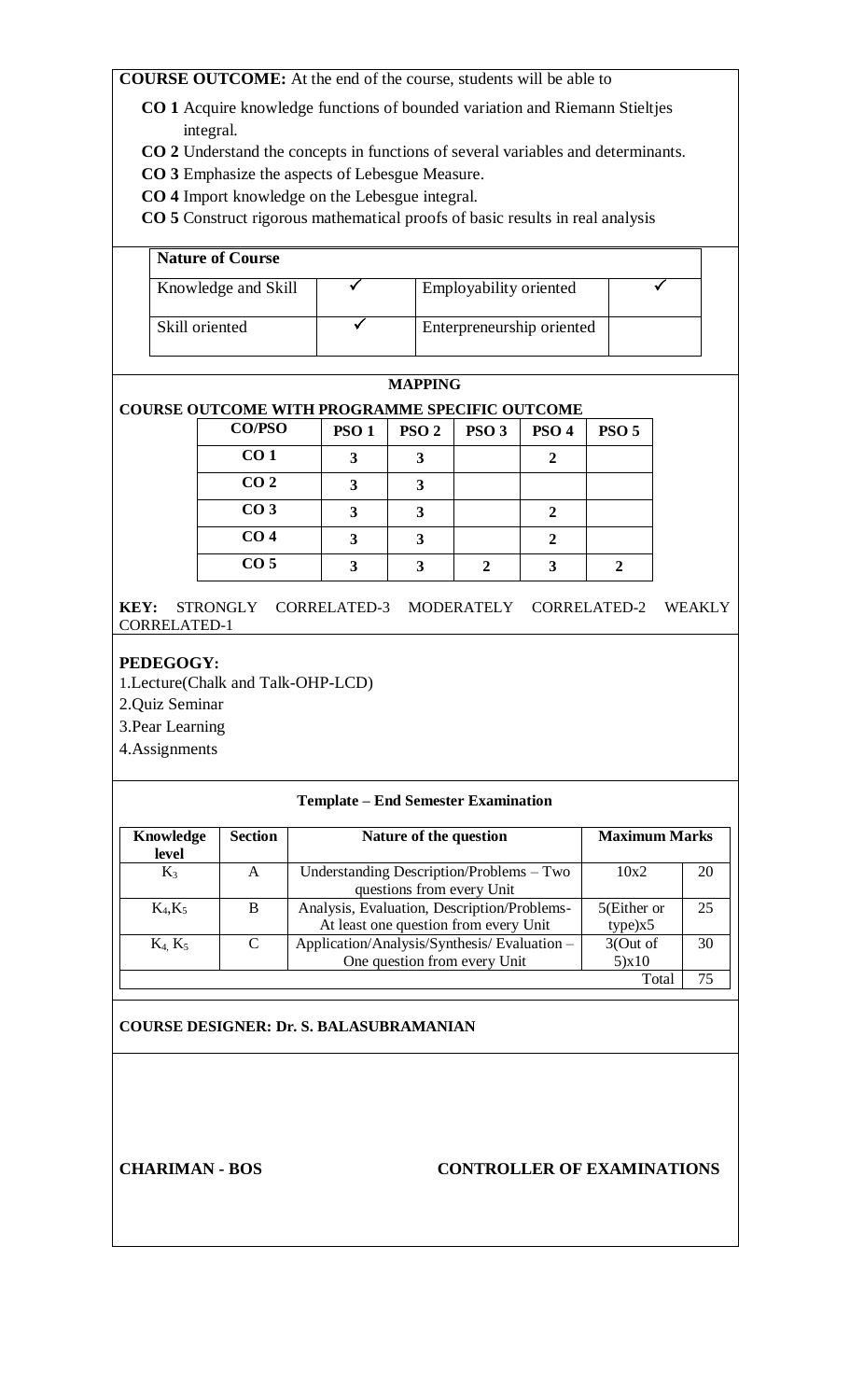**CREDIT: 5 COURSE CODE: P21MM2C7** 

# **GOVERNMENT ARTS COLLEGE (AUTONOMOUS) KARUR-639005**

**M.Sc. MATHEMATICS – II SEMESTER - CORE COURSE – VII**

(For the candidates admitted from the year 2021-2022 onwards)

# **COMPLEX ANALYSIS**

# **COURSE OBJECTIVES:**

 1. To know Complex analysis, in particular the theory of [conformal](https://en.wikipedia.org/wiki/Conformal_mapping)  [mappings,](https://en.wikipedia.org/wiki/Conformal_mapping) has many physical applications and is also used throughout [analytic](https://en.wikipedia.org/wiki/Analytic_number_theory)  [number](https://en.wikipedia.org/wiki/Analytic_number_theory) [theory.](https://en.wikipedia.org/wiki/Analytic_number_theory)

 2. In modern times, it has become very popular through a new boost from [complex dynamics a](https://en.wikipedia.org/wiki/Complex_dynamics)nd the pictures of [fractals p](https://en.wikipedia.org/wiki/Fractal)roduced by iterating [holomorphic](https://en.wikipedia.org/wiki/Holomorphic_functions)  [functions](https://en.wikipedia.org/wiki/Holomorphic_functions) and another important.

 3. To the applications of complex analysis is in [string](https://en.wikipedia.org/wiki/String_theory) [theory](https://en.wikipedia.org/wiki/String_theory) which studies conform a invariants in [quantum field theory.](https://en.wikipedia.org/wiki/Quantum_field_theory)

| $UNIT-I$    | <b>Complex Integration:</b> Fundamental Theorems: Cauchy's Theorem for                   |
|-------------|------------------------------------------------------------------------------------------|
|             | a Rectangle - Cauchy's Theorem in a Disk. Cauchy's Integral                              |
|             | Formula: The Index of a point with respect to a closed curve–The                         |
|             | Integral formula–Higher derivatives. Local Properties of analytical                      |
|             | Functions: Removable Singularities. Taylors's Theorem – Zeros and                        |
|             | poles – The local Mapping – The Maximum Principle.                                       |
|             |                                                                                          |
| $UNIT - II$ | Complex Integration: The General Form of Cauchy's Theorem: Chains                        |
|             | and cycles - Simple Connectivity - Homology - The General                                |
|             | statement of Cauchy's Theorem - Proof of Cauchy's theorem -                              |
|             | Locally exact differentials - Multiply connected regions - The                           |
|             | calculus of Residues: The Residue theorem $-$ The argument principle $-$                 |
|             | Evaluation of Definite Integrals - Harmonic Functions: Definition and                    |
|             | basic properties – The mean value property – Poisson's formula.                          |
|             | UNIT – III Series and Product Developments: Partial Fractions and Factorization:         |
|             | Partial fractions – Infinite products – Canonical products – The Gamma                   |
|             | Function – Entire functions: Jensen's formula – Hadamard's Theorem –                     |
|             | The Riemann Zeta Function: The product development – Extension of $\zeta(s)$             |
|             | to the whole plane $-$ The zeros of zeta function $-$ Normal Families:                   |
|             | Equicontinuity – Normality and compactness –Arzela's theorem –                           |
|             | Families of analytic functions – The Classical Definition.                               |
|             |                                                                                          |
|             | $UNIT - IV$ Conformal Mappings. Dirichlet's Problem: The Riemann mapping                 |
|             | Theorem: Statement and Proof - Boundary Behavior - Use of the                            |
|             | Reflection Principle – Conformal mappings of polygons: The behavior at                   |
|             | an angle – Schwarz-Christoffel formula – Mapping on a rectangle – $A$                    |
|             | closer look at Harmonic Functions: Functions with the mean value                         |
|             | property – Harnack's principle.                                                          |
| $UNIT - V$  | Elliptic Functions: Simply Periodic Functions: Representation by                         |
|             | Exponentials – The Fourier development – Functions of finite order –                     |
|             | Doubly Periodic Functions: The Period Module - Unimodular                                |
|             | transformations $-$ The canonical basis $-$ General properties of elliptic               |
|             | Functions – The Weierstrass Theory: The Weierstrass $\rho$ -function – The               |
|             | functions $\zeta$ (z) and $\sigma(z)$ – The differential equation – The modular function |
|             | $\lambda(\tau)$ – The Conformal mapping by $\lambda(\tau)$ .                             |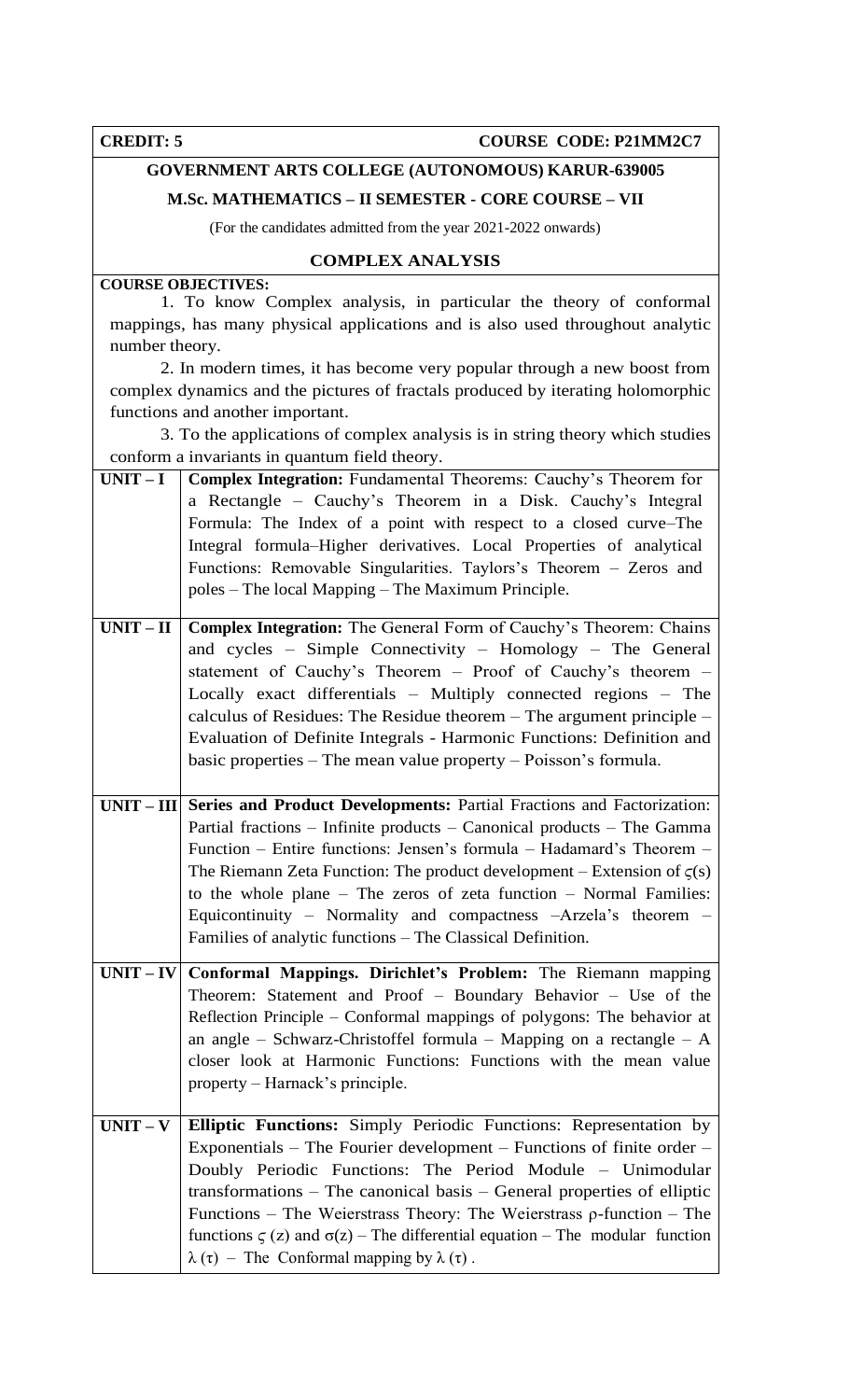# **TEXT BOOK:**

Lars V. Ahlfors, Complex Analysis, (3<sup>rd</sup>Edition) McGraw Hill Book Company, New York,1979.

| Unit | <b>Chapters</b> | <b>Sections</b> |
|------|-----------------|-----------------|
|      |                 | $1$ to $3$      |
|      |                 | $4$ to 6        |
|      |                 | $2$ to 5        |
|      |                 | $1$ to $3$      |
|      |                 | $1$ to $3$      |

# **REFERENCE BOOKS:**

- 1. H.A. Presfly, Introduction to complex Analysis, Clarendon Press, oxford,1990.
- 2. J.B. Corway, Functions of one complex variables, Springer Verlag, International student Edition, Narosa Publishing Co.
- 3. E.Hille,Analytic function Theory(2vols.),Gonm&Co,1959.
- 4. M.Heins, Complex function Theory, Academic Press, New York, 1968.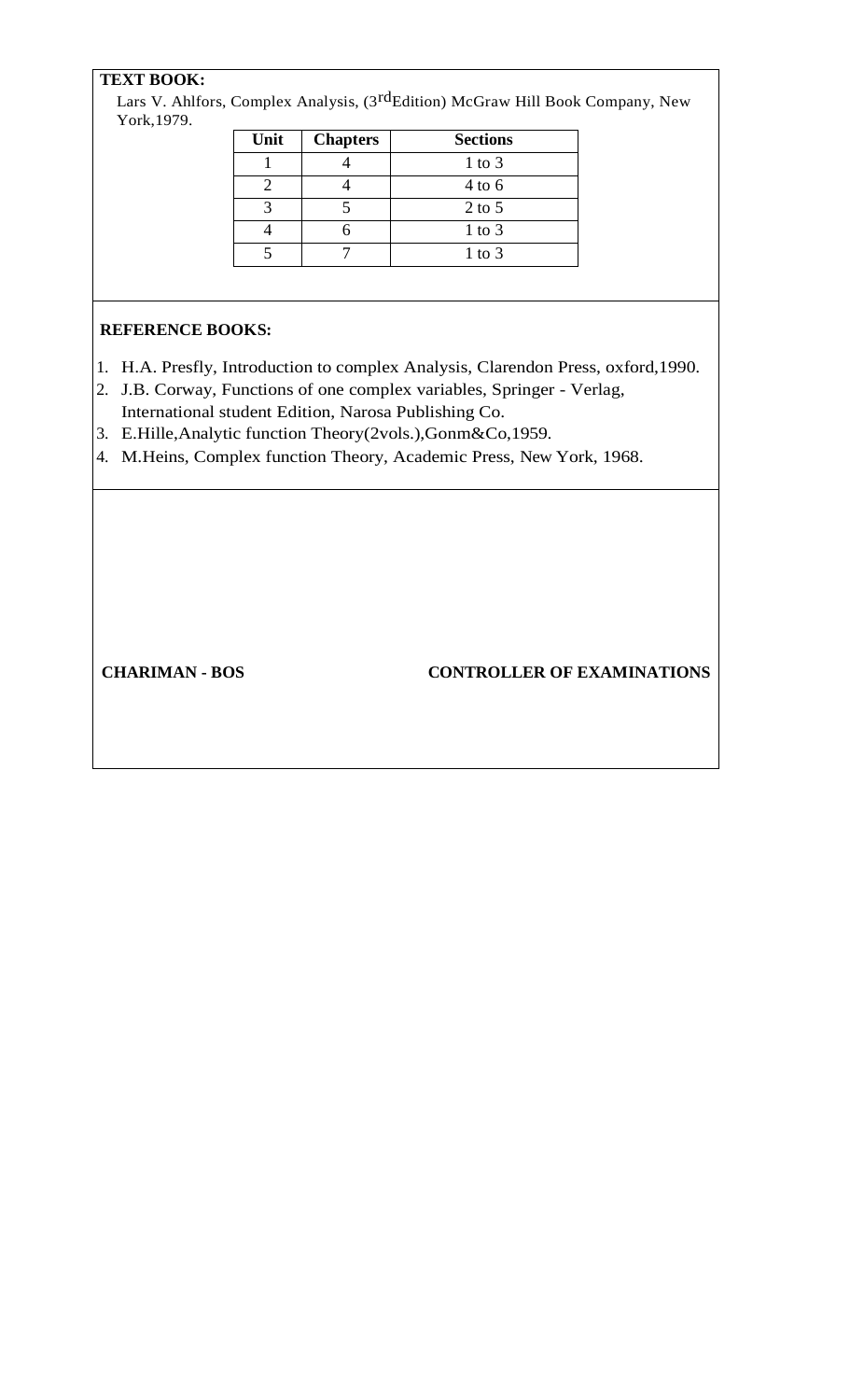- **CO 1** Effectively locate and use the information needed to prove theorem and establish mathematical results.
- **CO 2** Evaluate Complex integrals by applying Cauchy integral formula.
- **CO 3** Understand Residue theorem, the argument principle and Rouche's theorem, and Compute integrals using residues.
- **CO 4** Define and analyze limits and continuity for functions of complex variables, Cauchy Riemann equations, analytic functions, and entire function.
- **CO 5** Recognize simple periodic and doubly periodic functions.

| <b>Nature of Course</b> |                            |  |
|-------------------------|----------------------------|--|
| Knowledge and Skill     | Employability oriented     |  |
| Skill oriented          | Entrepreneurships oriented |  |
|                         |                            |  |

#### **MAPPING COURSE OUTCOME WITH PROGRAMME SPECIFIC OUTCOME**

| CO/PSO   PSO 1   PSO 2   PSO 3   PSO 4   PSO 5 |  |  |  |
|------------------------------------------------|--|--|--|
| CO <sub>1</sub>                                |  |  |  |
| CO <sub>2</sub>                                |  |  |  |
| CO <sub>3</sub>                                |  |  |  |
| CO <sub>4</sub>                                |  |  |  |
| CO <sub>5</sub>                                |  |  |  |

**KEY:** STRONGLY CORRELATED-3 MODERATELY CORRELATED-2 WEAKLY CORRELATED-1

# **PEDEGOGY:**

1.Lecture(Chalk and Talk-OHP-LCD)

2.Quiz Seminar

3.Pear Learning

4.Assignments

# **Template – End Semester Examination**

| Knowledge<br>level | <b>Section</b>              | Nature of the question                                                              | <b>Maximum</b><br><b>Marks</b> |    |
|--------------------|-----------------------------|-------------------------------------------------------------------------------------|--------------------------------|----|
| $K_3$              | A                           | Understanding Description/Problems – Two<br>questions from every Unit               | 10x2                           | 20 |
| $K_4, K_5$         | B                           | Analysis, Evaluation, Description/Problems-At<br>least one question from every Unit | 5(Either or<br>type)x5         | 25 |
| $K_4$ , $K_5$      | $\mathcal{C}_{\mathcal{C}}$ | Application/Analysis/Synthesis/Evaluation -<br>One question from every Unit         | 3(Out of<br>$5) \times 10$     | 30 |
| Total              |                             |                                                                                     |                                | 75 |

# **COURSE DESIGNER : A.PRIYA**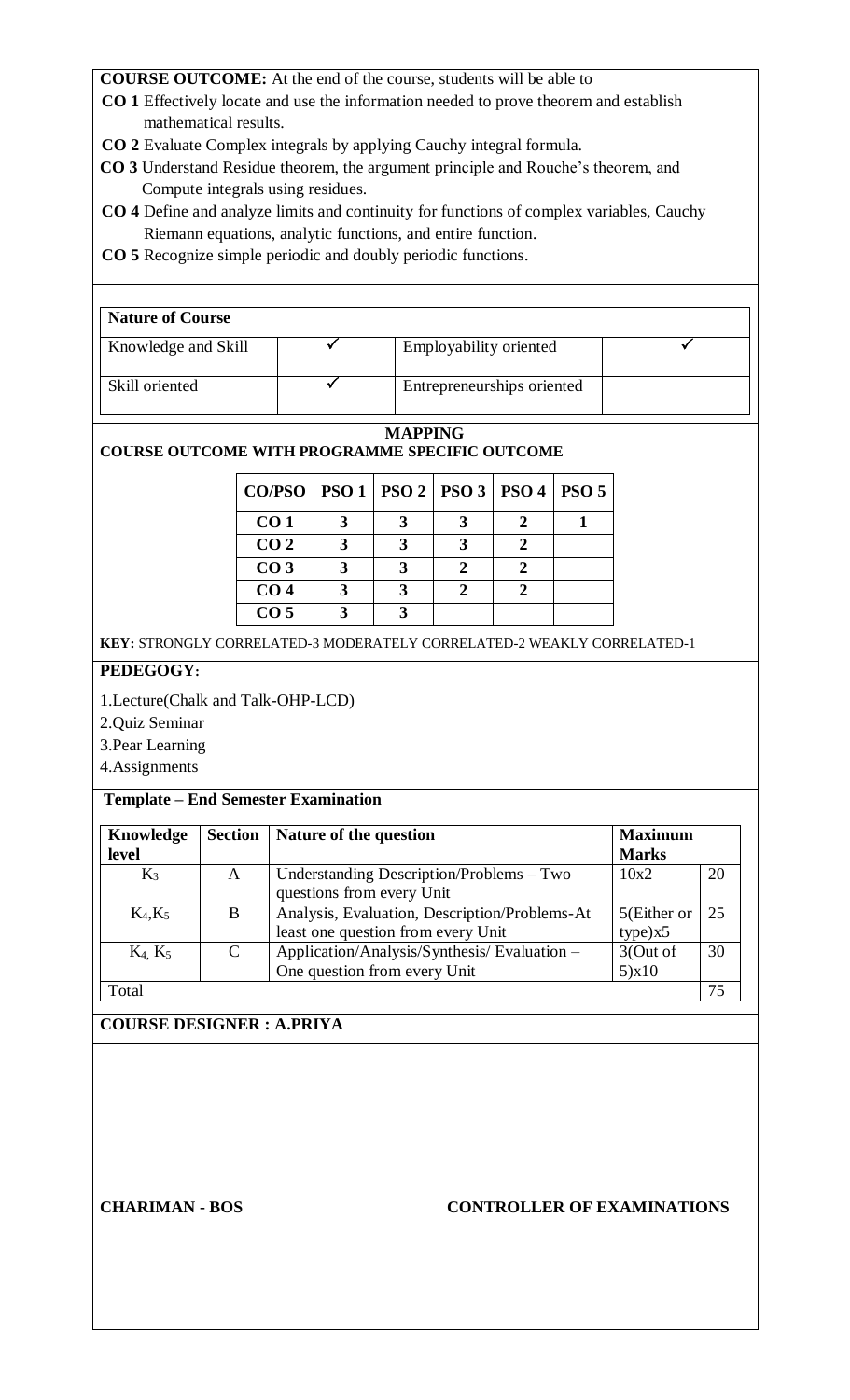**CREDIT: 5 COURSE CODE: P21MM2C8** 

# **GOVERNMENT ARTS COLLEGE (AUTONOMOUS) KARUR-639005 M.Sc. MATHEMATICS – II SEMESTER - CORE COURSE – VIII**

(For the candidates admitted from the year 2021-2022 onwards)

# **PARTIAL DIFFERENTIAL EQUATIONS**

# **COURSE OBJECTIVES:**

- 1. To Familiarize the students with the fundamental concepts of Partial differential equations which will be used as background knowledge for the specialized courses in any field.
- 2. To the study and solution methods of solving
- o Heat, Wave, Laplace, and Diffusion Equations
- o Integral Transforms and to increase self confidence in conducting research independently or within a team.

| $UNIT-I$          | Partial Differential Equations of The First Order: Partial differential<br>equations - Origins of first-order partial differential equations - Cauchy's<br>problem for first-order equations – Linear equations of the first order –<br>Nonlinear partial differential equations of the first order - Cauchy's<br>method of characteristics - Compatible system of first-order equations -<br>Charpit's method - Special types of first-order equations - Solutions<br>satisfying given condition - Jacobi's method. |
|-------------------|----------------------------------------------------------------------------------------------------------------------------------------------------------------------------------------------------------------------------------------------------------------------------------------------------------------------------------------------------------------------------------------------------------------------------------------------------------------------------------------------------------------------|
| $UNIT-II$         | Partial Differential Equations of The Second Order: The origin of<br>second-order equations - Linear partial differential equations with<br>constant coefficients - Equations with variable coefficients-Separation of<br>variables –The method of integral transforms – Nonlinear equations of the<br>second order.                                                                                                                                                                                                 |
|                   | $UNIT - III$ Laplace's Equation: Elementary solutions of Laplace's equation -<br>Families of equipotential surfaces - Boundary value problems -<br>Separation of variables - Problems with axial symmetry-The theory of<br>Green's function for Laplace's equation.                                                                                                                                                                                                                                                  |
|                   | $UNIT - IV$ The Wave Equation: The occurrence of the wave equation in physics –<br>Elementary solutions of the one-dimensional wave equation $-$ Vibrating<br>membranes: Application of the calculus of variations – Three dimensional<br>problems – General solutions of the wave equation.                                                                                                                                                                                                                         |
|                   | UNIT – V   The Diffusion Equation: Elementary solutions of the diffusion equation –<br>Separation of variables – The use of integral transforms – The use of<br>Green's functions.                                                                                                                                                                                                                                                                                                                                   |
| <b>TEXT BOOK:</b> | Ian Sneddon, Elements of Partial Differential Equations, McGraw Hill, Inc. 1957.                                                                                                                                                                                                                                                                                                                                                                                                                                     |

| Unit | <b>Chapters</b> | <b>Sections</b> |
|------|-----------------|-----------------|
|      |                 | 1 to 4, 7 to 13 |
|      | 3               | 1,4,5 & 9 to 11 |
|      |                 | $2$ to $6, 8$   |
|      |                 | 1,2 & 4 to 6    |
|      |                 | 3 to 6          |

#### **REFERENCE BOOKS:**

- 1. M.D. Raisinghania Advanced Differential Equations S. Chand and Company Ltd., New Delhi,2001
- 2. K. Sankara Rao, Introduction to Partial Differential Equations, Second edition–Prentice–Hall of India, NewDelhi 2006.
- 3. J.N. Sharma & K. Singh Partial Differential Equations for Engineers & Scientists, Narosa Publishing House,2001
- 4. R. Dennemeyer, Introduction to Partial Differential Equations and Boundary value Problems, McGraw Hill Book Company, New York, 1968.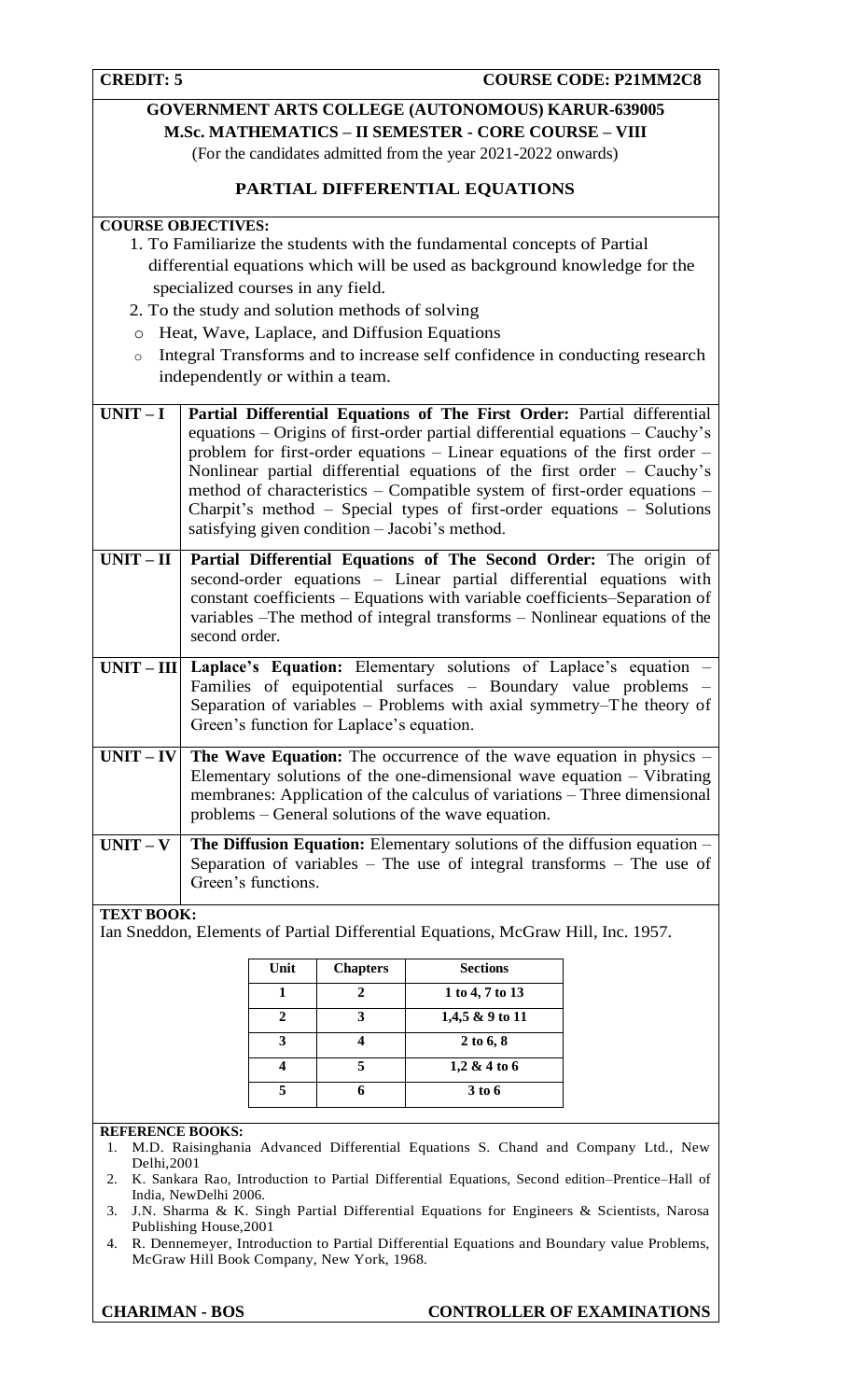- **CO 1** Classify first order partial differential equations and their solutions and solve them using different methods.
- **CO 2** Classify second order partial differential equations and solve one dimensional wave equations using different analytic methods.
- **CO 3** Solve Laplace equations using various analytical methods demonstrate uniqueness of solutions of certain kinds of these equations.
- **CO 4** Compute solutions of heat equations using certain analytic methods and verify uniqueness of solutions of some types of these equations.
- **CO 5** Examine and select the suitable method of solving to find the approximate solutions

| <b>Nature of Course</b> |                           |  |
|-------------------------|---------------------------|--|
| Knowledge and Skill     | Employability oriented    |  |
| Skill oriented          | Enterpreneurship oriented |  |

# **MAPPING**

COURSE OUTCOME WITH PROGRAMME SPECIFIC OUTCOME

| CO/PSO   PSO 1   PSO 2   PSO 3   PSO 4   PSO 5 |  |  |  |
|------------------------------------------------|--|--|--|
| CO <sub>1</sub>                                |  |  |  |
| CO <sub>2</sub>                                |  |  |  |
| CO <sub>3</sub>                                |  |  |  |
| CO <sub>4</sub>                                |  |  |  |
| CO <sub>5</sub>                                |  |  |  |

**KEY:** STRONGLY CORRELATED-3 MODERATELY CORRELATED-2 WEAKLY CORRELATED-1

# **PEDEGOGY:**

1.Lecture(Chalk and Talk-OHP-LCD)

- 2.Quiz Seminar
- 3.Pear Learning
- 4.Assignments

# **Template – End Semester Examination**

| Knowledge<br>level | <b>Section</b> | Nature of the question                                                               | <b>Maximum Marks</b>   |    |
|--------------------|----------------|--------------------------------------------------------------------------------------|------------------------|----|
| $K_3$              | A              | Understanding Description/Problems – Two<br>questions from every Unit                | 10x2                   | 20 |
| $K_4, K_5$         | B              | Analysis, Evaluation, Description/Problems-<br>At least one question from every Unit | 5(Either or<br>type)x5 | 25 |
| $K_4$ , $K_5$      | C              | Application/Analysis/Synthesis/Evaluation -<br>One question from every Unit          | 3(Out of 5)x10         | 30 |
|                    |                |                                                                                      | Tota                   |    |

# **COURSE DESIGNER: A. PRIYA**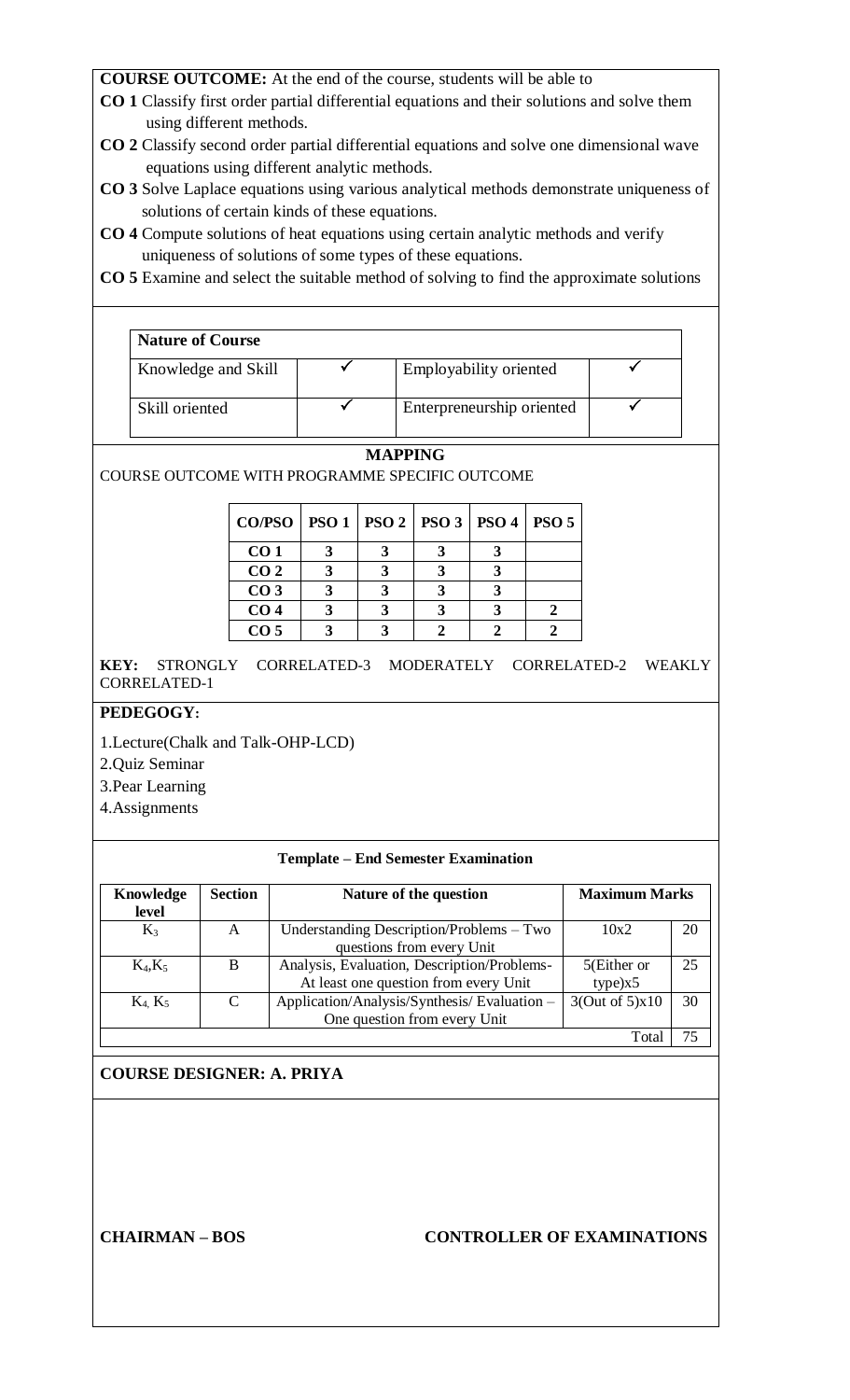| <b>CREDIT: 3</b>                                                                                                                                                                                                                                                                                                                                                                                                                                                                                                                                                                                                                              |                                                                                                                                                                                              |                     |                                            |                                                                                                                                                        | <b>COURSE CODE: P21MM2E2A</b>                                                                                                                                                                                                                                |  |
|-----------------------------------------------------------------------------------------------------------------------------------------------------------------------------------------------------------------------------------------------------------------------------------------------------------------------------------------------------------------------------------------------------------------------------------------------------------------------------------------------------------------------------------------------------------------------------------------------------------------------------------------------|----------------------------------------------------------------------------------------------------------------------------------------------------------------------------------------------|---------------------|--------------------------------------------|--------------------------------------------------------------------------------------------------------------------------------------------------------|--------------------------------------------------------------------------------------------------------------------------------------------------------------------------------------------------------------------------------------------------------------|--|
|                                                                                                                                                                                                                                                                                                                                                                                                                                                                                                                                                                                                                                               | <b>GOVERNMENT ARTS COLLEGE (AUTONOMOUS) KARUR - 639005</b><br><b>M.Sc. MATHEMATICS - II SEMESTER - ELECTIVE COURSE - II</b><br>(For the candidates admitted from the year 2021-2022 onwards) |                     |                                            |                                                                                                                                                        |                                                                                                                                                                                                                                                              |  |
|                                                                                                                                                                                                                                                                                                                                                                                                                                                                                                                                                                                                                                               | <b>DISCRETE MATHEMATICS</b>                                                                                                                                                                  |                     |                                            |                                                                                                                                                        |                                                                                                                                                                                                                                                              |  |
| <b>COURSE OBJECTIVES:</b>                                                                                                                                                                                                                                                                                                                                                                                                                                                                                                                                                                                                                     |                                                                                                                                                                                              |                     |                                            |                                                                                                                                                        |                                                                                                                                                                                                                                                              |  |
|                                                                                                                                                                                                                                                                                                                                                                                                                                                                                                                                                                                                                                               |                                                                                                                                                                                              |                     | reasoning to solve a variety of problems.  | 1. To demonstrate their understanding of Discrete Mathematics.<br>2. To Use mathematically correct terminology, notation and apply logical             |                                                                                                                                                                                                                                                              |  |
| $UNIT-I$                                                                                                                                                                                                                                                                                                                                                                                                                                                                                                                                                                                                                                      |                                                                                                                                                                                              |                     | grammars – Type of grammars and languages. |                                                                                                                                                        | Computability and Formal Languages: Introduction - Russell's Paradox<br>and Noncomputability - Ordered sets - Languages -Phrase structure                                                                                                                    |  |
| $UNIT-II$                                                                                                                                                                                                                                                                                                                                                                                                                                                                                                                                                                                                                                     | probability.                                                                                                                                                                                 |                     |                                            | rules of sum and product – Permutations – Combinations – Discrete                                                                                      | Permutations, Combinations, and Discrete Probability: Introduction - The                                                                                                                                                                                     |  |
|                                                                                                                                                                                                                                                                                                                                                                                                                                                                                                                                                                                                                                               |                                                                                                                                                                                              |                     |                                            | problem – Functions and the pigeonhole principle.                                                                                                      | $UNIT - III$ Relations and Functions: Introduction $-A$ relation model for data bases –<br>Properties of binary relations - Equivalence relations and partitions - Partial<br>ordering relations and lattices $-$ Chains and antichains $-$ A job-scheduling |  |
| $UNIT - IV$                                                                                                                                                                                                                                                                                                                                                                                                                                                                                                                                                                                                                                   | languages.                                                                                                                                                                                   |                     |                                            |                                                                                                                                                        | Finite State Machines: Introduction - Finite state machines - Finite state<br>machines as models of physical systems – Equivalent Machines – Finite state<br>machines as language recognizers – Finite state languages and type-3                            |  |
| $UNIT - V$                                                                                                                                                                                                                                                                                                                                                                                                                                                                                                                                                                                                                                    | problems.                                                                                                                                                                                    |                     |                                            | <b>Discrete Numeric Functions and Generating Functions:</b> Introduction -<br>Manipulation of numeric functions - Generating functions - Combinatorial |                                                                                                                                                                                                                                                              |  |
| <b>TEXT BOOK:</b>                                                                                                                                                                                                                                                                                                                                                                                                                                                                                                                                                                                                                             |                                                                                                                                                                                              |                     |                                            | 1. Liu, C.L., "Elements of Discrete Mathematics", McGraw-Hill Book co.                                                                                 |                                                                                                                                                                                                                                                              |  |
|                                                                                                                                                                                                                                                                                                                                                                                                                                                                                                                                                                                                                                               |                                                                                                                                                                                              | Unit                | <b>Chapters</b>                            | <b>Sections</b>                                                                                                                                        |                                                                                                                                                                                                                                                              |  |
|                                                                                                                                                                                                                                                                                                                                                                                                                                                                                                                                                                                                                                               |                                                                                                                                                                                              | 1                   | 2                                          | 2.1 to 2.6                                                                                                                                             |                                                                                                                                                                                                                                                              |  |
|                                                                                                                                                                                                                                                                                                                                                                                                                                                                                                                                                                                                                                               |                                                                                                                                                                                              | $\overline{2}$<br>3 | 3<br>4                                     | 3.1 to 3.4, 3.6, 3.9<br>4.1 to 4.8                                                                                                                     |                                                                                                                                                                                                                                                              |  |
|                                                                                                                                                                                                                                                                                                                                                                                                                                                                                                                                                                                                                                               |                                                                                                                                                                                              | 4                   | 7                                          | 7.1 to 7.6                                                                                                                                             |                                                                                                                                                                                                                                                              |  |
|                                                                                                                                                                                                                                                                                                                                                                                                                                                                                                                                                                                                                                               |                                                                                                                                                                                              | $\overline{5}$      | 9                                          | 9.1 to 9.5                                                                                                                                             |                                                                                                                                                                                                                                                              |  |
| <b>REFERENCE BOOKS:</b><br>Trembly. J.P & Manohar. P., "Discrete Mathematical Structures with Applications to Computer<br>1.<br>Science" McGraw- Hill.<br>K.D Joshi, "Foundations of Discrete Mathematics", Wiley Eastern Limited<br>2.<br>Kolman, Busy & Ross, "Discrete Mathematical Structures", PHI.<br>3.<br>Alan Doer: "Applied Discrete Structure for Computer Science", Galgotia Publications Pvt. Ltd.<br>4.<br>Seymour Lipschutz, M. Lipson: "Discrete Mathematics", McGraw-Hill Edition.<br>5.<br>Kenneth G. Roden: "Discrete Mathematics and its Applications", McGraw- Hill international<br>6.<br>editions, Mathematics Series. |                                                                                                                                                                                              |                     |                                            |                                                                                                                                                        |                                                                                                                                                                                                                                                              |  |
| <b>CHARIMAN - BOS</b>                                                                                                                                                                                                                                                                                                                                                                                                                                                                                                                                                                                                                         |                                                                                                                                                                                              |                     |                                            |                                                                                                                                                        | <b>CONTROLLER OF EXAMINATIONS</b>                                                                                                                                                                                                                            |  |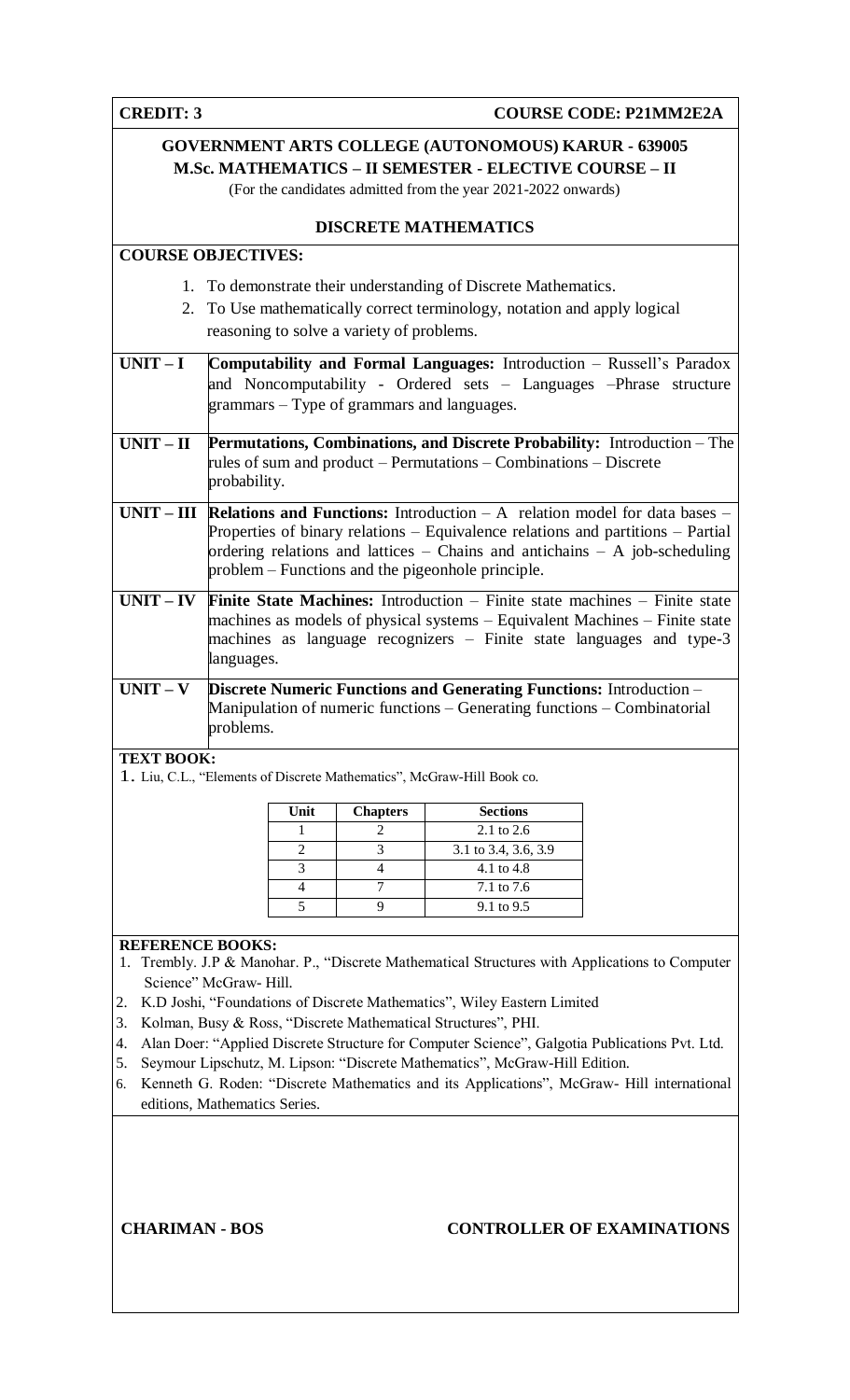- **CO 1** Assimilate the notions of limit of a sequence and convergence of a series of real numbers.
- **CO 2** Calculate the limit and examine the continuity of a function at a point.
- **CO 3** Understand the consequences of various mean value theorems for differentiable functions.
- **CO 4** Sketch curves in Cartesian and polar coordinate systems.
- **CO 5** Apply derivative tests in optimization problems appearing in social sciences, physical sciences, life science and a host of other disciplines.

| <b>Nature of Course</b> |                           |  |
|-------------------------|---------------------------|--|
| Knowledge and Skill     | Employability oriented    |  |
| Skill oriented          | Enterpreneurship oriented |  |

#### **MAPPING COURSE OUTCOME WITH PROGRAMME SPECIFIC OUTCOME**

| OME WITH I ROGRAMME SI ECIFIC OUTCOME<br>$CO/PSO$   PSO 1   PSO 2   PSO 3   PSO 4<br>PSO <sub>5</sub><br>CO <sub>1</sub><br>3<br>3<br>3<br>3<br>2<br>$\mathbf{3}$<br>$\mathcal{D}$ |                 |   |   |              |   |  |
|------------------------------------------------------------------------------------------------------------------------------------------------------------------------------------|-----------------|---|---|--------------|---|--|
|                                                                                                                                                                                    |                 |   |   |              |   |  |
|                                                                                                                                                                                    |                 |   |   |              |   |  |
|                                                                                                                                                                                    | CO <sub>2</sub> | 3 | 3 | 3            |   |  |
|                                                                                                                                                                                    | CO <sub>3</sub> | 3 | 3 | $\mathbf 2$  |   |  |
|                                                                                                                                                                                    | CO <sub>4</sub> | 3 | 3 | $\mathbf{2}$ | 2 |  |
|                                                                                                                                                                                    | CO <sub>5</sub> | 3 |   |              |   |  |

**KEY:** STRONGLY CORRELATED-3 MODERATELY CORRELATED-2 WEAKLY CORRELATED-1

# **PEDEGOGY:**

1.Lecture (Chalk and Talk-OHP-LCD)

2.Quiz Seminar

3.Pear Learning

4.Assignments

| <b>Template – End Semester Examination</b> |                |                                             |                      |    |  |  |
|--------------------------------------------|----------------|---------------------------------------------|----------------------|----|--|--|
| Knowledge<br>level                         | <b>Section</b> | Nature of the question                      | <b>Maximum Marks</b> |    |  |  |
| $K_3$                                      | A              | Understanding Description/Problems – Two    | 10x2                 | 20 |  |  |
|                                            |                | questions from every Unit                   |                      |    |  |  |
| $K_4, K_5$                                 | B              | Analysis, Evaluation, Description/Problems- | 5(Either or          | 25 |  |  |
|                                            |                | At least one question from every Unit       | type)x5              |    |  |  |
| K <sub>4</sub> K <sub>5</sub>              | $\mathcal{C}$  | Application/Analysis/Synthesis/Evaluation - | 3(Out of             | 30 |  |  |
|                                            |                | One question from every Unit                | 5)x10                |    |  |  |
|                                            |                |                                             | Total                | 75 |  |  |
|                                            |                |                                             |                      |    |  |  |

# **COURSE DESIGNER: A. PRIYA**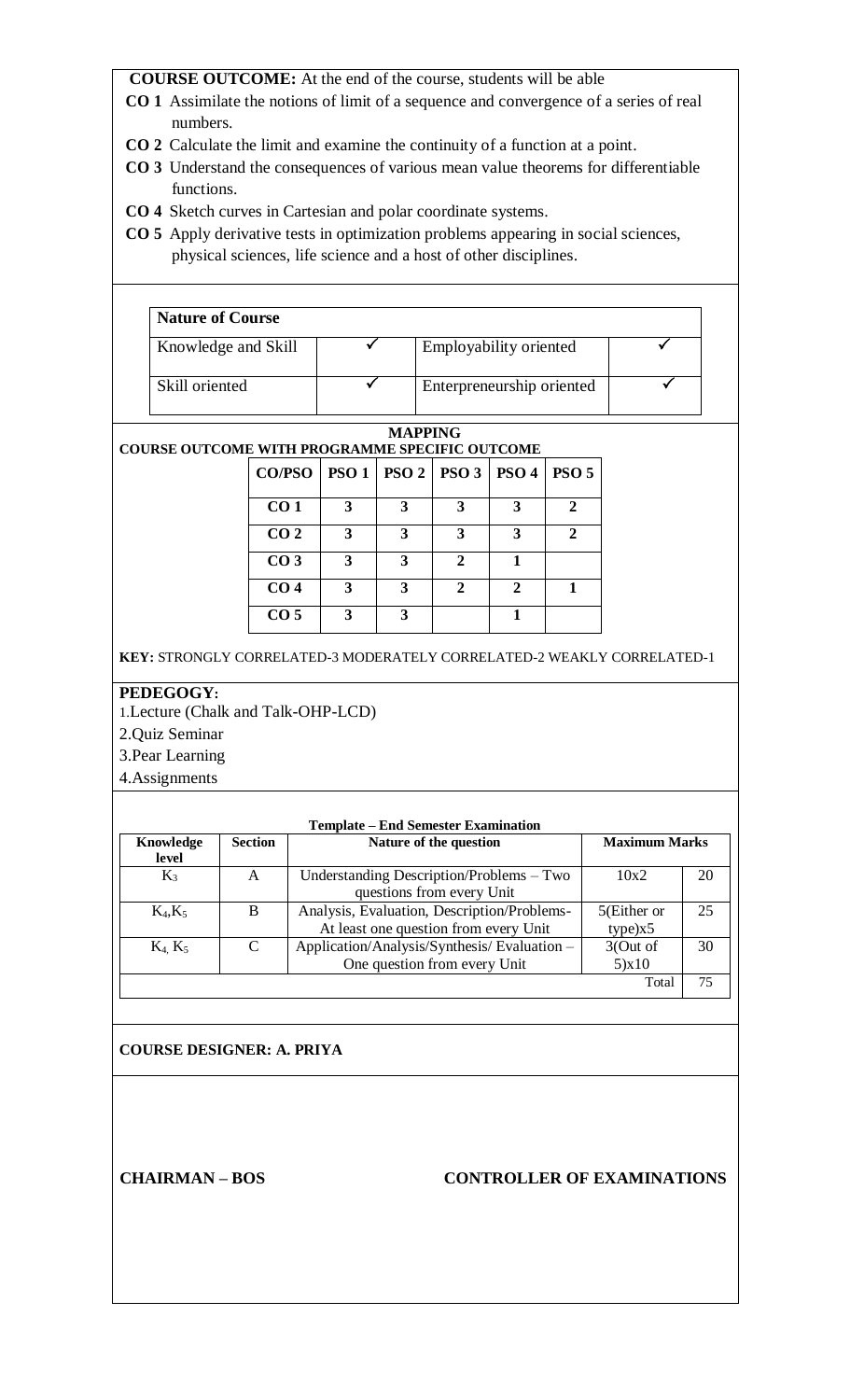# **GOVERNMENT ARTS COLLEGE (AUTONOMOUS) KARUR - 639005**

# **M.Sc. MATHEMATICS – II SEMESTER - ELECTIVE COURSE – II**

(For the candidates admitted from the year 2021-2022 onwards)

# **NUMBER THEORY AND CRYPTOGRAPHY**

#### **COURSE OBJECTIVES:**

Number Theory was studied for its long and rich history, its wealth of easily accessible and fascinating questions, and its intellectual appeal. But, in recent years Number Theory has been studied for both for the traditional reasons and for the compelling reason that number theory has become essential for graphy.

| $UNIT-I$ Divisibility: Divisibility - Primes - Congruences: Congruences - |
|---------------------------------------------------------------------------|
| Solutions of congruences – The Chinese Remainder Theorem –                |
| Techniques of Numerical calculation – Primitive roots and power           |
| residues.                                                                 |
|                                                                           |

| $UNIT-II$   Quadratic Reciprocity and Quadratic Forms: Quadratic residues $-$ |  |  |
|-------------------------------------------------------------------------------|--|--|
| Quadratic reciprocity $-$ The Jacobi symbol.                                  |  |  |

| $UNIT - III$ Some Functions of Number Theory: Greatest integer function $-$ |                                                               |  |  |  |  |
|-----------------------------------------------------------------------------|---------------------------------------------------------------|--|--|--|--|
|                                                                             | $\vert$ Arithmetic functions – The Moebius inversion formula. |  |  |  |  |

- **UNIT IV** Some Diophantine Equations: The equation  $ax+by=c$  Simultaneous linear equations – Pythagorean triangles – Assorted examples – Ternary quadratic forms – Rational points on curves – Elliptic curves.
- **UNIT V Public key Cryptography and RSA:** Principles of public-key cryptosystems – The RSA algorithm – **Other Public-Key Cryptosystems**: Elliptic curve arithmetic – Elliptic curve Cryptography.

### **TEXT BOOKS:**

1. Ivan Niven, Herbert S. Zuckerman and Hugh L. Montgomery, An introduction to the theory of numbers,  $5^{th}$  Edition, John Wiley & Sons, Inc. New York, 1960.

2. William Stallings, Cryptography and Network Security Principles and Practice, 5<sup>th</sup> Edition, Prentice Hall, New York, 2011.

| Unit | <b>Chapters</b> | <b>Sections</b>            |
|------|-----------------|----------------------------|
|      | 1, 2[1]         | 1.2, 1.3 & 2.1 to 2.4, 2.8 |
| 2    | 3[1]            | 3.1 to 3.3                 |
| 3    | 4[1]            | 4.1 to 4.3                 |
| 4    | 5[1]            | 5.1 to 5.7                 |
| 5    | 9,10[2]         | $9.1, 9.2 \& 10.3, 10.4$   |

# **REFERENCE BOOKS:**

- 1. Tom Apostol, Introduction to Analytic Number theory, Narosa Publications, New Delhi
- 2. David M. Burton, Elementary Number Theory, Wm. C. Brown Publishers, Dubuque, Iowa,1989.
- 3. Neal Koblitz, A Course in Number Theory and Cryptography, Springer-Verlag, NewYork,1987.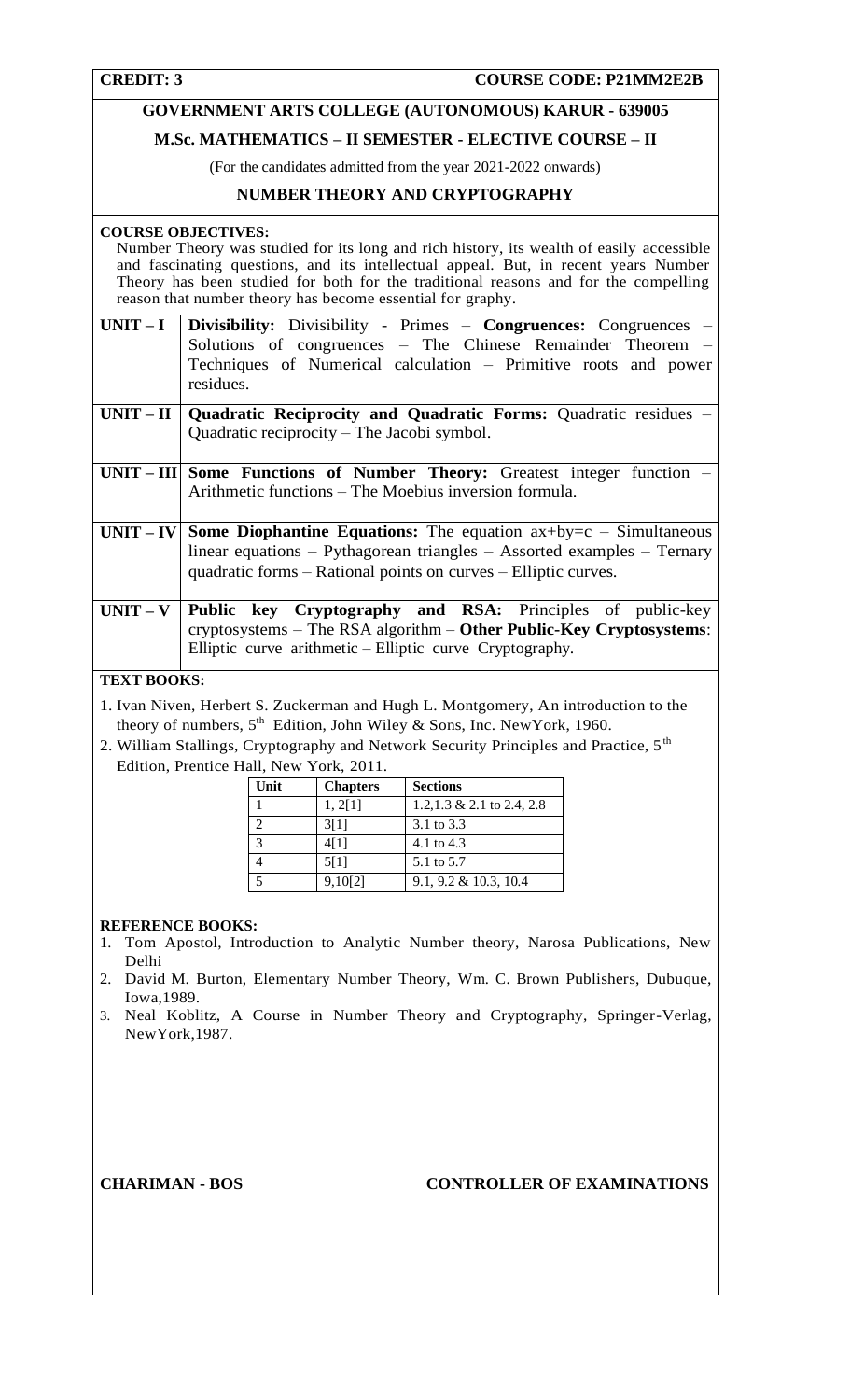- **CO 1** Analyse the concept of divisibility, congruence, GCD & LCM.
- **CO 2** Evaluate GCD by Euclid Algorithm.
- **CO 3** Solve Diophantine equations of two or three variables.
- **CO 4** Apply the law of quadratic reciprocity and their methods to classify numbers as primitive roots, quadratic residues and non-residues.
- **CO 5** Acquire knowledge of Cryptography and data encryption.

| <b>Nature of Course</b> |                           |  |
|-------------------------|---------------------------|--|
| Knowledge and Skill     | Employability oriented    |  |
| Skill oriented          | Enterpreneurship oriented |  |

# **MAPPING**

**COURSE OUTCOME WITH PROGRAMME SPECIFIC OUTCOME**

| <b>CO/PSO</b>   | PSO1   PSO2   PSO3 | <b>PSO 4</b> | PSO <sub>5</sub> |
|-----------------|--------------------|--------------|------------------|
| CO <sub>1</sub> |                    |              |                  |
| CO <sub>2</sub> |                    |              |                  |
| CO <sub>3</sub> |                    |              |                  |
| CO <sub>4</sub> |                    |              |                  |
| CO <sub>5</sub> |                    |              |                  |

**KEY: STRONGLY CORRELATED-3 MODERATELY CORRELATED-2 WEAKLY CORRELATED-1** 

# **PEDEGOGY:**

1.Lecture(Chalk and Talk-OHP-LCD)

2.Quiz Seminar

3.Pear Learning

4.Assignments

| <b>Template – End Semester Examination</b> |                |                                             |                      |    |  |  |
|--------------------------------------------|----------------|---------------------------------------------|----------------------|----|--|--|
| Knowledge                                  | <b>Section</b> | Nature of the question                      | <b>Maximum Marks</b> |    |  |  |
| level                                      |                |                                             |                      |    |  |  |
| $K_3$                                      | A              | Understanding Description/Problems – Two    | 10x2                 | 20 |  |  |
|                                            |                | questions from every Unit                   |                      |    |  |  |
| $K_4, K_5$                                 | B              | Analysis, Evaluation, Description/Problems- | 5(Either or          | 25 |  |  |
|                                            |                | At least one question from every Unit       | type)x5              |    |  |  |
| $K_4$ , $K_5$                              | $\mathcal{C}$  | Application/Analysis/Synthesis/Evaluation - | 3(Out of             | 30 |  |  |
|                                            |                | One question from every Unit                | 5)x10                |    |  |  |
|                                            |                |                                             | Total                | 75 |  |  |

# **COURSE DESIGNER: A. PRIYA**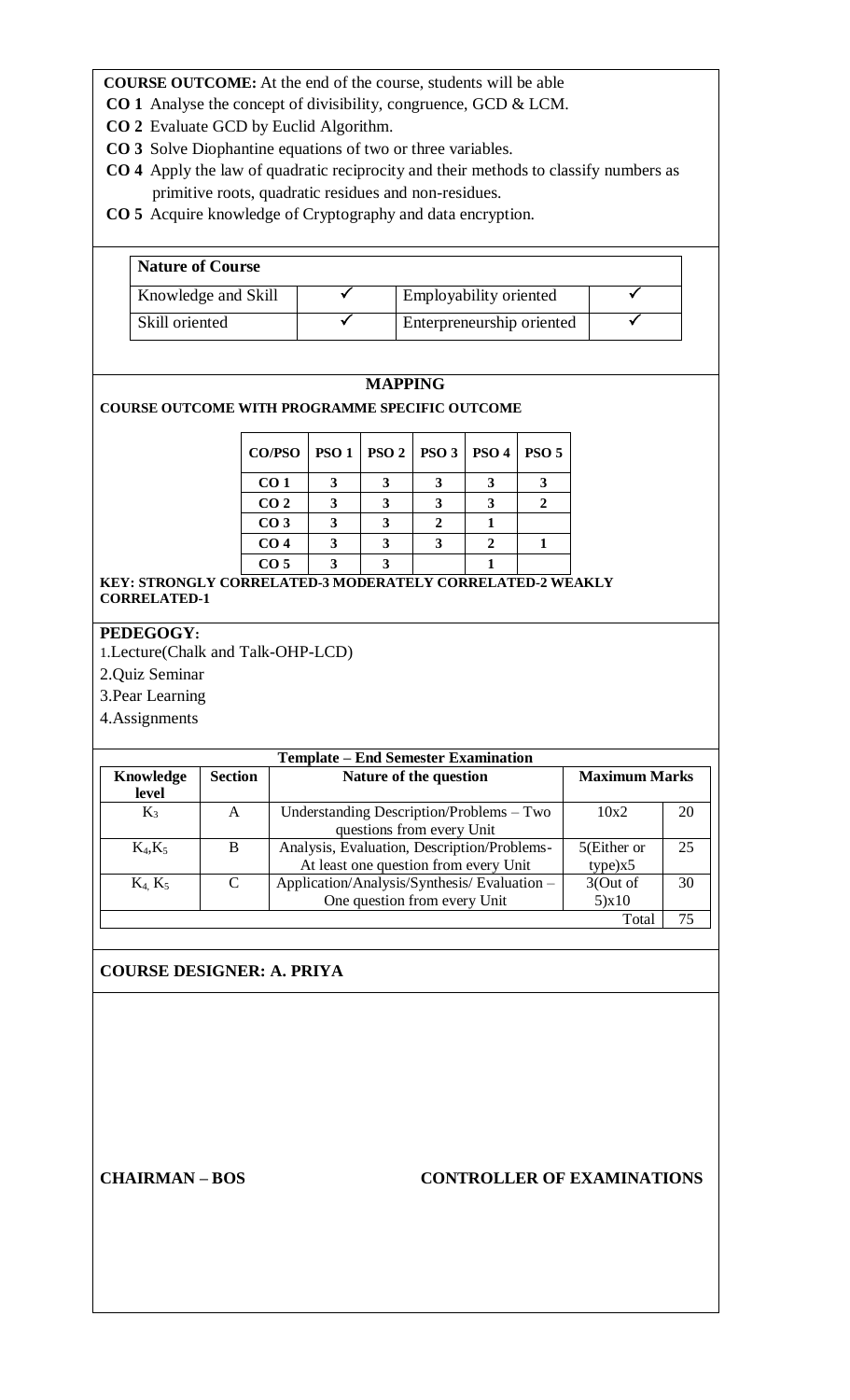**CREDIT: 5 COURSE CODE: P21MM3C9** 

# **GOVERNMENT ARTS COLLEGE (AUTONOMOUS) KARUR-639005**

**M.Sc. MATHEMATICS – III SEMESTER - CORE COURSE – IX**

(For the candidates admitted from the year 2021-2022 onwards)

# **MATHEMATICAL STATISTICS**

# **COURSE OBJECTIVE:**

To study probability mass/density functions, mathematical expectations, moment generating functions, marginal and conditional distributions, some special distributions, limiting distribution and the Central Limit Theorem.

| $UNIT-I$    | <b>Distributions of Random Variables:</b> The probability set function –<br>Random variables – The probability density function – The distribution<br>function – Mathematical expectation – Some special mathematical<br>expectations – Chebyshev's inequality.                                                                        |
|-------------|----------------------------------------------------------------------------------------------------------------------------------------------------------------------------------------------------------------------------------------------------------------------------------------------------------------------------------------|
| $UNIT - II$ | Conditional Probability and Stochastic Independence: Conditional<br>probability – Marginal and conditional distributions – Stochastic<br>independence – Some Special Distributions: The Binomial, Trinomial and<br>Multinomial distributions – The Poisson distribution.                                                               |
| $UNIT-III$  | <b>Some Special Distributions:</b> The Gamma and Chi-Square Distributions –<br>The Normal distribution- The Bivariate normal distribution – <b>Distributions</b><br>of Functions of Random Variables: Sampling theory – Transformations of<br>variables of the discrete type - Transformations of variables of the<br>continuous type. |
| $UNIT - IV$ | Distributions of Functions of Random Variables: The t and F<br>$distributions$ – Distributions of order statistics – The moment generating<br>function technique – The distributions of X and $nS^2$ / sigma <sup>2</sup> – Expectations<br>of functions of random variables.                                                          |
| $UNIT - V$  | <b>Limiting Distributions:</b> Limiting distributions – Stochastic convergence-<br>Limiting moment generating functions $-$ The central limit theorem $-$ Some<br>theorems on limiting distributions.                                                                                                                                  |

# **TEXT BOOK:**

Robert V. Hogg and Allen T. Craig, Introduction to Mathematical Statistics (Fourth Edition), Macmillan Publishing Co., Inc. New Yark, 1970.

| Unit           | <b>Chapters</b> | <b>Sections</b>         |
|----------------|-----------------|-------------------------|
|                |                 | 1.4 to 1.11             |
| $\overline{2}$ | 2.3             | 2.1, 2.2, 2.4, 3.1, 3.2 |
| 3              | 3               | 3.3 to 3.5, 4.1 to 4.3  |
| $\overline{4}$ |                 | 4.4, 4.6 to 4.9         |
| 5              |                 | 5.1 to 5.5              |

# **REFERENCE BOOKS:**

- 1. M. Fisz, Probability theory and Mathematical statistics, John Wiley & sons, New York, 1963.
- 2. E.J. Dudewiczn and S.N. Mishra, Modern Mathematical Statistics, John Wiley & sons, New York, 1988.

3. V.N. Rohatgi, An introduction to Probability theory and Mathematical statistics, Wiley Eastern Limited, New Delhi, 1988.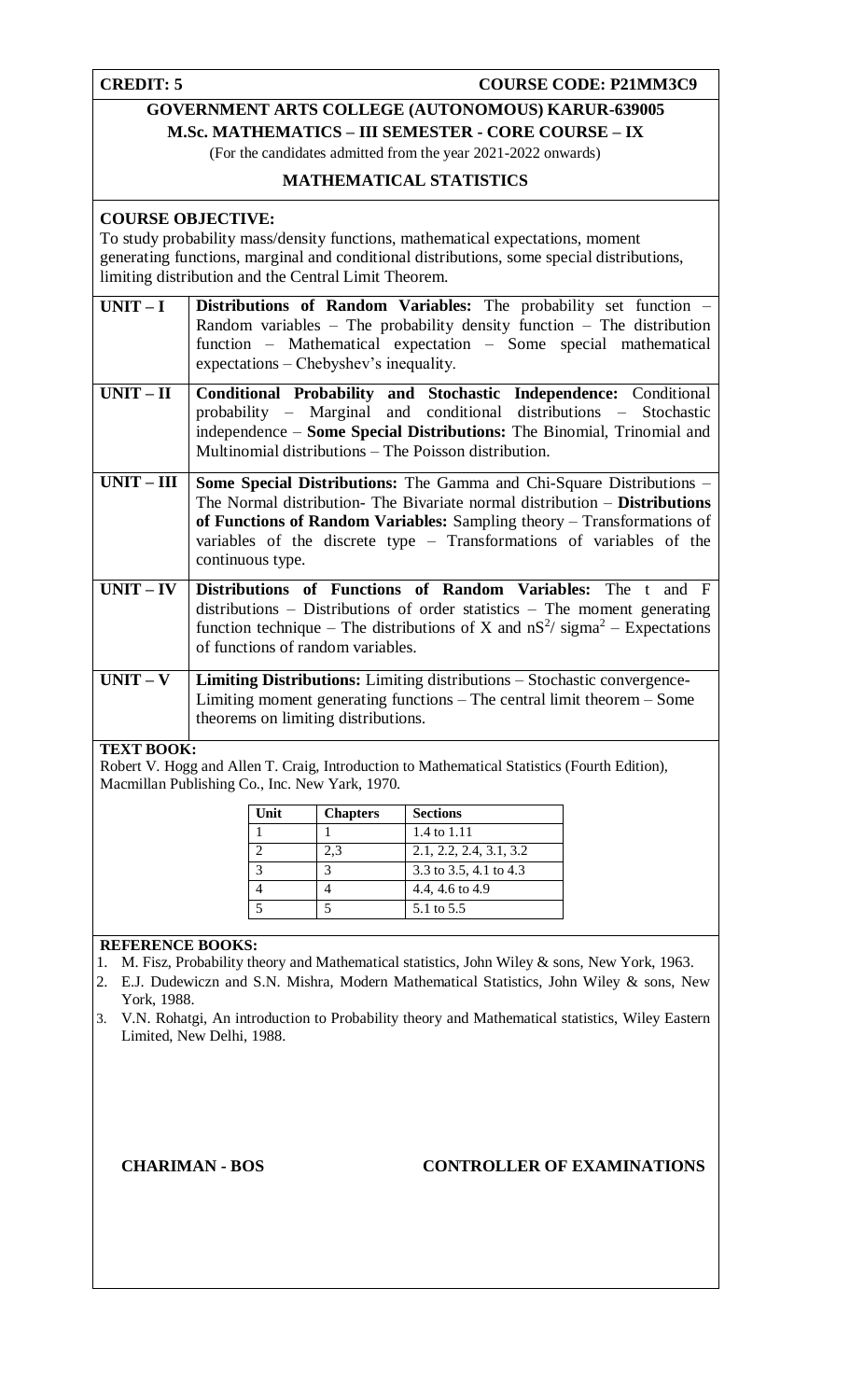**CO 1** Investigate mathematical expectations.

- **CO 2** Analyse marginal and conditional distributions, the gamma and chi-square distributions, the t & distributions.
- **CO 3** Explain moment generating function technique.
- **CO 4** Apply the Central Limit Theorems in problems.

**CO 5** Recognize and appreciate the connections between theory and applications.

| <b>Nature of Course</b> |                           |  |
|-------------------------|---------------------------|--|
| Knowledge and Skill     | Employability oriented    |  |
| Skill oriented          | Enterpreneurship oriented |  |

# **MAPPING COURSE OUTCOME WITH PROGRAMME SPECIFIC OUTCOME**

| <b>CO/PSO</b>   | <b>PSO1</b> | PSO2 | PSO <sub>3</sub> | <b>PSO 4</b> | <b>PSO 5</b> |
|-----------------|-------------|------|------------------|--------------|--------------|
|                 |             |      |                  |              |              |
| CO <sub>1</sub> |             |      |                  |              |              |
| CO <sub>2</sub> |             |      |                  |              |              |
| CO <sub>3</sub> |             |      |                  |              |              |
| CO <sub>4</sub> |             |      |                  |              |              |
| CO <sub>5</sub> |             |      |                  |              |              |

**KEY:** STRONGLY CORRELATED-3 MODERATELY CORRELATED-2 WEAKLY CORRELATED-1

# **PEDEGOGY:**

1.Lecture(Chalk and Talk-OHP-LCD)

2.Quiz Seminar

3.Pear Learning

4.Assignments

# **Template – End Semester Examination**

| Knowledge<br>level | <b>Section</b> | Nature of the question                      | <b>Maximum Marks</b> |    |
|--------------------|----------------|---------------------------------------------|----------------------|----|
| $K_3$              | A              | Understanding Description/Problems – Two    | 10x2                 | 20 |
|                    |                | questions from every Unit                   |                      |    |
| $K_4, K_5$         | B              | Analysis, Evaluation, Description/Problems- | 5(Either or          | 25 |
|                    |                | At least one question from every Unit       | type)x5              |    |
| $K_4$ , $K_5$      | C              | Application/Analysis/Synthesis/Evaluation - | 3(Out of             | 30 |
|                    |                | One question from every Unit                | 5)x10                |    |
|                    |                |                                             | Total                | 75 |

# **COURSE DESIGNER : Dr. A. VADIVEL**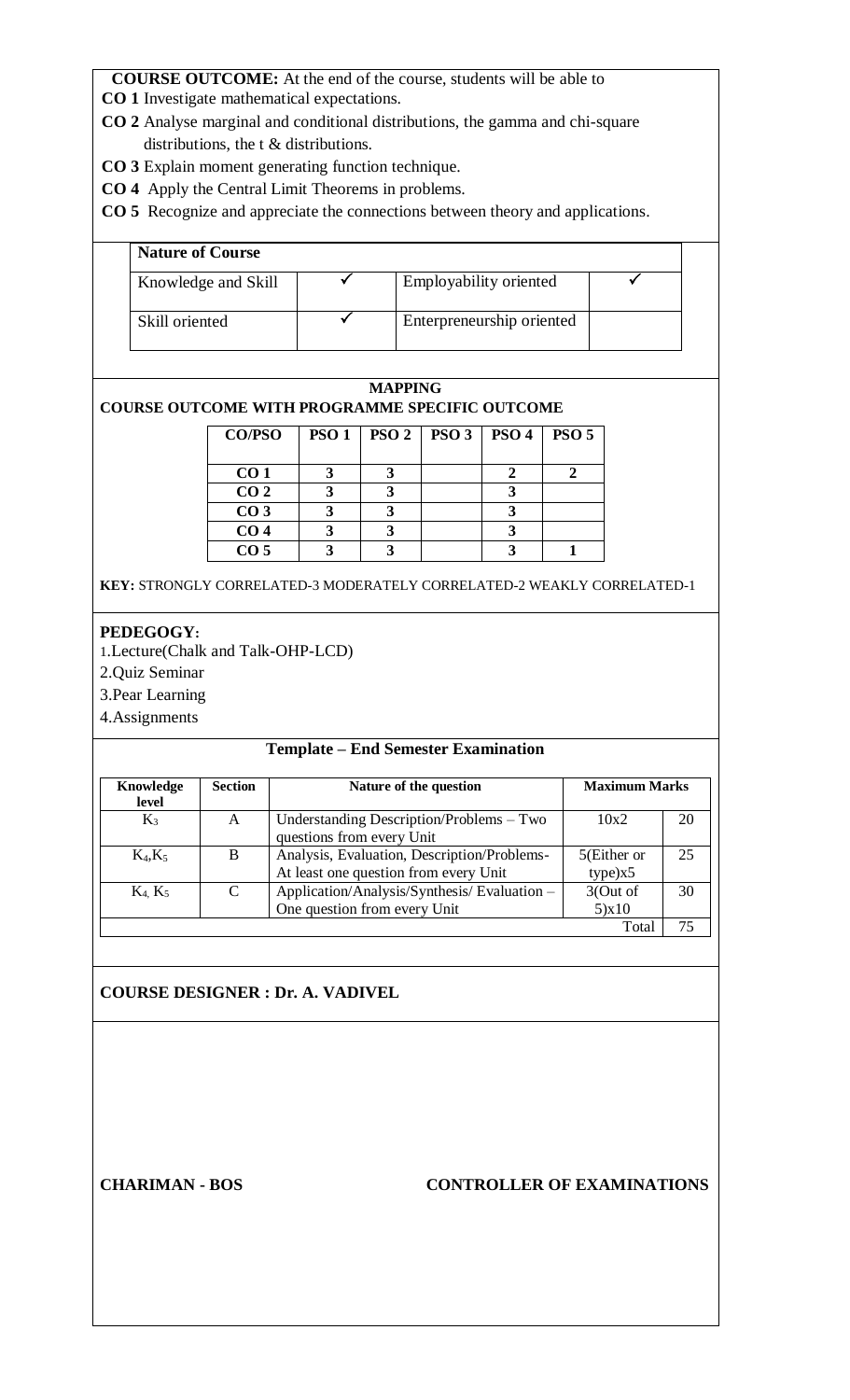# **GOVERNMENT ARTS COLLEGE (AUTONOMOUS) KARUR-639005 M.Sc. MATHEMATICS – III SEMESTER - CORE COURSE – X**

(For the candidates admitted from the year 2021-2022 onwards)

# **MATHEMATICAL METHODS**

| <b>COURSE OBJECTIVE:</b><br>of variations. |                        |                 | To know about Fourier Transforms, Fourier Sine Transforms, Fourier Cosine<br>Transforms, Hankel Transforms, Integral Equations, Fredholm Integral<br>Equations, Volterra Integral Equations, Singular Integral Equations and Calculus                                                                                                                                          |  |
|--------------------------------------------|------------------------|-----------------|--------------------------------------------------------------------------------------------------------------------------------------------------------------------------------------------------------------------------------------------------------------------------------------------------------------------------------------------------------------------------------|--|
| $UNIT-I$                                   |                        |                 | <b>Introduction:</b> Definition – Regularity Conditions – Special kinds of<br>kernels - Eigen values and Eigen functions - Convolution integral - The<br>inner or scalar product of two functions - Integral Equations with<br><b>Separable Kernels:</b> Reduction to a system of algebraic equations –<br>Examples – Fredholm alternative – Examples – An approximate method. |  |
| $UNIT - II$                                |                        |                 | <b>Applications to Ordinary Differential Equations:</b> Initial value<br>problems - Boundary value problems - Examples - Singular Integral<br><b>Equations:</b> The Abel integral equation – Examples.                                                                                                                                                                         |  |
| $UNIT - III$                               | transforms.            |                 | Fourier Transforms and their Applications: Definition of the Fourier<br>transform and examples – Fourier transforms of generalised functions –<br>Basic properties of Fourier transforms - Poisson's summation formula -<br>Solutions of partial differential equations - Fourier Cosine and Sine<br>transforms with example -Properties of Fourier Cosine and Sine            |  |
|                                            |                        |                 | $UNIT - IV$ Hankel Transforms and their Applications: Introduction – The Hankel<br>transform and examples - Operational properties of the Hankel transform<br>- Applications of Hankel transforms to Partial Differential Equations.                                                                                                                                           |  |
| $UNIT - V$                                 |                        |                 | The Calculus of Variations: The method of Variations in Problems with<br>fixed boundaries: Variation and its properties - Euler's equation -<br>Functionals dependent on the functions of several independent variables -<br>Variational problems in parametric form–Some applications.                                                                                        |  |
| <b>TEXT BOOKS:</b>                         |                        |                 |                                                                                                                                                                                                                                                                                                                                                                                |  |
|                                            |                        |                 | 1. Ram P. Kanwal, Linear Integral Equations Theory and Technique, Academic                                                                                                                                                                                                                                                                                                     |  |
|                                            | Press, New York, 1971. |                 |                                                                                                                                                                                                                                                                                                                                                                                |  |
|                                            |                        |                 | 2. Lokenath Debnath and Dambaru Bhatta, Integral Transforms and their                                                                                                                                                                                                                                                                                                          |  |
|                                            |                        |                 | Applications, 2 <sup>nd</sup> Edition, Taylor& Francis Group, London, 2007.                                                                                                                                                                                                                                                                                                    |  |
|                                            |                        |                 | 3. L. Elsgolts, Differential Equations and Calculus of Variations, Mir Publishers,                                                                                                                                                                                                                                                                                             |  |
| Moscow, 1970.                              |                        |                 |                                                                                                                                                                                                                                                                                                                                                                                |  |
|                                            |                        |                 |                                                                                                                                                                                                                                                                                                                                                                                |  |
|                                            | Unit                   | <b>Chapters</b> | <b>Sections</b>                                                                                                                                                                                                                                                                                                                                                                |  |
|                                            | 1                      | 1, 2[1]         | 1.1 to 1.6, 2.1 to 2.5                                                                                                                                                                                                                                                                                                                                                         |  |
|                                            | $\overline{2}$         | 5, 8[1]         | 5.1 to 5.3, 8.1 to 8.2                                                                                                                                                                                                                                                                                                                                                         |  |
|                                            | 3                      | 2[2]            | 2.3 to 2.6, 2.12 to 2.14                                                                                                                                                                                                                                                                                                                                                       |  |
|                                            | 4<br>5                 | 7[2]            | 7.1 to 7.4                                                                                                                                                                                                                                                                                                                                                                     |  |
|                                            |                        | 6[3]            | 1,2,5,6,7                                                                                                                                                                                                                                                                                                                                                                      |  |

# **REFERENCE BOOKS:**

- 1. I.N.Sneddon, The Use of Integral Transforms, McGraw-Hill, NewYork, 1972.
- 2. Shanti Swarup, Integral Equations, Krishna Prakashan Media Ltd,Meerut, 1982.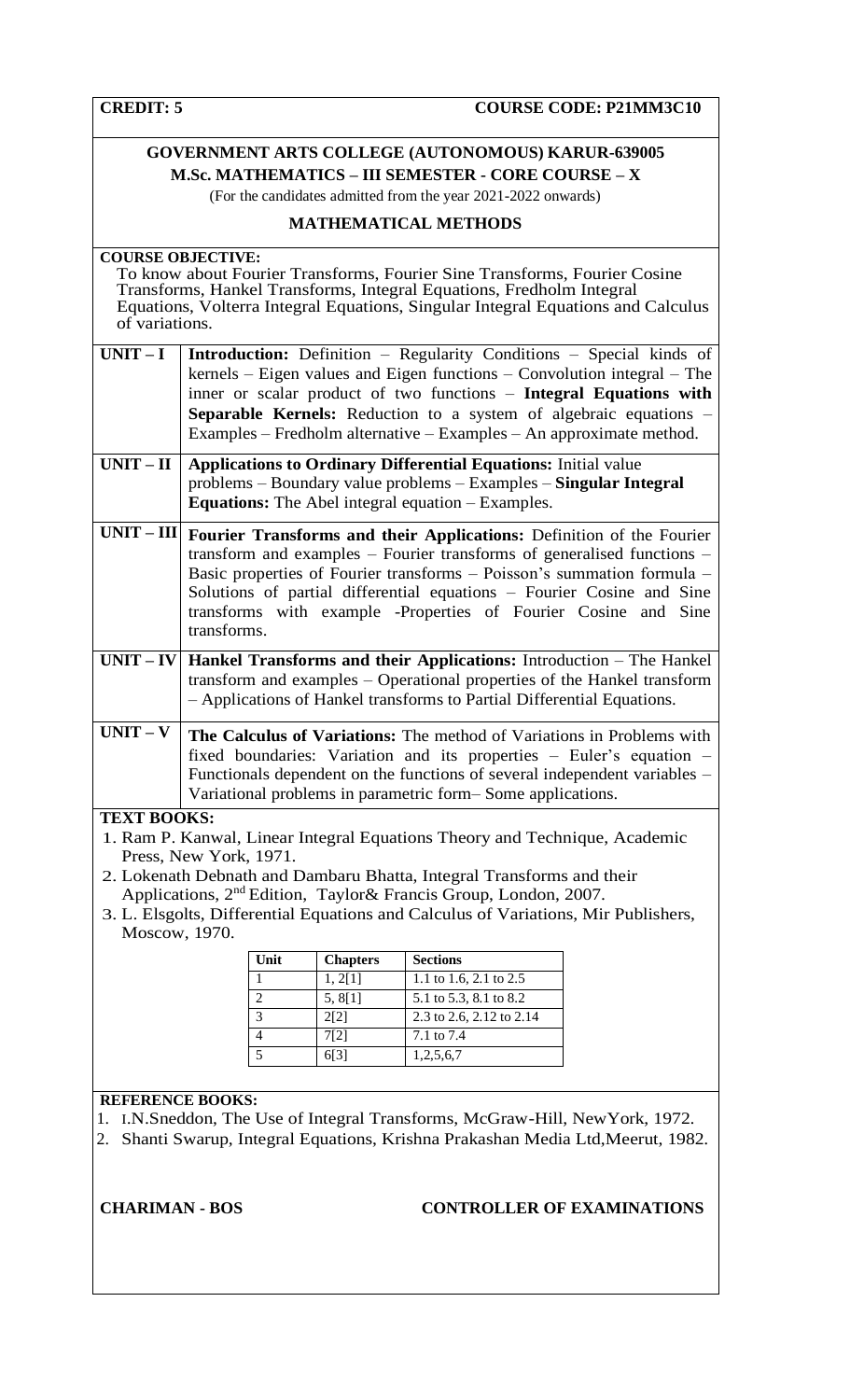- **CO 1**Apply Euler-Lagrange equation or its first integral to find differential equations for stationary paths
- **CO 2**Demonstrate a depth of understanding in advanced mathematical topics in relation to geometry of curves and surfaces
- **CO 3**Find the extremal of a functional.
- **CO 4**Acquire sound knowledge of different types of Integral equations: Fredholm and Volterra integral equations and represent integral equations to algebraic system of equations
- **CO 5** Evaluates the solution to an integral equation using successive approximation.

| <b>Nature of Course</b> |                           |  |
|-------------------------|---------------------------|--|
| Knowledge and Skill     | Employability oriented    |  |
| Skill oriented          | Enterpreneurship oriented |  |

# **MAPPING**

# **COURSE OUTCOME WITH PROGRAMME SPECIFIC OUTCOME**

| CO/PSO          | <b>PSO1</b> | PSO <sub>2</sub> | PSO <sub>3</sub> | PSO <sub>4</sub> | PSO <sub>5</sub> |
|-----------------|-------------|------------------|------------------|------------------|------------------|
| CO <sub>1</sub> |             |                  |                  |                  |                  |
| CO <sub>2</sub> |             |                  |                  |                  |                  |
| CO <sub>3</sub> |             |                  |                  |                  |                  |
| CO <sub>4</sub> |             |                  |                  |                  |                  |
| CO <sub>5</sub> |             |                  |                  |                  |                  |

**KEY:** STRONGLY CORRELATED-3 MODERATELY CORRELATED-2 WEAKLY CORRELATED-1

# **PEDEGOGY:**

- 1. Lecture(Chalk and Talk-OHP-LCD)
- 2. Quiz Seminar
- 3. Pear Learning
- 4. Assignments

#### **Template – End Semester Examination**

| Knowledge<br>level | <b>Section</b> | Nature of the question                                                              | <b>Maximum Marks</b>   |    |
|--------------------|----------------|-------------------------------------------------------------------------------------|------------------------|----|
| $K_3$              | A              | Understanding Description/Problems – Two<br>questions from every Unit               | 10x2                   | 20 |
| $K_4, K_5$         | B              | Analysis, Evaluation, Description/Problems-At<br>least one question from every Unit | 5(Either or<br>type)x5 | 25 |
| $K_4$ , $K_5$      | C              | Application/Analysis/Synthesis/Evaluation -One<br>question from every Unit          | 3(Out of 5)x10         | 30 |
|                    |                |                                                                                     | Total                  |    |

# **COURSE DESIGNER : A. PRIYA**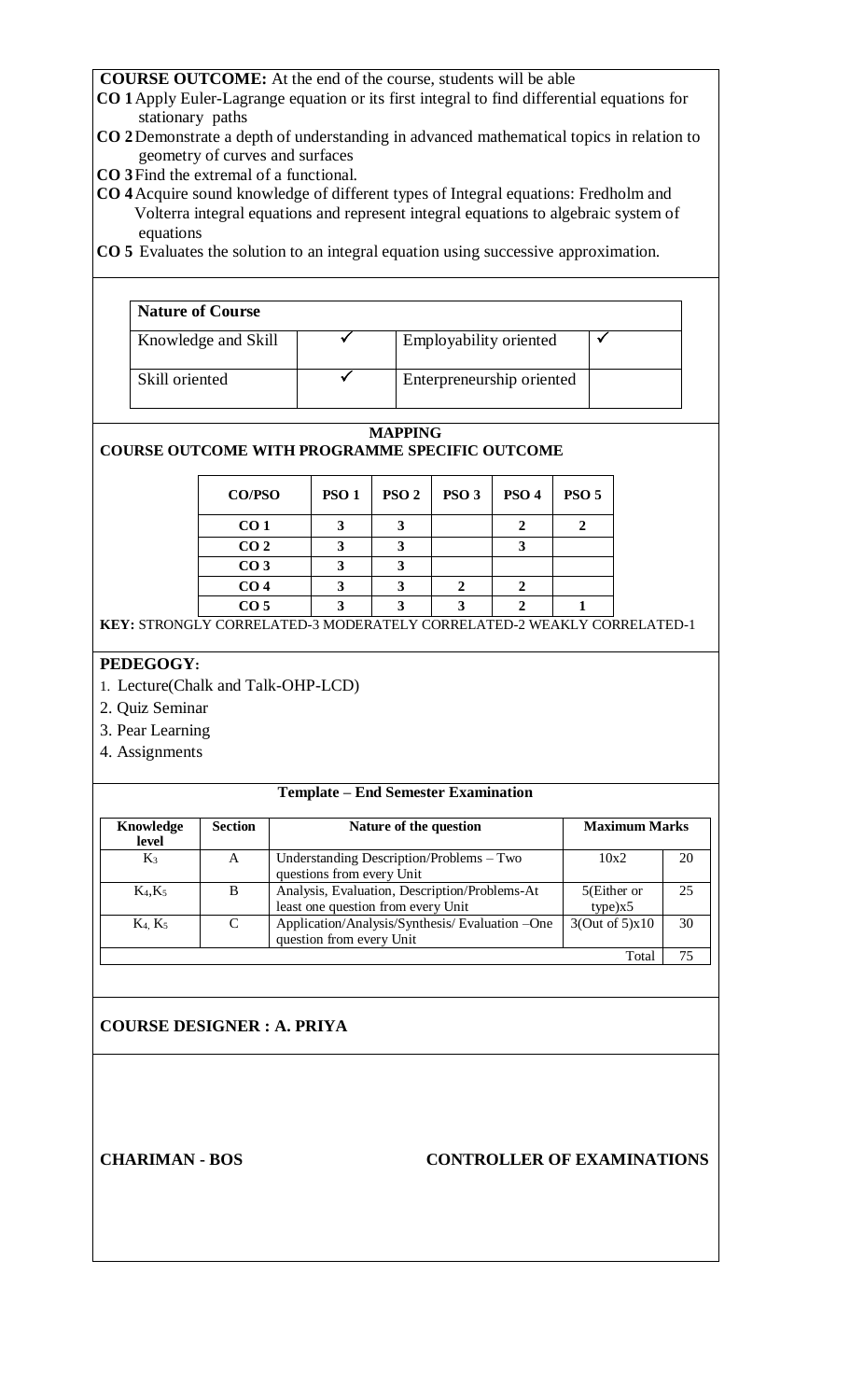**CREDIT: 5 SUBJECT CODE: P21MM3C11** 

# **GOVERNMENT ARTS COLLEGE (AUTONOMOUS) KARUR-639005 M.Sc. MATHEMATICS – III SEMESTER - CORE COURSE – XI**

(For the candidates admitted from the year 2021-2022 onwards)

# **TOPOLOGY**

# **COURSE OBJECTIVES:**

- 1. Mathematics is the fundamental subject for all science. Therefore, every student is expected to have basic.
- 2. To prepare every student to face the competitive world.
- 3. To stimulate the analytical mind of the students, enable them to acquire sufficient knowledge and skill in the subject that will make them competent in various areas of Mathematics.

| $UNIT-I$          | <b>METRIC SPACES:</b> The Definition and some Examples – Open sets –<br>Closed sets - Convergence, Completeness and Baire's theorem, Continuous<br>mappings – Spaces of continuous functions – Euclidean and Unitary<br>Spaces. |
|-------------------|---------------------------------------------------------------------------------------------------------------------------------------------------------------------------------------------------------------------------------|
| $UNIT - II$       | <b>TOPOLOGICAL SPACES:</b> The Definition and some Examples –                                                                                                                                                                   |
|                   | elementary concepts – open bases and open subbases – weak topologies –                                                                                                                                                          |
|                   | The function algebra $\mathcal{K}(\mathbf{X}, R)$ and $\mathcal{K}(\mathbf{X}, C)$                                                                                                                                              |
| $UNIT-III$        | <b>COMPACTNESS:</b> Compact spaces – Product of spaces – Tychnoff's<br>theorem and locally compact spaces $-$ Compactness for Metric spaces $-$                                                                                 |
|                   | Ascoli's theorem.                                                                                                                                                                                                               |
| $UNIT - IV$       | <b>SEPARATION:</b> $T_1$ -spaces and Hausdorff spaces – Completely regular                                                                                                                                                      |
|                   | spaces and normal spaces - The Urysohn lemma and Tietze Extension                                                                                                                                                               |
|                   | Theorem - The Urysohn imbedding theorem – The Stone-Cech                                                                                                                                                                        |
|                   | compactification.                                                                                                                                                                                                               |
| $UNIT - V$        | <b>CONNECTEDNESS AND APPROXIMATION:</b> Connected spaces – The                                                                                                                                                                  |
|                   | components of a space – Totally disconnected spaces - Local connected                                                                                                                                                           |
|                   | $spaces$ – The Weierstrass approximation theorem – The Stone-Weierstrass                                                                                                                                                        |
|                   | theorem.                                                                                                                                                                                                                        |
| <b>TEXT BOOK:</b> |                                                                                                                                                                                                                                 |

George F. Simmons, **"Introduction to Topology and Modern Analysis"**, McGraw Hill Book Company 1963.

| Unit | <b>Chapters</b> | <b>Page Numbers</b> |
|------|-----------------|---------------------|
|      |                 | $9 - 15$            |
|      |                 | 16-20               |
|      |                 | $21 - 25$           |
|      |                 | 26-30               |
|      | 6.7             | $31 - 36$           |
|      |                 |                     |

#### **REFERENCE BOOKS:**

- 1. James. R. Munkres, **"Topology"**, second Edition, Prentice Hall of India Pvt., Ltd., New Delhi2005
- 2. J. Dugundji, **"Topology"** Prentice hall of India, New Delhi 1975.
- 3. J.L. Kelly, **"General topology"**, Van Nostrand Reinhold Co., New York.
- 4. M. G. Murdeswar **"General Topology"**, Academic press, 1964
- 5. K. D. Joshi **"Introduction to General Topology"**, Addison-Wesley, 1994.
- 6. S. Kumaresan, "**Topology of Metric Spaces**" Alpha Science International Ltd. Harrow, U.K

.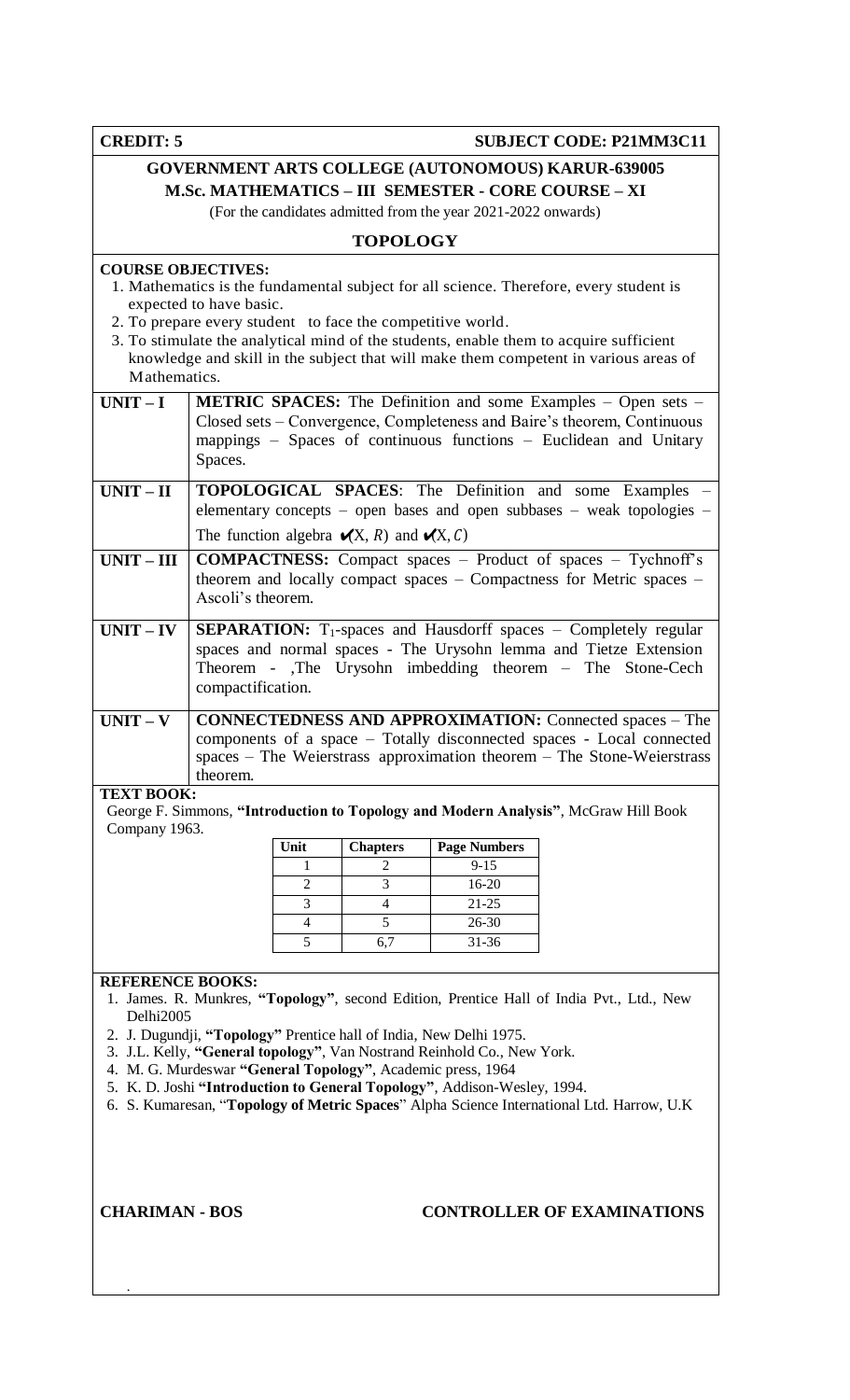**CO 1** Study and Understand the concepts of metric spaces, topological spaces

**CO 2** Understand the concepts of open bases and open sub bases

**CO 3** Understand the concepts of Compactness, connectedness and separation axioms

**CO 4** Understand the concepts of Compactness, connectedness and separation axioms

**CO 5** Provide patience to grapple with life outside the campus.

| <b>Nature of Course</b> |                           |  |
|-------------------------|---------------------------|--|
| Knowledge and Skill     | Employability oriented    |  |
| Skill oriented          | Enterpreneurship oriented |  |

# **MAPPING COURSE OUTCOME WITH PROGRAMME SPECIFIC OUTCOME**

| <b>CO/PSO</b>   | PSO1 | $PSO2$   PSO 3 | PSO <sub>4</sub> | PSO <sub>5</sub> |
|-----------------|------|----------------|------------------|------------------|
| CO <sub>1</sub> |      |                |                  |                  |
| CO <sub>2</sub> |      |                |                  |                  |
| CO <sub>3</sub> |      |                |                  |                  |
| CO <sub>4</sub> |      |                |                  |                  |
| CO <sub>5</sub> |      |                |                  |                  |

**KEY:** STRONGLY CORRELATED-3 MODERATELY CORRELATED-2 WEAKLY CORRELATED-1

# **PEDEGOGY:**

1.Lecture(Chalk and Talk-OHP-LCD)

2.Quiz Seminar

3.Pear Learning

4.Assignments

# **Template – End Semester Examination**

| Knowledge<br>level | <b>Section</b> | Nature of the question                                                              | <b>Maximum Marks</b>   |    |
|--------------------|----------------|-------------------------------------------------------------------------------------|------------------------|----|
| $K_3$              | A              | Understanding Description/Problems – Two<br>questions from every Unit               | 10x2                   | 20 |
| $K_4, K_5$         | B              | Analysis, Evaluation, Description/Problems-At<br>least one question from every Unit | 5(Either or<br>type)x5 | 25 |
| $K_4$ , $K_5$      | C              | Application/Analysis/Synthesis/Evaluation -One<br>question from every Unit          | 3(Out of 5)x10         | 30 |
|                    |                |                                                                                     | Tota                   | 75 |

# **COURSE DESIGNER : Dr. S. BALASUBRAMANIAN**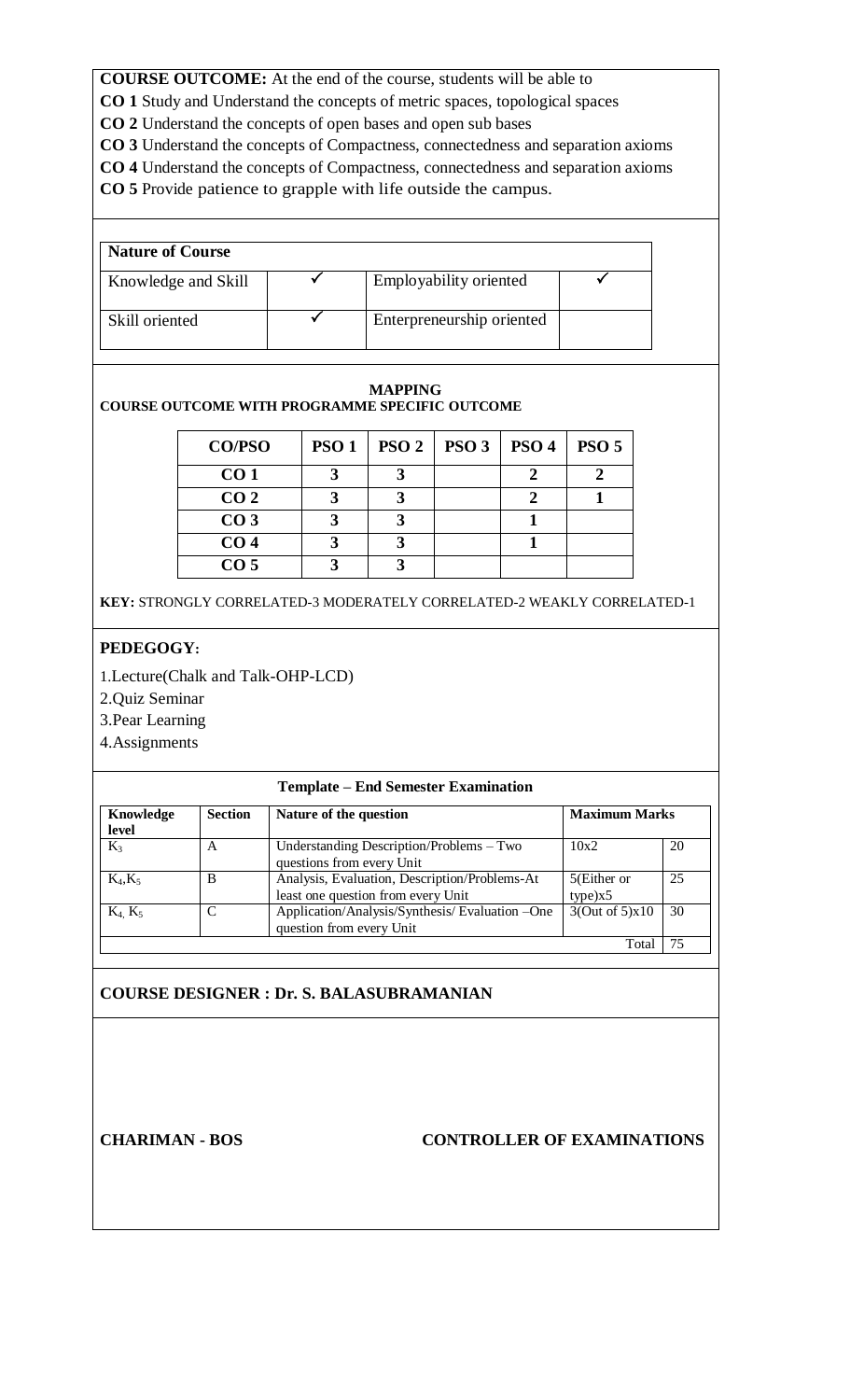**CREDIT: 3 COURSE CODE: P21MM3E3A** 

# **GOVERNMENT ARTS COLLEGE (AUTONOMOUS) KARUR-639005**

**M.Sc. MATHEMATICS – III SEMESTER - ELECTIVE COURSE – III**

(For the candidates admitted from the year 2021-2022 onwards)

# **OPTIMIZATION TECHNIQUES**

# **COURSE OBJECTIVES:**

This course will enable the students to use integer programming problem to solve system of linear equations, provide the depth knowledge about inventory control theory and make students to solve the inventory problems, introduce the concept of non–linear programming problems, use optimization techniques to solve many practical problems

| $UNIT-I$  |                                                                                                                                                                                                                                                                                                                                                                     |
|-----------|---------------------------------------------------------------------------------------------------------------------------------------------------------------------------------------------------------------------------------------------------------------------------------------------------------------------------------------------------------------------|
|           | <b>Integer Programming:</b> Introduction – Gomory's all - I.P.P. method –<br>Construction of Gomory's constraints – Fractional cut method-all integer<br>- Fractional cut method-mixed integer - Branch and bound method.                                                                                                                                           |
| $UNIT-II$ | <b>Dynamic Programming:</b> Introduction – The recursive equation<br>approach – Characteristics of dynamic programming – Dynamic<br>programming algorithm - Solutions of discrete D.P.P. - Some<br>applications – Solution of L.P.P. by dynamic programming.                                                                                                        |
|           | $UNIT - III$ Inventory Control: Introduction - The inventory decisions - Cost<br>associated with inventories - Factors affecting inventory control -<br>Economic order quantity - Deterministic inventory problems with no<br>shortages - Deterministic inventory problems with shortages $-$ EOQ<br>problems with price breaks – Probabilistic inventory problems. |
|           | $UNIT - IV$ Queueing Theory: Introduction – Queueing system – Elements of a<br>queueing system – Operating characteristics of queueing system –<br>Probability distributions in queueing systems – Classification of queueing<br>models - Definition of transient and steady states - Poisson queueing<br>systems.                                                  |
| $UNIT-V$  | Classical Optimization Theory: Unconstrained problems - Constrained<br>problems - Nonlinear Programming Algorithms: Unconstrained<br>nonlinear algorithms - constrained algorithms (Omit: Linear combinations<br>method and SUMT algorithm).                                                                                                                        |

# **TEXT BOOK:**

- 1. Hamdy A. Taha, Operations Research, (10<sup>th</sup> edition) Prentice–Hall of India private Limited, New Delhi,1997.
- 2. Kanti Swarup, P.K. Gupta, Man Mohan, Operations Research, Sultan Chand & Sons, Educational Publishers, New Delhi, 1977.

| Unit          | <b>Chapters</b> | <b>Sections</b>                     |
|---------------|-----------------|-------------------------------------|
|               | 7[2]            | 7.1 to 7.6                          |
|               | 13[2]           | 13.1 to 13.7                        |
| $\mathcal{R}$ | 19[2]           | 19.1 to 19.8 & 19.12                |
|               | 20[2]           | 20.1 to 20.8                        |
|               | 20,21[1]        | 20.1, 20.2 & 21.1, 21.2.1 to 21.2.3 |

# **REFERENCE BOOKS:**

- 1. Panneerselvam.R, Operations Research, 2nd Edition, PHI Learning Private Limited, Delhi, 2015
- 2. Hiller.F.S & Lieberman.J Introduction to Operation Research ,7th Edition, Tata–MC Graw Hill Publishing Company, New Delhi, 2001.
- 3. Prem Kumar Gupta. Er, Hira. D.S. Operations Research,7th Edition, S.Chand & Company Pvt.Ltd.2014.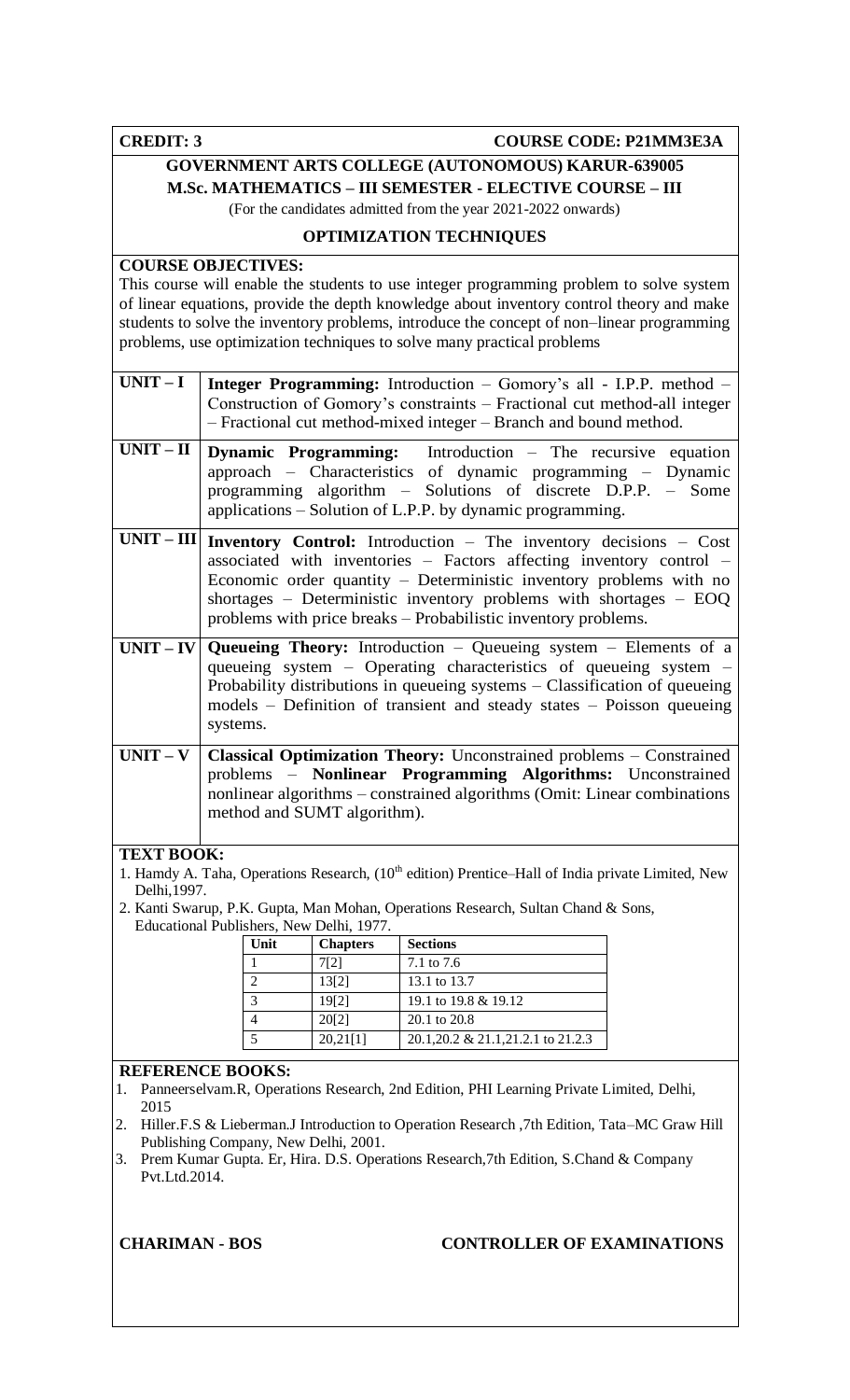- **CO 1** Solve Integer Programming by Gomory's cutting plane method
- **CO 2** Examine the technologies of Dynamic Programming and solves the shortest route problem.
- **CO 3** Solve a Linear programming problem using the dynamic programming approach.
- **CO 4** Analyze and solve multivariable optimization with equality constraints
- **CO 5** Formulate the general Non Linear Programming Problem and able to solve by Wolfe's modified simplex method.

| <b>Nature of Course</b> |                           |  |
|-------------------------|---------------------------|--|
| Knowledge and Skill     | Employability oriented    |  |
| Skill oriented          | Enterpreneurship oriented |  |

### **MAPPING**

**COURSE OUTCOME WITH PROGRAMME SPECIFIC OUTCOME**

| <b>CO/PSO</b>   | <b>PSO1</b> | PSO <sub>2</sub> | PSO <sub>3</sub> | PSO <sub>4</sub> | PSO <sub>5</sub> |
|-----------------|-------------|------------------|------------------|------------------|------------------|
| CO <sub>1</sub> | 3           |                  | 3                |                  |                  |
| CO <sub>2</sub> | 3           | 3                | ∍                | 2                |                  |
| CO <sub>3</sub> | 3           |                  | 2                | 2                |                  |
| CO <sub>4</sub> | 3           | 3                |                  |                  |                  |
| CO <sub>5</sub> | 3           |                  |                  |                  |                  |

**KEY:** STRONGLY CORRELATED-3 MODERATELY CORRELATED-2 WEAKLY CORRELATED-1

### **PEDEGOGY:**

1.Lecture(Chalk and Talk-OHP-LCD)

2.Quiz Seminar

3.Pear Learning

4.Assignments

| <b>Template – End Semester Examination</b> |                |                                                |             |    |  |  |
|--------------------------------------------|----------------|------------------------------------------------|-------------|----|--|--|
| Knowledge                                  | <b>Section</b> | <b>Maximum Marks</b><br>Nature of the question |             |    |  |  |
| level                                      |                |                                                |             |    |  |  |
| $K_3$                                      | А              | Understanding Description/Problems – Two       | 10x2        | 20 |  |  |
|                                            |                | questions from every Unit                      |             |    |  |  |
| $K_4, K_5$                                 | B              | Analysis, Evaluation, Description/Problems-    | 5(Either or | 25 |  |  |
|                                            |                | At least one question from every Unit          | type)x5     |    |  |  |
| $K_4$ , $K_5$                              | $\mathcal{C}$  | Application/Analysis/Synthesis/Evaluation -    | 3(Out of    | 30 |  |  |
|                                            |                | One question from every Unit                   | 5)x10       |    |  |  |
|                                            |                |                                                | Total       | 75 |  |  |

# **COURSE DESIGNER : Dr. P.ARUNASWATHI VYJAYANTHI**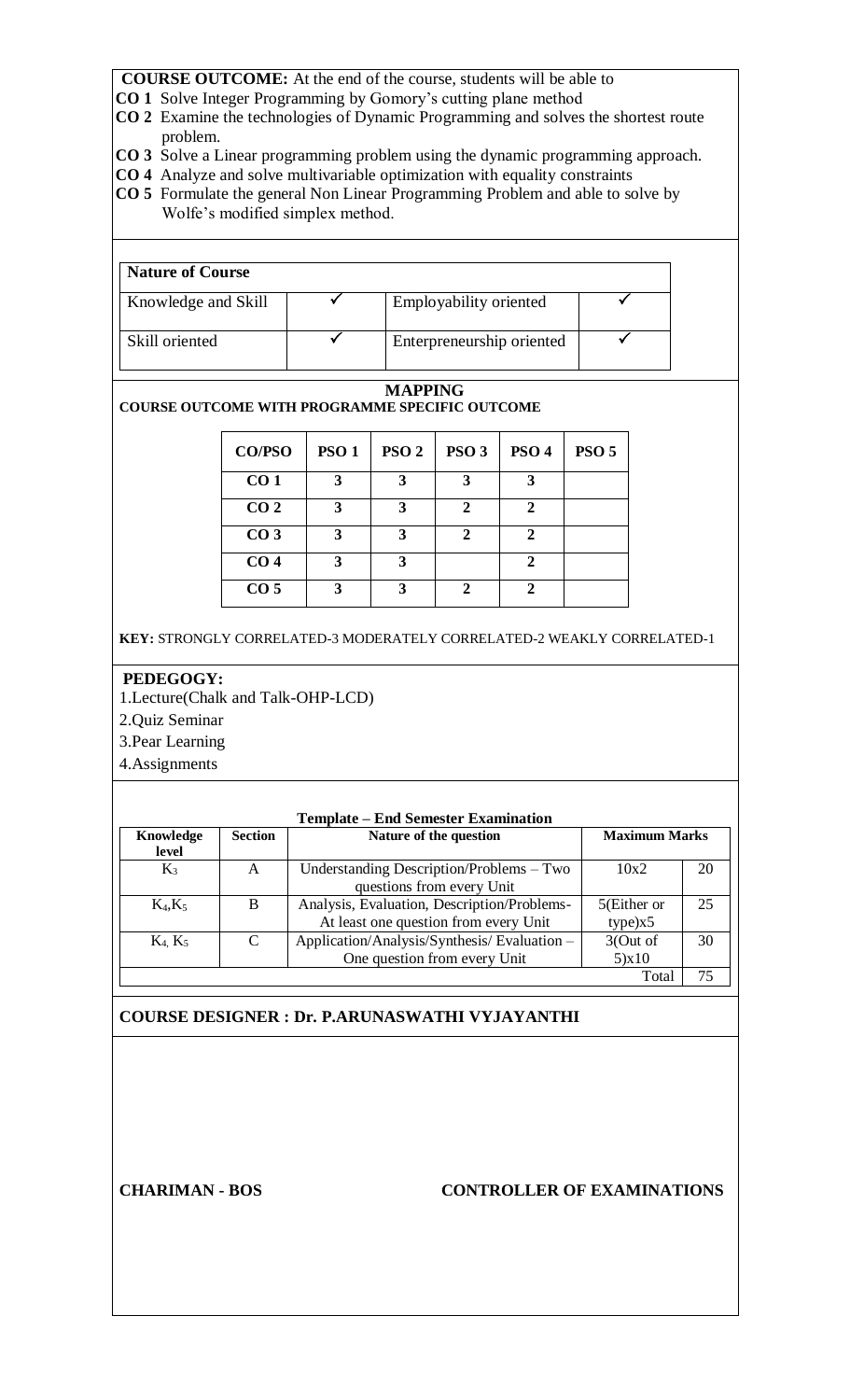# **GOVERNMENT ARTS COLLEGE (AUTONOMOUS) KARUR-639005 M.Sc. MATHEMATICS – III SEMESTER - ELECTIVE COURSE – III**

(For the candidates admitted from the year 2021-2022 onwards)

# **PROBABILITY AND STOCHASTIC PROCESSES**

# **COURSE OBJECTIVES:**

This course will enable the students to

Expose the students to the basics of probability theory and random processes essential for their subsequent study of analog and digital communication.

| $UNIT-I$          | The probability set function – Conditional probability and Independence –<br>Random variable of discrete type and continuous type $-$ Transformations $-$<br>Expectation of random variable $-$ Some special expectations $-$ Important<br>inequalities.                                                             |
|-------------------|----------------------------------------------------------------------------------------------------------------------------------------------------------------------------------------------------------------------------------------------------------------------------------------------------------------------|
| $UNIT-II$         | Distribution of two random variables – Transformations: Bivariate Random<br>variables - Conditional distribution and expectation<br>Correlation<br>$coefficient$ – Independent random variables - Expectation of functions –<br>Convergence in probability – Convergence in Distribution – Central Limit<br>Theorem. |
|                   | $UNIT - III$ Stochastic processes - An Introduction - Specification of Stochastic<br>processes – Markov Chains: Definitions and Examples – Higher Transition<br>probabilities – Generalization of Independent Bernoulli Trails: Sequence of<br>Chain – Dependent Trails.                                             |
| $UNIT - IV$       | Markov Chains: Classification of States and Chains – Determination of<br>Higher Transition probabilities – Stability of a Markov Chains-Markov<br>Chain with Denumerable number of states - Reducible Chains - Markov<br>Chain with Continuous state space.                                                          |
| $UNIT - V$        | Markov processes with Discrete state space : Poisson process - Poisson<br>process and related distributions – Generalization of Poisson process –Birth<br>and Death process-Markov processes with Discrete state space (Continuous<br>time Markov Chains).                                                           |
| <b>TEXT BOOK:</b> | Robert V, Hogg, Allen Craig and Joseph W, Mokean. "Introduction to Mathematical                                                                                                                                                                                                                                      |

<sup>1.</sup> Robert V. Hogg, Allen Craig and Joseph W. Mckean., **"Introduction to Mathematical**  Statistics" – 6<sup>th</sup> edition, Peer son Prentice Hall Publications.

2. **J. Medhi "Stochastic Processes"** – 3<sup>rd</sup> edition, New Age International Publishers

| Unit | <b>Chapters</b> | <b>Sections</b>               |
|------|-----------------|-------------------------------|
|      |                 | 1.3 to $1.10$                 |
|      | 2,4             | 2.1 to 2.5, 4.1 to 4.4        |
|      | 1.2             | 1.5, 2.1 to 2.3               |
|      |                 | 2.4, 2.5, 2.6, 2.8, 2.9, 2.11 |
|      |                 | 3.1 to 3.5                    |

# **REFERENCE BOOKS:**

- 1. PaulG.Hoel, **"Introduction to Mathematical Statistics"**, John Wiley and sons Inc.
- 2. S.C.Gupta and V.K.Kapoor., **"Fundamentals of Mathematical statistics"**, S.Chand Company.
- 3. Samuel Karlin, Howard M.Taylor, **"A first course in Stochastic processes"**, 2<sup>nd</sup>Edition, Academic Press, 1975.
- 4. Narayan Bhat, **"Elements of Applied Stochastic Process"**, 2nd edition, John Wiley,1984.
- 5. S. K. Srinivasan and K. Mehata, **"Stochastic Processes"**, Tata McGraw Hill,1976.
- 6. N. U. Prabhu, **"Stochastic Processes"**. Macmillan,1965.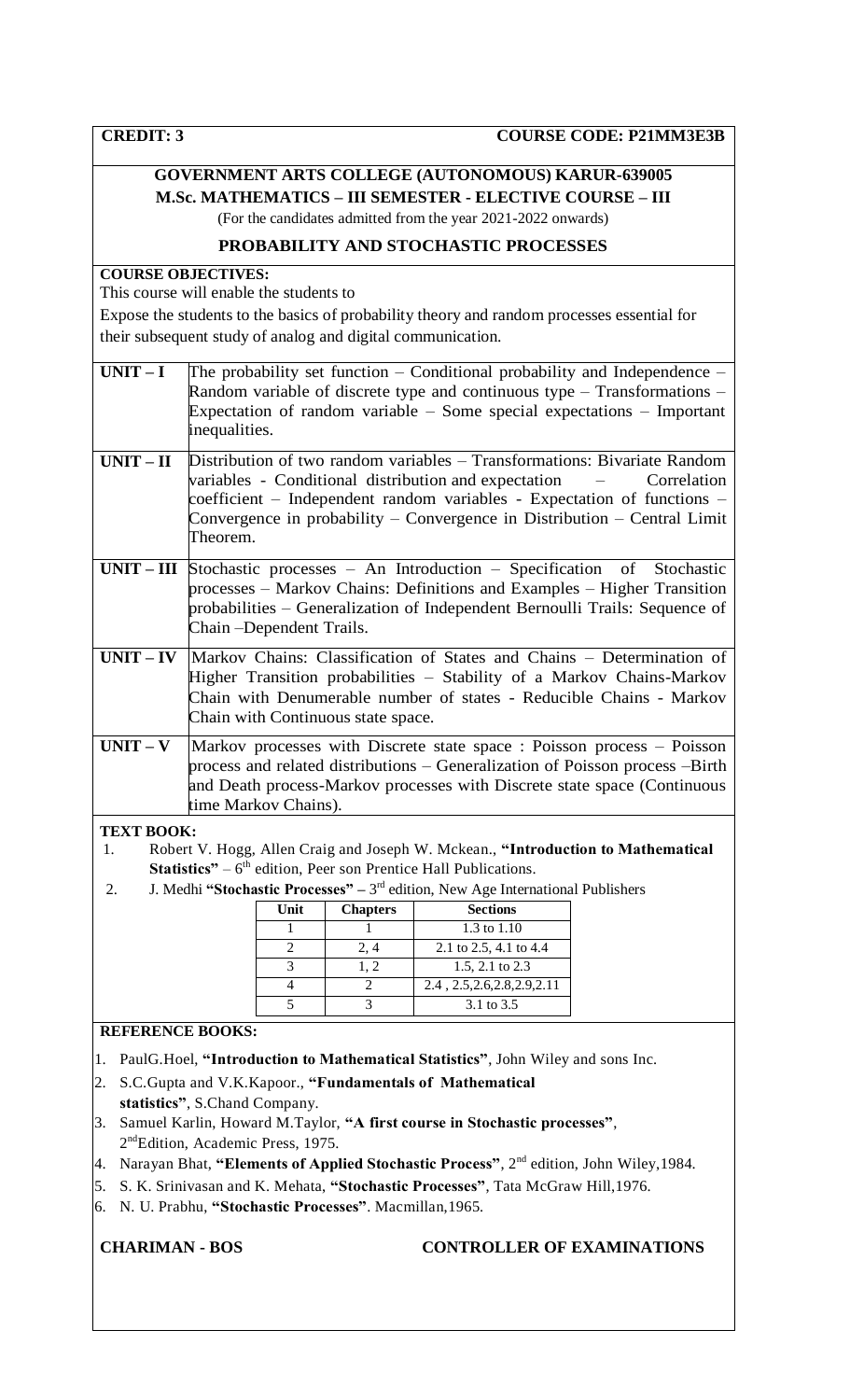- **CO 1** Understand the axiomatic formulation of modern Probability Theory and think of random variables as an intrinsic need for the analysis of random phenomena.
- **CO 2** Characterize probability models and function of random variables based on single & multiples random variables
- **CO 3** Evaluate and apply moments & characteristic functions and understand the concept of inequalities and probabilistic limits
- **CO 4** Understand the concept of random processes and determine covariance and spectral density of stationary random processes
- **CO 5** Demonstrate the specific applications to Poisson and Gaussian processes and representation of low pass and band pass noise models

| <b>Nature of Course</b> |                           |  |
|-------------------------|---------------------------|--|
| Knowledge and Skill     | Employability oriented    |  |
| Skill oriented          | Enterpreneurship oriented |  |

# **MAPPING**

**COURSE OUTCOME WITH PROGRAMME SPECIFIC OUTCOME**

| <b>CO/PSO</b>   | <b>PSO1</b> | PSO <sub>2</sub> | PSO <sub>3</sub> | PSO <sub>4</sub> | PSO <sub>5</sub> |
|-----------------|-------------|------------------|------------------|------------------|------------------|
| CO <sub>1</sub> |             | 3                |                  |                  |                  |
| CO <sub>2</sub> | 3           | 3                |                  | 2                | ∍                |
| CO <sub>3</sub> | 3           | 3                | 2                | 3                | ヮ                |
| CO <sub>4</sub> | 3           | 3                |                  |                  | ∍                |
| CO <sub>5</sub> |             | 3                |                  | 2                |                  |

**KEY:** STRONGLY CORRELATED-3 MODERATELY CORRELATED-2 WEAKLY CORRELATED-1

# **PEDEGOGY:**

1.Lecture(Chalk and Talk-OHP-LCD)

- 2.Quiz Seminar
- 3.Pear Learning
- 4.Assignments

# **Template – End Semester Examination**

| Knowledge<br>level | <b>Section</b> | Nature of the question                                                              |                        | <b>Maximum Marks</b> |  |
|--------------------|----------------|-------------------------------------------------------------------------------------|------------------------|----------------------|--|
| $K_3$              | A              | Understanding Description/Problems – Two<br>questions from every Unit               | 10x2                   | 20                   |  |
| $K_4, K_5$         | B              | Analysis, Evaluation, Description/Problems-At<br>least one question from every Unit | 5(Either or<br>type)x5 | 25                   |  |
| $K_4$ , $K_5$      | C              | Application/Analysis/Synthesis/Evaluation -One<br>question from every Unit          | 3(Out of 5)x10         | 30                   |  |
|                    |                |                                                                                     | Total                  | 75                   |  |

# **COURSE DESIGNER: Dr. P.ARUNA SWATHI VYJAYANTHI**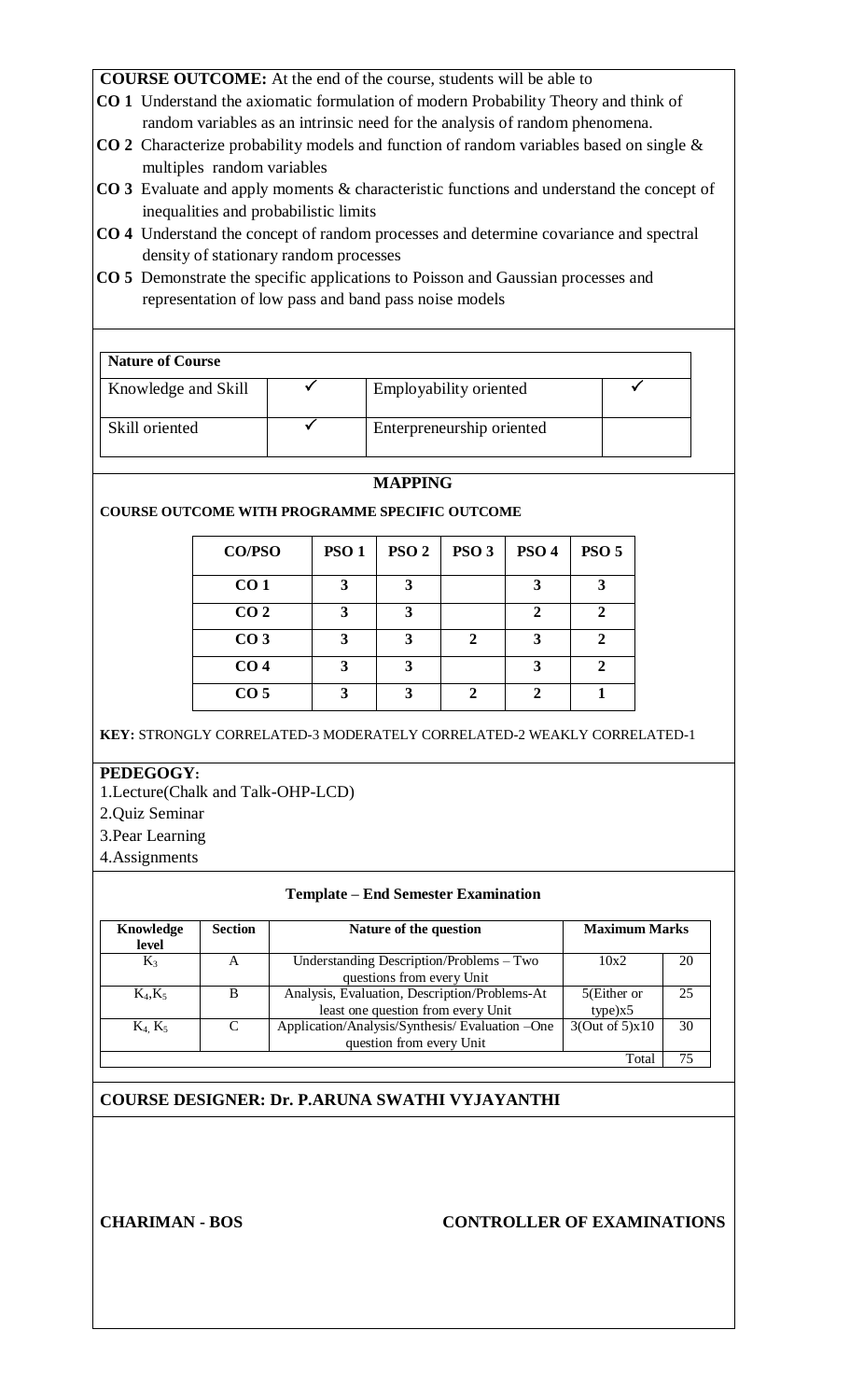# **GOVERNMENT ARTS COLLEGE (AUTONOMOUS) KARUR - 639005**

# **M.Sc. MATHEMATICS – III SEMESTER - ELECTIVE COURSE – IV**

(For the candidates admitted from the year 2021-2022 onwards)

# **TYPE SETTING IN LATEX**

# **COURSE OBJECTIVES:**

To develop article writing with the help of  $L^{A}T_{E}X$ .

| $UNIT-I$          | <b>Introduction:</b> What Is $L^{A}T_{E}X$ ? – Why $L^{A}T_{E}X$ Over Other Word          |
|-------------------|-------------------------------------------------------------------------------------------|
|                   | Processors? – How to Prepare a $L^{AT}EX$ Input File? – How to Compile a                  |
|                   | $L^{A}T_{E}X$ Input File? – $L^{A}T_{E}X$ Syntax – Keyboard Characters in $L^{A}T_{E}X$ . |
|                   | Fonts Selection: Text-Mode Fonts - Math-Mode Fonts - Emphasized Fonts                     |
|                   | - Colored Fonts.                                                                          |
| $UNIT - II$       | Formatting Texts I: Sectional Units - Labeling and Referring Numbered                     |
|                   | Items - Texts Alignment - Quoted Texts -New Lines and Paragraphs -                        |
|                   | Creating and Filling Blank Space - Producing Dashes Within Texts -                        |
|                   | Preventing Line Break - Adjusting Blank Space After a Period Mark -                       |
|                   | Hyphenating a Word.                                                                       |
|                   | Formatting Texts II: Increasing Depth of Sectional Units - Changing Titles                |
|                   | and Counters of Sectional Units - Multiple Columns-Mini Pages - Foot                      |
|                   | Notes – Marginal Notes.                                                                   |
| $UNIT - III$      | Page Layout and Style: Page Layout - Page Style - Running Header and                      |
|                   | Footer – Page Breaking and Adjustment – Page Numbering.                                   |
|                   | Listing and Tabbing Texts: Listing Texts - Tabbing Texts Through the                      |
|                   | tabbing Environment.                                                                      |
| $UNIT - IV$       | Table Preparation I: Table Through the tabular Environment - Table                        |
|                   | Through the tabularx Environment – Vertical Positioning of Tables –                       |
|                   | Sideways(Rotated) Texts in Tables - Adjusting Column Width in Tables -                    |
|                   | Additional Provisions for Customizing Columns of Tables – Merging Rows                    |
|                   | and Columns of Tables - Table Wrapped by Texts - Table with Colored                       |
|                   | Back ground.                                                                              |
|                   | Figure Insertion: Commands and Environment for Inserting Figures -                        |
|                   | Inserting a Simple Figure – Side-by-Side Figures – Sub-numbering a Group                  |
|                   | of Figures – Figure Wrapped by Texts – Rotated Figure – Mathematical                      |
|                   | Notations in Figures - Figuresin Tables - Figures in Multi-column                         |
|                   | Documents – Changing Printing Format of Figures – Figures at the End of a                 |
|                   | Document - Editing LATEX Input File Involving Many Figures.                               |
| $UNIT - V$        | <b>Equation Writing I:</b> Basic Mathematical Notations and Delimiters –                  |
|                   | Mathematical Operators - Mathematical Expressions in Text-Mode - Simple                   |
|                   | Equations - Array of Equations - Left Aligning an Equation - Sub-                         |
|                   | numbering a Set of Equations.                                                             |
|                   | <b>User-Defined Macros:</b><br>Defining New Commands - Defining New                       |
|                   | Environments – Redefining Existing Environments.                                          |
|                   |                                                                                           |
| <b>TEXT BOOK:</b> |                                                                                           |

Dilip Datta,  $L^AT_EX$  in 24 Hours – A Practical Guide for Scientific Writing, Springer International Publishing AG, 2017.

| Unit | <b>Chapters</b> | <b>Page Numbers</b>    |
|------|-----------------|------------------------|
|      | 1. 2            | 1 to 14                |
| 2    | 3, 4            | 15 to 36               |
| 3    | 5,6             | 37 to 58               |
| 4    | 79              | 59 to 70, 81 to 90     |
| 5    | 11. 13          | 101 to 112, 125 to 136 |

# **REFERENCE BOOKS:**

1. George Grätzer, More Math Into L<sup>A</sup>T<sub>E</sub>X, Fifth Edition, Springer International Publishing AG, 2016.

- 2. Stefan Kottwitz, LaTeX Cookbook, Packt Publishing, BIRMINGHAM, 2015.
- 3. George Gr ätzer, Practical L<sup>A</sup>T<sub>E</sub>X, Springer International Publishing, Switzerland, 2014.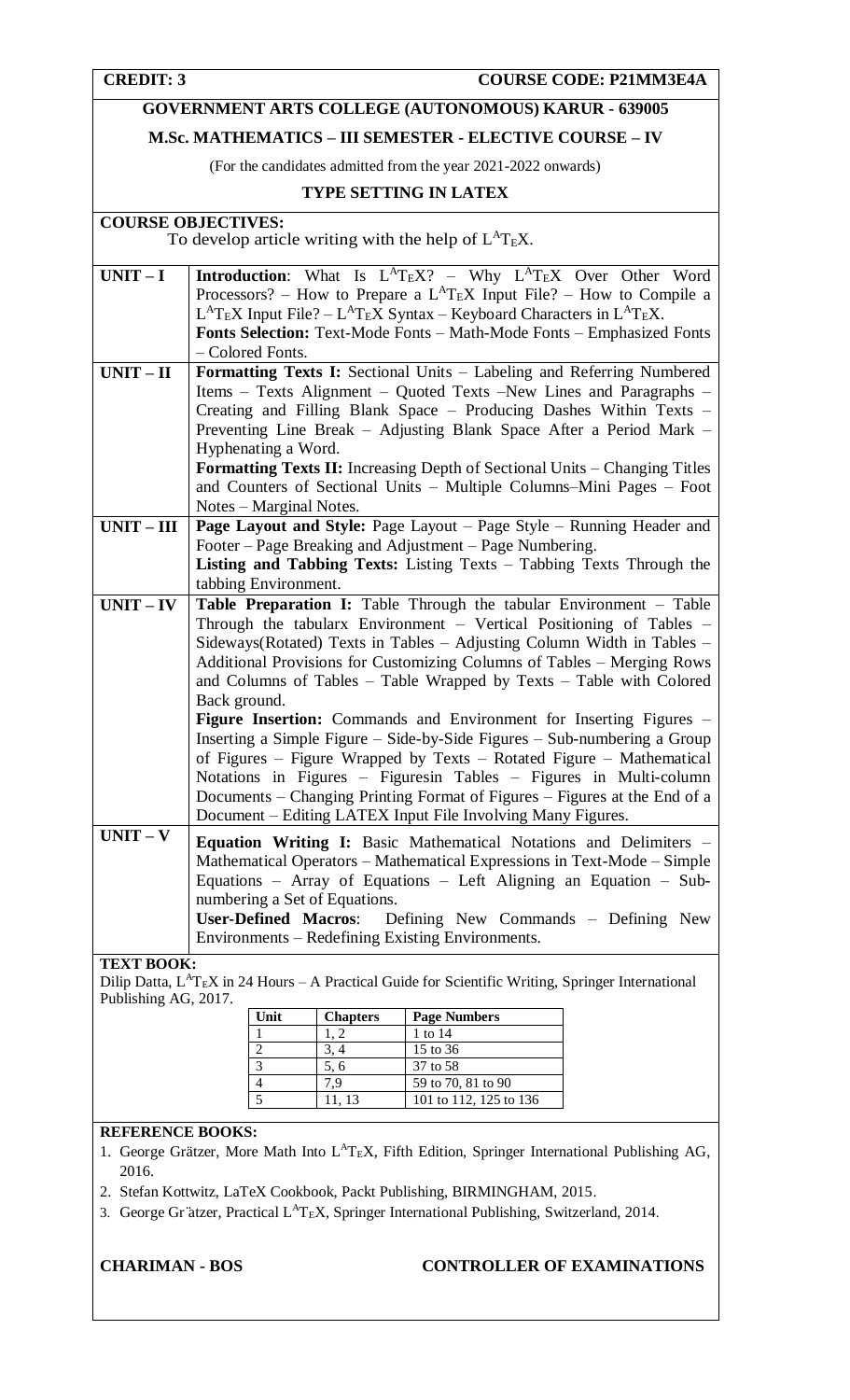- **CO 1** Install and use MikTeX
- **CO 2** Know the procedure for typesetting documents in  $L^AT_EX$ .
- **CO 3** Understand the working rules of document preparation.
- **CO 4** Produce the  $L^{A}T_{E}X$  documents.
- **CO 5** Define and use new commands within LaTeX.

| <b>Nature of Course</b> |  |                           |  |  |  |
|-------------------------|--|---------------------------|--|--|--|
| Knowledge and Skill     |  | Employability oriented    |  |  |  |
| Skill oriented          |  | Enterpreneurship oriented |  |  |  |

# **MAPPING**

# **COURSE OUTCOME WITH PROGRAMME SPECIFIC OUTCOME**

| <b>CO/PSO</b>   | PSO <sub>1</sub> | PSO2 | PSO <sub>3</sub> | PSO <sub>4</sub> | <b>PSO 5</b> |
|-----------------|------------------|------|------------------|------------------|--------------|
| CO <sub>1</sub> |                  |      |                  |                  |              |
| CO <sub>2</sub> |                  |      |                  |                  |              |
| CO <sub>3</sub> |                  |      |                  |                  |              |
| CO <sub>4</sub> |                  |      |                  |                  |              |
| CO <sub>5</sub> |                  |      |                  |                  |              |

KEY: STRONGLY CORRELATED-3 MODERATELY CORRELATED-2 WEAKLY CORRELATED-1

# **PEDEGOGY:**

- 1.Lecture(Chalk and Talk-OHP-LCD)
- 2.Quiz Seminar
- 3.Pear Learning
- 4.Assignments

# **Template – End Semester Examination**

| Knowledge<br>level | <b>Section</b> | Nature of the question                         | <b>Maximum Marks</b> |    |
|--------------------|----------------|------------------------------------------------|----------------------|----|
| $K_3$              | A              | Understanding Description/Problems – Two       | 10x2                 | 20 |
|                    |                | questions from every Unit                      |                      |    |
| $K_4, K_5$         | B              | Analysis, Evaluation, Description/Problems-At  | 5(Either or          | 25 |
|                    |                | least one question from every Unit             | type)x5              |    |
| $K_4$ , $K_5$      | C              | Application/Analysis/Synthesis/Evaluation -One | 3(Out of 5)x10       | 30 |
|                    |                | question from every Unit                       |                      |    |
|                    |                |                                                | Total                | 75 |

# **COURSE DESIGNER: K. KALPANA**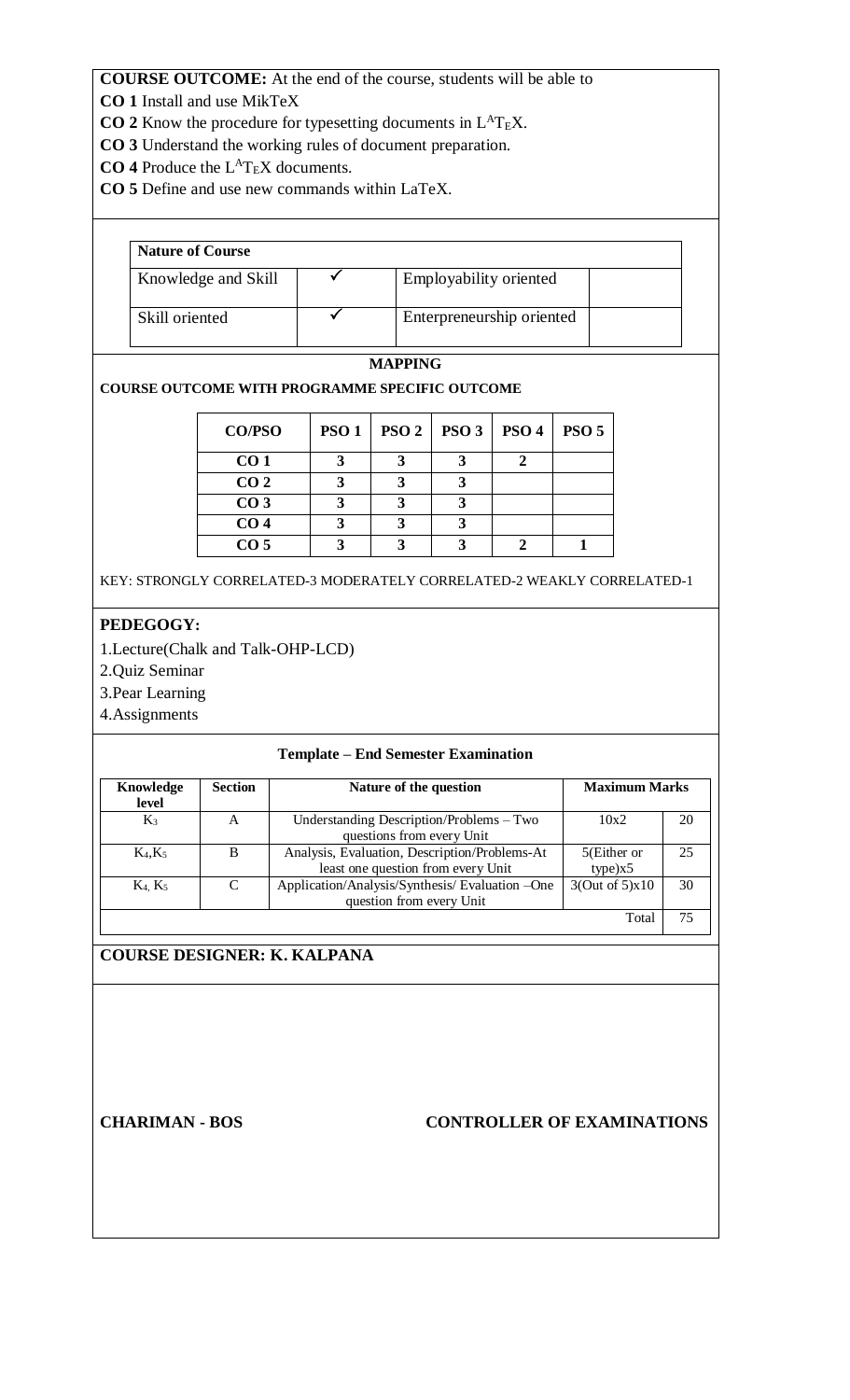**CREDIT: 3** COURSE CODE: P21MM3E4B

# **GOVERNMENT ARTS COLLEGE (AUTONOMOUS) KARUR - 639005 M.Sc. MATHEMATICS – III SEMESTER - ELECTIVE COURSE – IV**

(For the candidates admitted from the year 2021-2022 onwards)

# **PROGRAMMING IN C++**

### **COURSE OBJECTIVE:**

To develop programming skills in C++ and its object oriented concepts.

| $UNIT-I$     | <b>Beginning with C++:</b> Applications of C++ $-$ A simple C++ Program $-$  |  |  |  |  |
|--------------|------------------------------------------------------------------------------|--|--|--|--|
|              | More $C_{++}$ statements – An example with class – Structure of $C_{++}$     |  |  |  |  |
|              | Program–Creating the Source File– Compiling and Linking.                     |  |  |  |  |
|              | Tokens, Expressions and Control Structures: Introduction-Tokens              |  |  |  |  |
|              | - Keywords.                                                                  |  |  |  |  |
| $UNIT - II$  | <b>Functions in C++:</b> Introduction – The Main Function – Function         |  |  |  |  |
|              | Prototyping – Call by Reference – Return by Reference – Inline               |  |  |  |  |
|              | Functions - Default Arguments - const Arguments - Function                   |  |  |  |  |
|              | Overloading – Friend and Virtual Functions.                                  |  |  |  |  |
|              | <b>Classes and Objects:</b> Introduction–C Structures Revisited – Specifying |  |  |  |  |
|              | a Class – Defining Membership Functions – $A$ C++ Program with Class         |  |  |  |  |
|              | - Making an Outside Function Inline - Nesting of Member Functions -          |  |  |  |  |
|              | Private Member Functions - Arrays within a Class.                            |  |  |  |  |
| $UNIT - III$ | Classes and Objects: Memory Allocation for Objects - Static Data             |  |  |  |  |
|              | Member – Static Member Functions – Arrays of Objects – Objects as            |  |  |  |  |
|              | Function Arguments – Friendly Functions – Returning Objects – const          |  |  |  |  |
|              | Member Functions - Pointers to Members - Local Classes.                      |  |  |  |  |
|              | Constructors and Destructors: Introduction - Constructors -                  |  |  |  |  |
|              | Parameterized Constructors - Multiple constructors in a class -              |  |  |  |  |
|              | Constructors with Default Arguments.                                         |  |  |  |  |
| $UNIT - IV$  | Constructors and Destructors: Dynamic Initialization of Objects -            |  |  |  |  |
|              | Copy Constructor – Dynamic Constructors – Constructing Two-                  |  |  |  |  |
|              | Dimensional Arrays – const Objects – Destructors.                            |  |  |  |  |
|              | Operator Overloading and Types Conversions: Introduction -                   |  |  |  |  |
|              | Defining Operator Overloading – Overloading Unary Operators –                |  |  |  |  |
|              | Overloading Binary Operators - Overloading Binary Operators Using            |  |  |  |  |
|              | Friends – Manipulation of Strings Using Operators– Rules For                 |  |  |  |  |
|              | Overloading Operators – Type Conversions.                                    |  |  |  |  |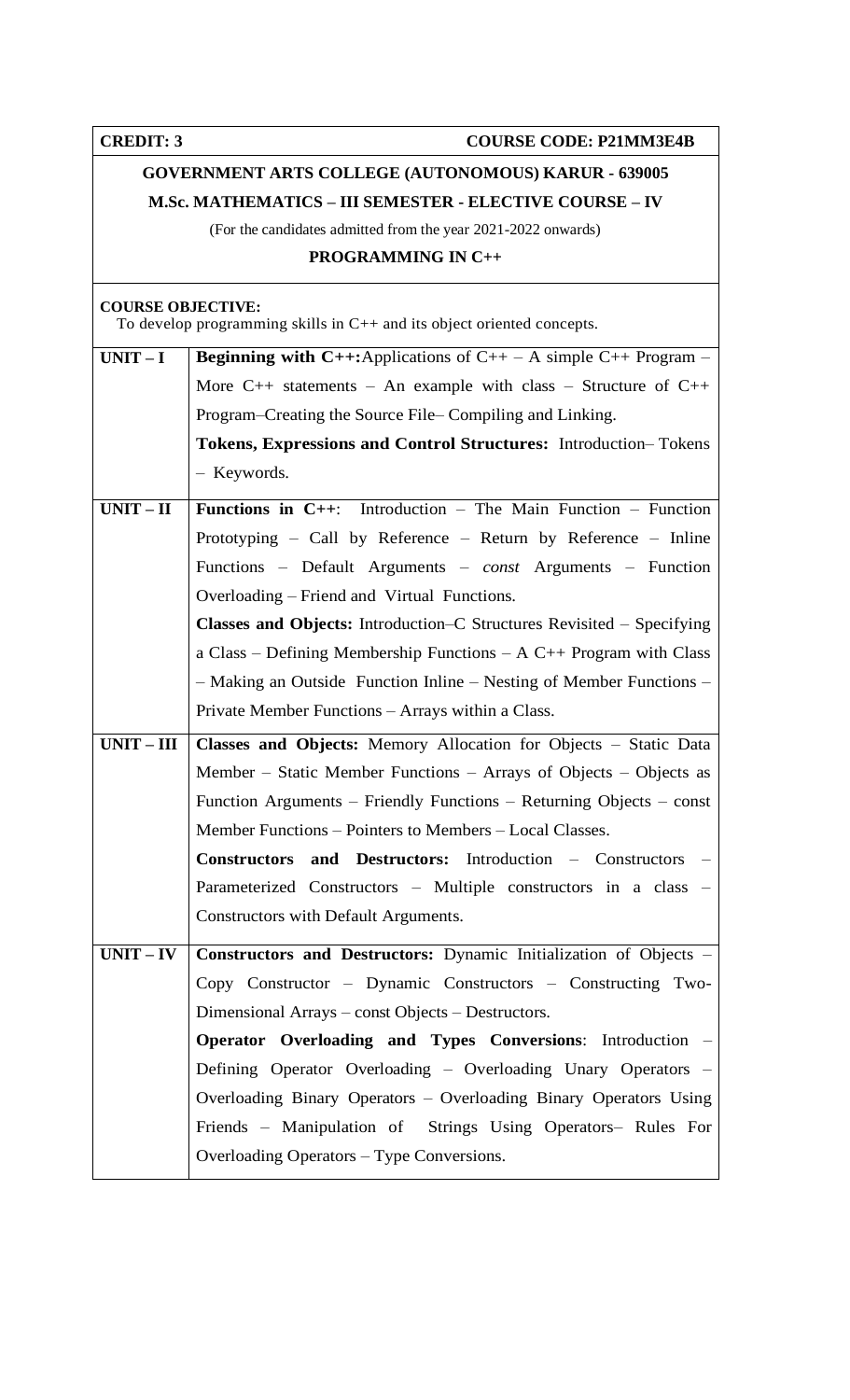**UNIT – V Inheritance: Extending Classes**: Introduction – Defining Derived Classes – Single Inheritance – Making a Private Member Inheritable – Multilevel Inheritance – Multiple Inheritance – Hierarchical Inheritance – Hybrid Inheritance – Virtual Base Classes – Abstract Classes – Constructors in Derived Classes – Member Classes: Nesting of Classes. **Pointers, Virtual Functions and Polymorphism:** Introduction – Pointers – Pointers to Objects – this Pointer – Pointers to Derived Classes – Virtual Functions – Pure Virtual Functions.

# **TEXT BOOK:**

E. Balagurusamy, Object Oriented Programming with  $C_{++}$ , 4<sup>th</sup> Edition, The McGraw– Hill Company Ltd, New Delhi, 2008.

| Unit | <b>Chapters</b> | <b>Sections</b>          |
|------|-----------------|--------------------------|
|      | 2, 3            | 2.2 to 2.8, 3.1 to 3.3   |
|      | 4,5             | 4.1 to 4.10, 5.1 to 5.9  |
|      | 5,6             | 5.10 to 5.19, 6.1 to 6.5 |
|      | 6, 7            | 6.6 to 6.11, 7.1 to 7.8  |
|      | 8.9             | 8.1 to 8.12, 9.1 to 9.7  |

# **REFERENCE BOOKS:**

- 1. V. Ravichandran, Programming with C++, Second Edition Tata McGraw Hill, New Delhi,2006.
- 2. H. Schildt, The complete Reference of C++, Tata–McGraw–Hill publishing Company Ltd. New Delhi,2003.
- 3. S.B. Lipman and J.Lafer, C++ Primer, Addition Wesley, Mass., 1998.
- 4. Ashok N.Kamthane, Object Oriented Programming with ANSI and TURBO C++, Pearson Education(P) Ltd,2003.
- 5. Bjarme Stroustrup, The C++ Programming Language, AT & T Labs, Murray Hills, NewJersey,1998.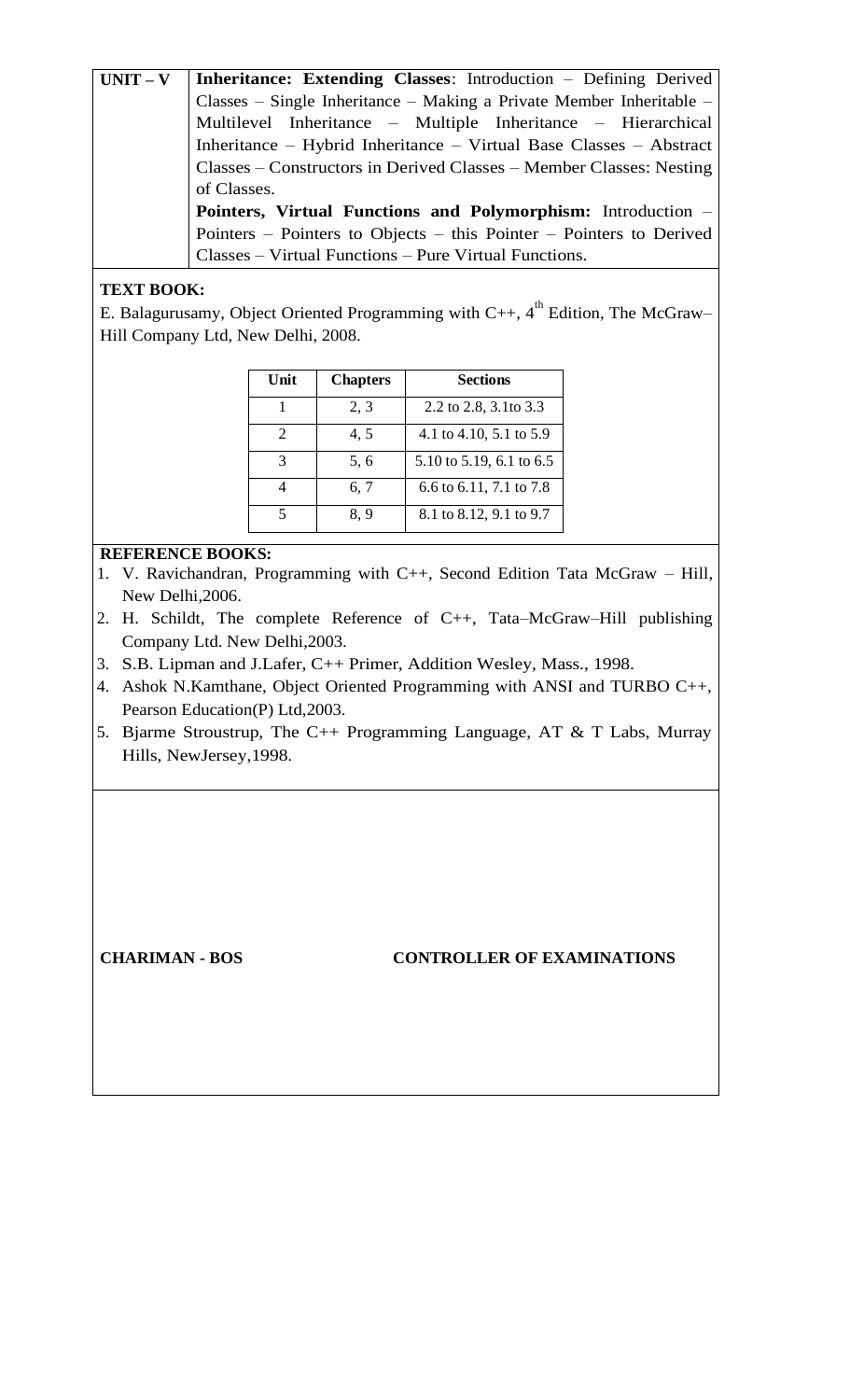**CO 1** Demonstrate Object oriented features and C++ concepts.

**CO 2** Discuss the file operators in C++ programming

**CO 3** Explain structures and Arrays within structures

**CO 4** Create C++ Program using pointers.

**CO 5** Learn the syntax and semantics of the **C++** programming language.

| <b>Nature of Course</b> |  |                           |  |  |
|-------------------------|--|---------------------------|--|--|
| Knowledge and Skill     |  | Employability oriented    |  |  |
| Skill oriented          |  | Entrepreneurship oriented |  |  |

# **MAPPING**

COURSE OUTCOME WITH PROGRAMME SPECIFIC OUTCOME

| CO/PSO          | <b>PSO 1</b> | PSO <sub>2</sub> | PSO <sub>3</sub> | PSO <sub>4</sub> | PSO <sub>5</sub> |
|-----------------|--------------|------------------|------------------|------------------|------------------|
| CO <sub>1</sub> | 3            | 3                |                  | 3                |                  |
| CO <sub>2</sub> |              | 3                |                  |                  |                  |
| CO <sub>3</sub> | 3            | 3                | 3                |                  |                  |
| CO <sub>4</sub> | 3            |                  | 3                |                  |                  |
| CO <sub>5</sub> | 3            | 3                | 3                |                  |                  |

**KEY:** STRONGLY CORRELATED-3 MODERATELY CORRELATED-2 WEAKLY CORRELATED-1

# **PEDEGOGY:**

1.Lecture (Chalk and Talk-OHP-LCD)

2.Quiz Seminar

3.Pear Learning

4.Assignments

# **Template – End Semester Examination**

| Knowledge<br>level | <b>Section</b> | <b>Maximum Marks</b><br>Nature of the question                                                                 |                   |    |
|--------------------|----------------|----------------------------------------------------------------------------------------------------------------|-------------------|----|
| $K_3$              | A              | Understanding Description/Problems – Two<br>10x2<br>questions from every Unit                                  |                   | 20 |
| $K_4, K_5$         | B              | Analysis, Evaluation, Description/Problems-<br>5(Either or<br>At least one question from every Unit<br>type)x5 |                   | 25 |
| $K_4$ , $K_5$      | ⌒              | Application/Analysis/Synthesis/Evaluation-<br>One question from every Unit                                     | 3(Out of<br>5)x10 | 30 |
| Total              |                |                                                                                                                |                   | 75 |

# **COURSE DESIGNER: K.KALPANA**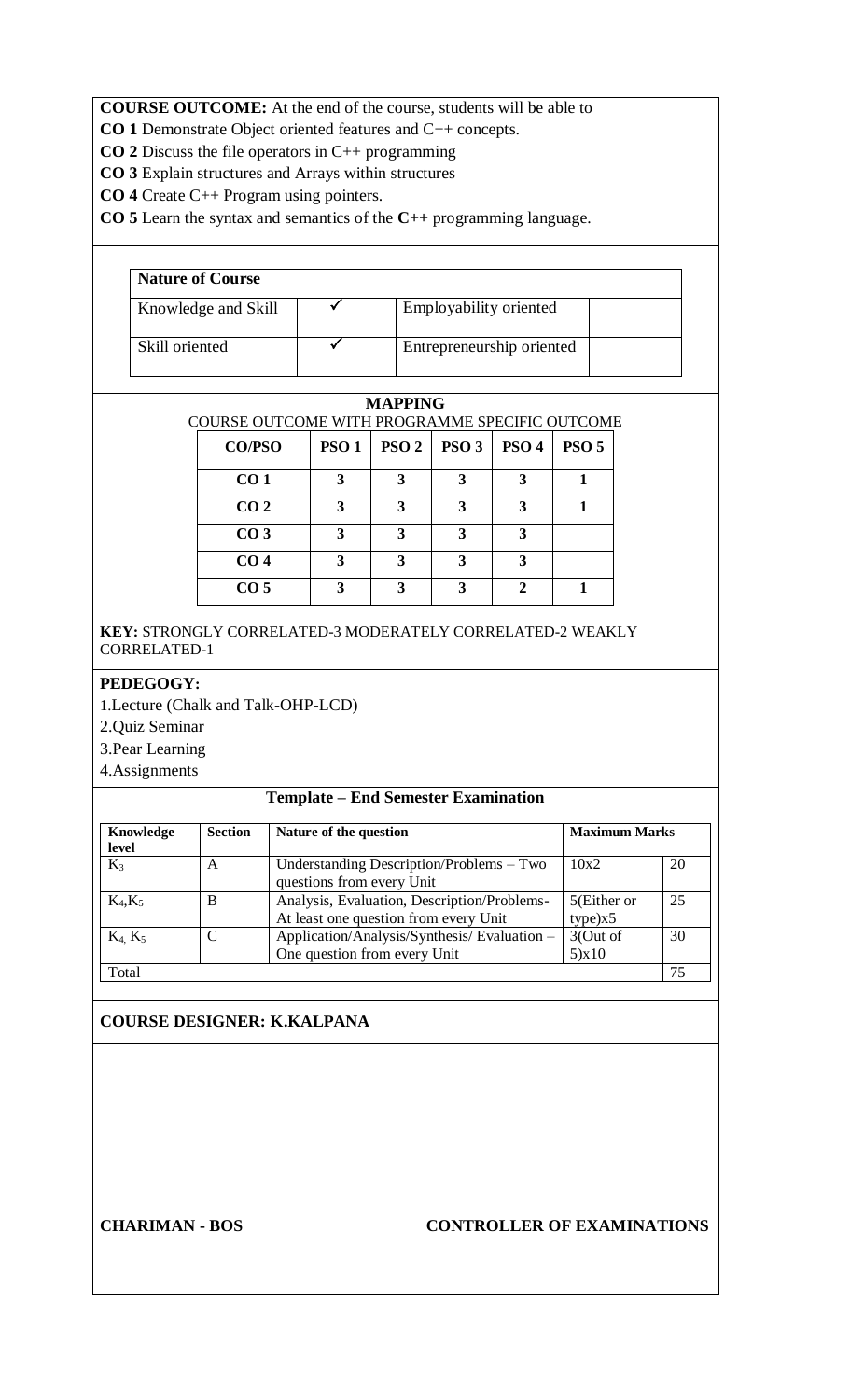# **GOVERNMENT ARTS COLLEGE (AUTONOMOUS) KARUR - 639005**

# **M.Sc. MATHEMATICS – IV SEMESTER - CORE COURSE – XII**

(For the candidates admitted from the year 2021-2022 onwards)

# **FUNCTIONAL ANALYSIS**

# **COURSE OBJECTIVES:**

- 1. To introduce Banach spaces and Hilbert spaces.
- 2. To study fundamental theorems of functional analysis that includes Hahn Banach theorem, Open mapping theorem and Uniform boundedness principle and introduce operator theory and Banach algebras leading to the spectral theory of operators.

| $UNIT-I$   | <b>Banach Spaces:</b> The definition and some examples – Continuous linear<br>transformations – The Hahn-Banach theorem.                                                                                                                            |
|------------|-----------------------------------------------------------------------------------------------------------------------------------------------------------------------------------------------------------------------------------------------------|
| $UNIT-II$  | <b>Banach Spaces:</b> The natural embedding of N in $N^{**}$ – The open mapping<br>theorem $-$ The conjugate of an operator.                                                                                                                        |
|            | $UNIT - III$ Hilbert Spaces: The definition and some simple properties $-$ Orthogonal<br>complements – Orthonormal sets – The conjugate space $H^*$ .                                                                                               |
|            | <b>UNIT – IV Hilbert Spaces:</b><br>The adjoint of an operator $-$ Self-adjoint operators $-$ Normal and unitary<br>operators – Projections.                                                                                                        |
| $UNIT - V$ | <b>General Preliminaries on Banach Algebras:</b><br>The Definition and some examples $-$ Regular and singular elements $-$<br>Topological divisors of zero – The spectrum– The formula for the spectral<br>radius – The radial and semi-simplicity. |

# **TEXT BOOK:**

G. F. Simmons, Introduction to Topology and Modern Analysis, Tata McGraw -Hill, 2004 .

| Unit | <b>Chapters</b>    | <b>Sections</b> |
|------|--------------------|-----------------|
|      |                    | 46 to 48        |
|      |                    | 49 to 51        |
|      | $\left($ $\right)$ | 52 to 55        |
|      |                    | 56 to 59        |
|      |                    | 302 to 317      |

# **REFERENCE BOOKS:**

- 1. E. Kreyszig, Introductory Functional Analysis with Applications, John Wiley & sons, 1978.
- 2. G. Bachman and Lawrence Narici, Functional Analysis, Dover Publications, 2000.
- 3. H. C. Goffman and G. Fedrick, First course in Functional Analysis, Prentice Hall of India, New Delhi, 1987.
- 4. A. E. Taylor and D. C. Lay, Introduction to Functional Analysis, second edition, John Wiley & Sons, 1980.
- 5. B. Bollabas, Linear Analysis An introductory course, Cambridge University Press (Indian edition), 1999.
- 6. B. V. Limaye, Functional Analysis, Revised Third Edition, New Age International, 2017.
- 7. M. Thamban Nair, Functional Analysis A First Course, Prentice Hall of India, 2010.
- 8. S. Ponnusamy, Foundations of Functional Analysis, Narosa Publishing House, 2002.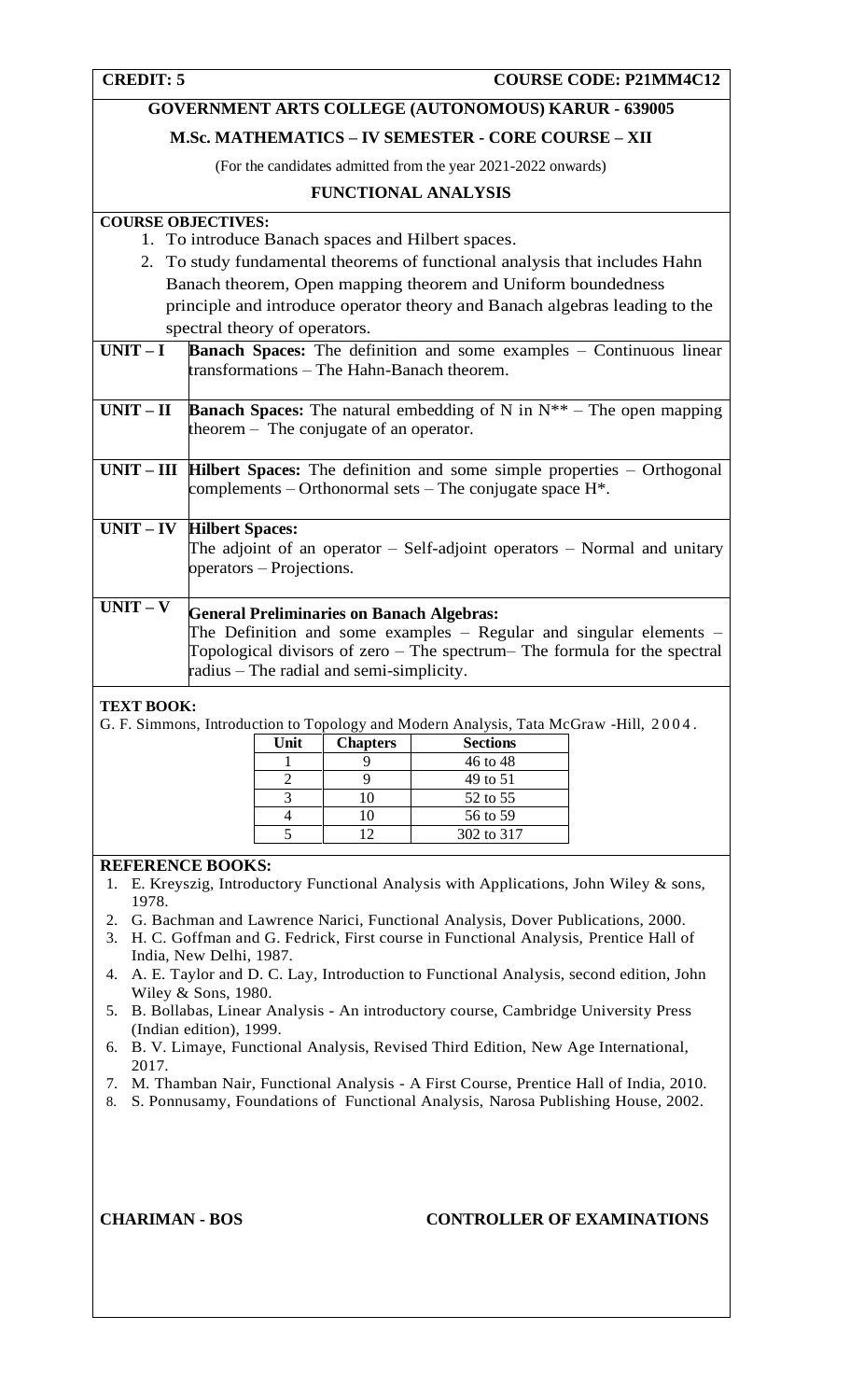# **COURSE OUTCOME:**

At the end of the course, students will be able

- **CO 1** Identify Banach spaces and analyse their properties with other types of spaces.
- **CO 2** Examine and identify properties of complex Banach spaces- Hilbert spaces.
- **CO 3** Apply the analytical techniques and theoretical knowledge in Hilbert Spaces. Find out and determine orthonormal sets.
- **CO 4** Explain various properties of Hilbert spaces.
- **CO 5** Attain knowledge and experience of working with many pure mathematical problems.

| <b>Nature of Course</b> |  |                           |  |  |
|-------------------------|--|---------------------------|--|--|
| Knowledge and Skill     |  | Employability oriented    |  |  |
| Skill oriented          |  | Entrepreneurship oriented |  |  |

### **MAPPING**

### **COURSE OUTCOME WITH PROGRAMME SPECIFIC OUTCOME**

| CO/PSO   PSO 1   PSO 2   PSO 3   PSO 4   PSO 5 |  |  |  |
|------------------------------------------------|--|--|--|
| CO <sub>1</sub>                                |  |  |  |
| CO <sub>2</sub>                                |  |  |  |
| CO <sub>3</sub>                                |  |  |  |
| CO <sub>4</sub>                                |  |  |  |
| CO <sub>5</sub>                                |  |  |  |

**KEY:** STRONGLY CORRELATED-3 MODERATELY CORRELATED-2 WEAKLY CORRELATED-1

# **PEDEGOGY:**

- 1. Lecture(Chalk and Talk-OHP-LCD)
- 2. Quiz Seminar
- 3. Pear Learning
- 4. Assignments

### **Template – End Semester Examination**

| Knowledge<br>level                                                                                                              | <b>Section</b> | <b>Maximum Marks</b><br>Nature of the question                                                                 |  |    |
|---------------------------------------------------------------------------------------------------------------------------------|----------------|----------------------------------------------------------------------------------------------------------------|--|----|
| $K_3$                                                                                                                           | A              | Understanding Description/Problems – Two<br>10x2<br>questions from every Unit                                  |  | 20 |
| $K_4, K_5$                                                                                                                      | B              | Analysis, Evaluation, Description/Problems-<br>5(Either or<br>At least one question from every Unit<br>type)x5 |  | 25 |
| Application/Analysis/Synthesis/Evaluation -<br>3(Out of<br>$\mathcal{C}$<br>$K_4, K_5$<br>5)x10<br>One question from every Unit |                | 30                                                                                                             |  |    |
| Total                                                                                                                           |                |                                                                                                                |  |    |

# **COURSE DESIGNER : Dr. A. VADIVEL**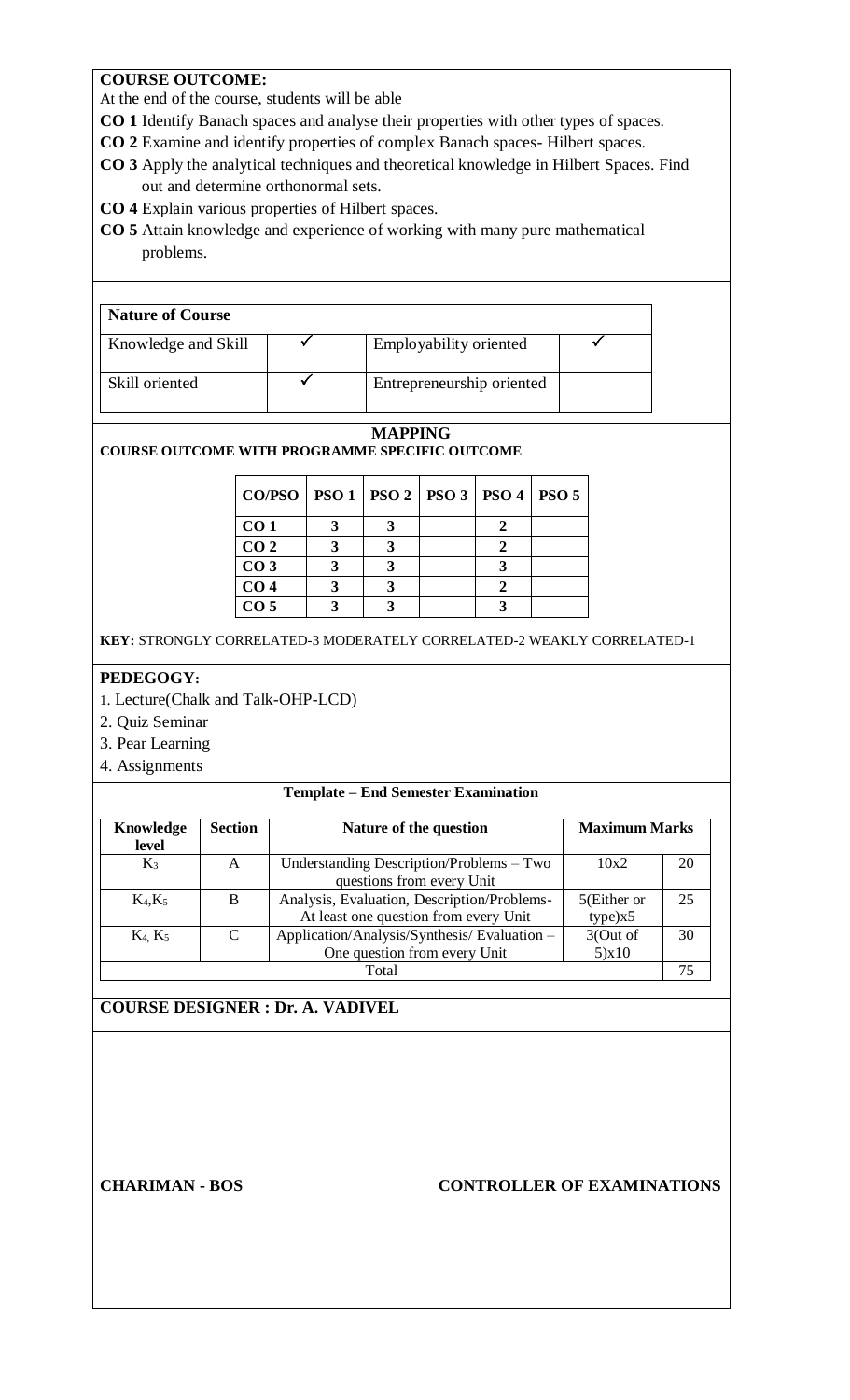**COURSE CODE: P21MM4C13** 

|                                                                                                                                                                                                                                                                                                                                    | GOVERNMENT ARTS COLLEGE (AUTONOMOUS) KARUR - 639005<br><b>M.Sc. MATHEMATICS - IV SEMESTER - CORE COURSE - XIII</b><br>(For the candidates admitted from the year 2021-2022 onwards)<br>DIFFERENTIAL GEOMETRY                                                                                                                                                                            |  |  |  |  |
|------------------------------------------------------------------------------------------------------------------------------------------------------------------------------------------------------------------------------------------------------------------------------------------------------------------------------------|-----------------------------------------------------------------------------------------------------------------------------------------------------------------------------------------------------------------------------------------------------------------------------------------------------------------------------------------------------------------------------------------|--|--|--|--|
|                                                                                                                                                                                                                                                                                                                                    | <b>COURSE OBJECTIVES:</b><br>This course gives students basic knowledge of classical differential geometry of<br>curves and surfaces such as the catenary, the tractrix, the cycloid and the<br>surfaces of constant Gaussian curvature and minimal surfaces.                                                                                                                           |  |  |  |  |
| $UNIT-I$                                                                                                                                                                                                                                                                                                                           | The Theory of Space Curves: Introductory remarks about space curves -<br>Definitions - Arc length - Tangent, normal and binormal - Curvature and<br>torsion of a cure given as the intersection of two surfaces -Contact<br>between curves and surfaces - Tangent surface, involutes and evolutes<br>- Intrinsic equations, fundamental existence theorem for space curves-<br>Helices. |  |  |  |  |
| $UNIT-II$                                                                                                                                                                                                                                                                                                                          | The Metric: Local Intrinsic Properties of a Surface: Definition of a<br>surface – Curves on a surface – Surfaces of revolution – Helicoids – Metric<br>- Direction coefficients - Families of curves - Isometric correspondence -<br>Intrinsic properties.                                                                                                                              |  |  |  |  |
|                                                                                                                                                                                                                                                                                                                                    | UNIT - III   The Metric: Local Intrinsic Properties of a Surface: Geodesics -<br>Canonical geodesic equations - Normal property of geodesics - Existence<br>theorems $-$ Geodesic parallels $-$ Geodesics curvature $-$ Gauss- Bonnet<br>Theorem - Gaussian curvature-Surfaces of constant curvature.                                                                                   |  |  |  |  |
| $UNIT - IV$ The second fundamental form: Local Non-intrinsic Properties of a<br><b>Surface:</b> The second fundamental form - Principal curvatures - Lines of<br>curvature - Developables - Developables associated with space curves -<br>associated with curves on surfaces-Minimal surfaces-<br>Developables<br>Ruled surfaces. |                                                                                                                                                                                                                                                                                                                                                                                         |  |  |  |  |
| $UNIT - V$                                                                                                                                                                                                                                                                                                                         | Differential Geometry of Surfaces in the Large: Compact surfaces<br>whose points are umblics - Hilbert's lemma - Compact surface of<br>constant Gaussian<br>curvature – Complete surfaces<br>mean<br><b>or</b><br>Characterization of complete surfaces-Hilbert's Theorem-Conjugate<br>points on geodesics.                                                                             |  |  |  |  |
|                                                                                                                                                                                                                                                                                                                                    | <b>TEXT BOOK:</b>                                                                                                                                                                                                                                                                                                                                                                       |  |  |  |  |

T.J. Willmore, "An Introduction to Differential Geometry", Oxford University press, New Delhi, 1959.

| Unit | <b>Chapters</b> | <b>Sections</b> |
|------|-----------------|-----------------|
|      |                 | $1$ to $9$      |
|      |                 | $1$ to $9$      |
|      |                 | 10 to 18        |
|      |                 | $1$ to $8$      |
|      |                 | $2$ to $8$      |

# **REFERENCE BOOK:**

- 1. D.T. Struik, "Lectures on Classical Differential Geometry",Addition –Wesley, Mass, 1950.
- 2. S. Kobayashi and K.Nomizu, "Foundations of Differential Geometry", Interscience Publishers,1963.
- 3. W.Klingenberg, "A Course in Differential Geometry", Graduate Texts in Mathematics, Springer – Verlag 1979.
- 4. C.E.Weatherburn, "Differential Geometry of Three Dimensions", University Press, Cambridge,1930.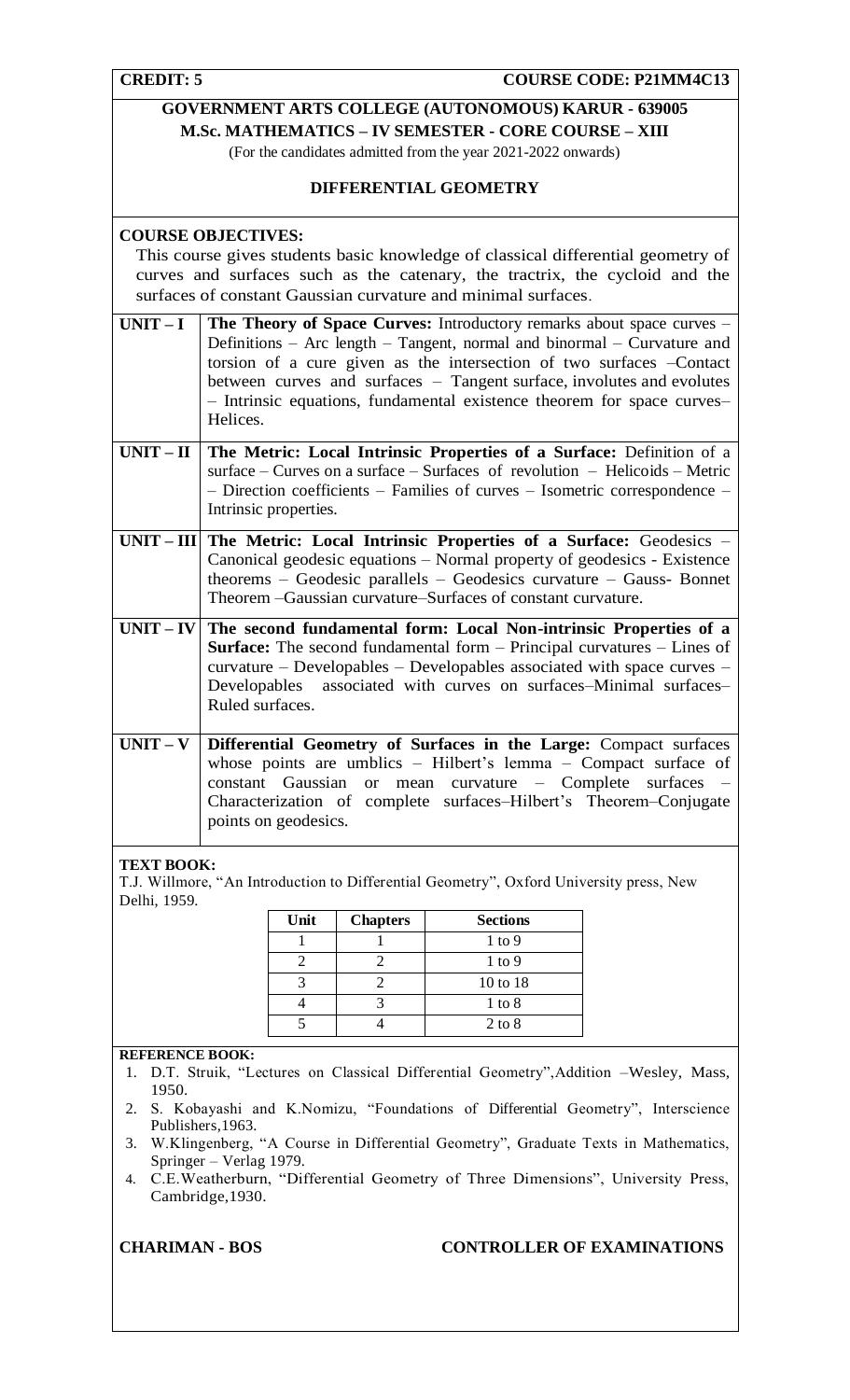- **CO 1** Compute the curvature and torsion of space curves. coefficients and their derivatives.
- **CO 2** Understand the fundamental theorem for plane curves. involutes and evolutes of space curves with the help of examples
- **CO 3** Find the osculating surface and osculating curve at any point of a given curve.
- **CO 4** Determine the first and the second fundamental forms of surface.
- **CO 5** Explain the Gaussian curvature, the mean curvature, the curvature lines, the asymptotic lines, the geodesics of a surface.

| <b>Nature of Course</b> |                           |  |
|-------------------------|---------------------------|--|
| Knowledge and Skill     | Employability oriented    |  |
| Skill oriented          | Entrepreneurship oriented |  |

#### **MAPPING COURSE OUTCOME WITH PROGRAMME SPECIFIC OUTCOME**

| CO/PSO          | PSO <sub>1</sub> |   | PSO 2   PSO 3   PSO 4       |                | PSO <sub>5</sub> |
|-----------------|------------------|---|-----------------------------|----------------|------------------|
| CO <sub>1</sub> | 3                | 3 | 2                           | $\mathbf{2}$   |                  |
| CO <sub>2</sub> | 3                | 3 | 2                           | $\overline{2}$ |                  |
| CO <sub>3</sub> | 3                | 3 | 2                           | $\mathcal{D}$  |                  |
| CO <sub>4</sub> | 3                | 3 | $\mathcal{D}_{\mathcal{L}}$ | $\mathbf 2$    |                  |
| CO <sub>5</sub> | 3                | 3 |                             |                |                  |

**KEY:** STRONGLY CORRELATED-3 MODERATELY CORRELATED-2 WEAKLY CORRELATED-1

# **PEDEGOGY:**

- 1.Lecture(Chalk and Talk-OHP-LCD)
- 2.Quiz Seminar
- 3.Pear Learning
- 4.Assignments

| <b>Template – End Semester Examination</b> |                |                                                                                     |                        |    |  |  |
|--------------------------------------------|----------------|-------------------------------------------------------------------------------------|------------------------|----|--|--|
| Knowledge<br>level                         | <b>Section</b> | <b>Maximum Marks</b><br>Nature of the question                                      |                        |    |  |  |
| $K_3$                                      | А              | Understanding Description/Problems - Two<br>questions from every Unit               | 10x2                   | 20 |  |  |
| $K_4, K_5$                                 | B              | Analysis, Evaluation, Description/Problems-At<br>least one question from every Unit | 5(Either or<br>type)x5 | 25 |  |  |
| $K_4, K_5$                                 | C              | Application/Analysis/Synthesis/Evaluation -One<br>question from every Unit          | 3(Out of 5)x10         | 30 |  |  |
| Total                                      |                |                                                                                     |                        |    |  |  |

# **COURSE DESIGNER: A. PRIYA**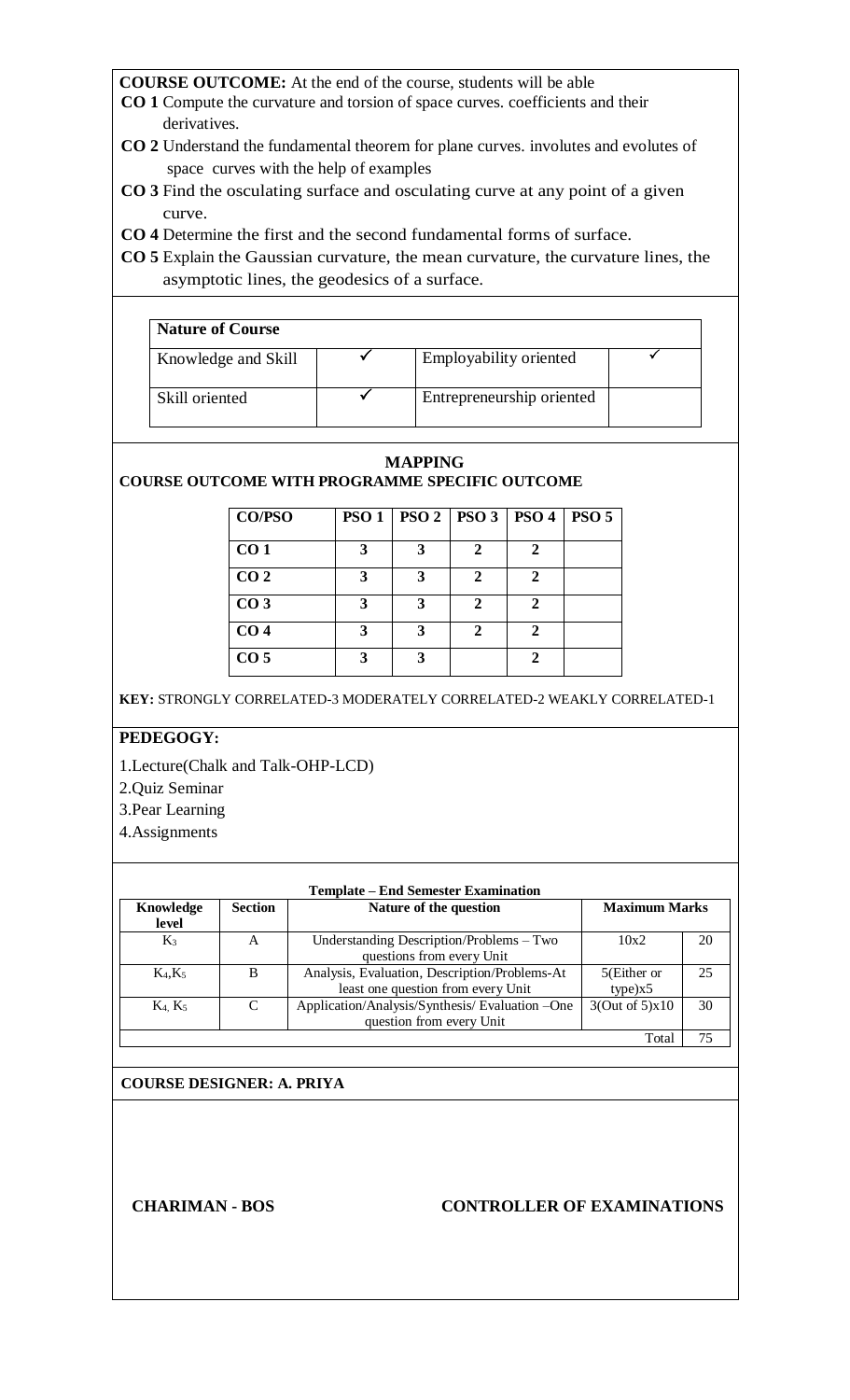# **GOVERNMENT ARTS COLLEGE (AUTONOMOUS) KARUR-639005 M.Sc. MATHEMATICS – IV SEMESTER - CORE COURSE – XIV**

(For the candidates admitted from the year 2021-2022 onwards)

# **GRAPH THEORY**

# **COURSE OBJECTIVE:**

 To have knowledge about graphs and its structure, understand Trees and Connectivity, identify Euler tours, Hamilton Cycles and Matchings and study about Colourings and its characterization.

| $UNIT-I$    | <b>Graphs and Subgraphs:</b> Graphs and simple graphs – Graph isomorphism –<br>The incidence and adjacency matrices $-$ Sub graphs $-$ Vertex degrees $-$ Paths<br>and connection $-$ Cycles $-$ Applications: The shortest path problem. |
|-------------|-------------------------------------------------------------------------------------------------------------------------------------------------------------------------------------------------------------------------------------------|
|             |                                                                                                                                                                                                                                           |
| $UNIT-II$   | <b>Trees:</b> Trees – Cut edges and bonds – Cut vertices - Cayley's formula.<br><b>Connectivity:</b> Connectivity – Blocks.                                                                                                               |
| $UNIT-III$  | <b>Euler Tours and Hamilton Cycles:</b> Euler Tours – Hamilton Cycles – The<br>Chinese postman problem – The travelling salesman problem.                                                                                                 |
| $UNIT - IV$ | <b>Matchings:</b> Matchings – Matchings and coverings in bipartite graphs –<br>Perfect matchings – Edge Colourings: Edge chromatic number, Vizing's<br>theorem.                                                                           |
| $UNIT - V$  | <b>Independent Sets and Cliques:</b> Independent sets – Ramsey's theorem.                                                                                                                                                                 |
|             | Vertex Colourings: Chromatic number, Brook's Theorem.                                                                                                                                                                                     |

# **TEXT BOOK:**

J.A. Bondy and U.S.R. Murty, Graph theory with applications, The Macmillan Press Ltd., 1976.

| Unit | <b>Chapters</b> | <b>Sections</b>      |
|------|-----------------|----------------------|
|      |                 | 1.1 to $1.8$         |
|      | 2, 3            | 2.1 to 2.4, 3.1, 3.2 |
|      |                 | 4.1 to 4.4           |
|      | 5, 6            | 5.1 to 5.3, 6.1, 6.2 |
|      | 7. 8            | 7.1, 7.2, 8.1, 8.2   |

# **REFERENCE BOOKS:**

- 1. Doughlas B. West, Introduction to Graph Theory –Second edition, PHI learning pvt. Ltd,2011.
- 2. A.Gibbons, Algorithmic Graph Theory, Cambridge University Press, Cambridge,1989.
- 3. S.A.Choudum, A First Course in Graph Theory, MacMillan India Ltd.1987.
- 4. Richard J. Trudeau, Introduction to Graph Theory (Dover Books on Mathematics) Paperback – 9 Feb 1994.
- 5. Gary Chartrand, Ping Zhang, A First Course in Graph Theory, courier Corporation,2012.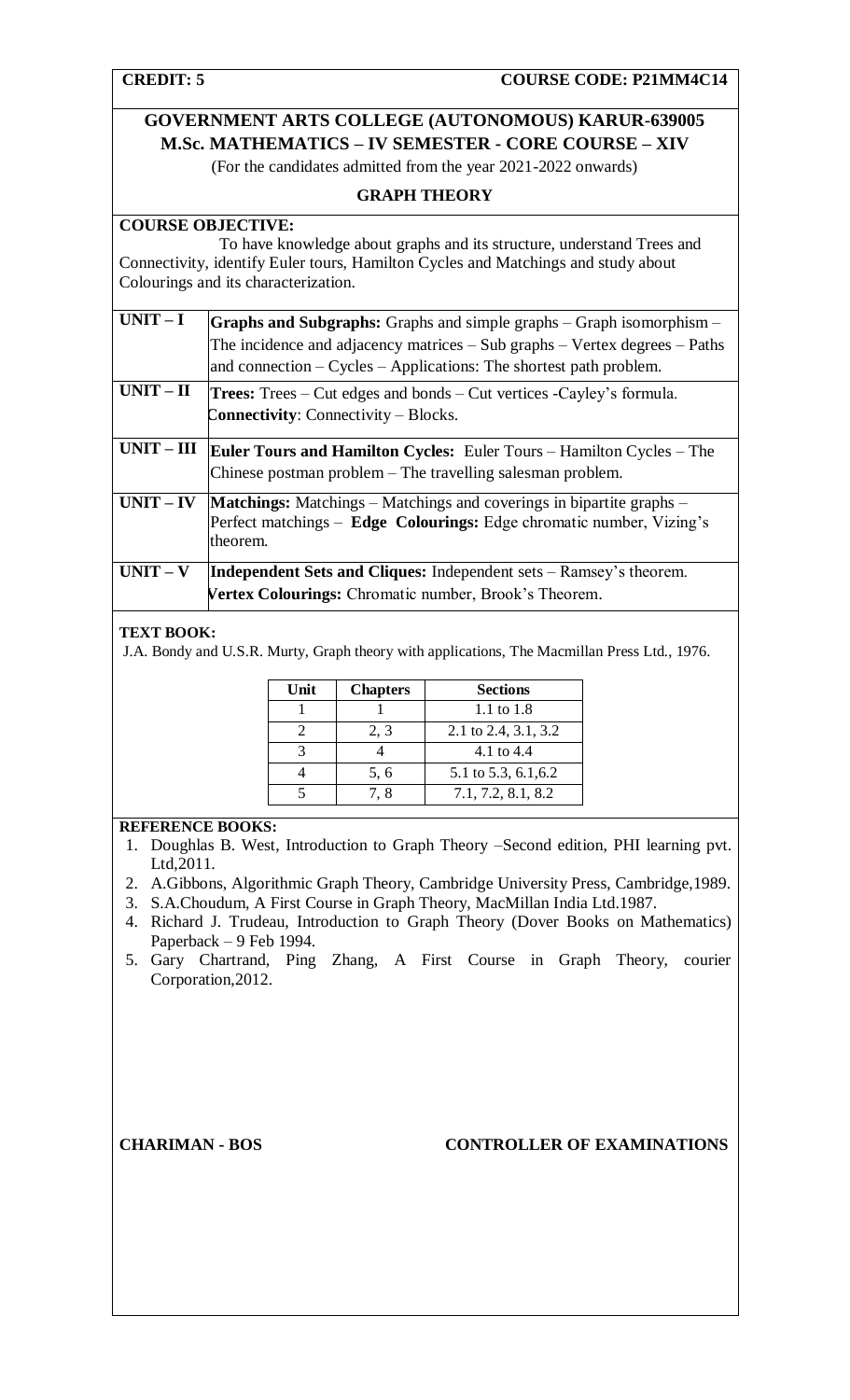- **CO 1** Analyze various types of graphs and identify bipartite graphs.
- **CO 2** Examine and identify properties of trees. Find out and determine vertex and edge connectivity of all simple graphs.
- **CO 3** Apply the analytical techniques and theoretical knowledge in solving many real-life problems. To prove theorems related to Hamiltonian, Eulerian graphs and matching.
- **CO 4** Solve and analyze the colouring problem and apply them in the Time tabling problem and the Storage Problem.
- **CO 5** Apply Euler's formula and Four Colour Conjecture in various problems and in many practical situations.

# **Nature of Course**

| Knowledge and Skill | <b>Employability oriented</b> |  |
|---------------------|-------------------------------|--|
| Skill oriented      | Entrepreneurship oriented     |  |

# **MAPPING**

# **COURSE OUTCOME WITH PROGRAMME SPECIFIC OUTCOME**

| $CO/PSO   PSO 1   PSO 2   PSO 3   PSO 4   PSO 5$ |  |  |  |
|--------------------------------------------------|--|--|--|
| CO <sub>1</sub>                                  |  |  |  |
| CO <sub>2</sub>                                  |  |  |  |
| CO <sub>3</sub>                                  |  |  |  |
| CO <sub>4</sub>                                  |  |  |  |
| CO <sub>5</sub>                                  |  |  |  |

**KEY:** STRONGLY CORRELATED-3 MODERATELY CORRELATED-2 WEAKLY CORRELATED-1

# **PEDEGOGY:**

- 1.Lecture(Chalk and Talk-OHP-LCD)
- 2.Quiz Seminar
- 3.Pear Learning
- 4.Assignments

# **Template – End Semester Examination**

| Knowledge<br><b>Section</b><br>level |   | Nature of the question                                                               | <b>Maximum Marks</b>   |    |
|--------------------------------------|---|--------------------------------------------------------------------------------------|------------------------|----|
| $K_3$                                | A | Understanding Description/Problems – Two<br>questions from every Unit                | 10x2                   | 20 |
| $K_4, K_5$                           | B | Analysis, Evaluation, Description/Problems-<br>At least one question from every Unit | 5(Either or<br>type)x5 | 25 |
| $K_4, K_5$                           | C | Application/Analysis/Synthesis/Evaluation-<br>One question from every Unit           | 3(Out of<br>5)x10      | 30 |
| Total                                |   |                                                                                      |                        | 75 |

# **COURSE DESIGNER: A. PRIYA**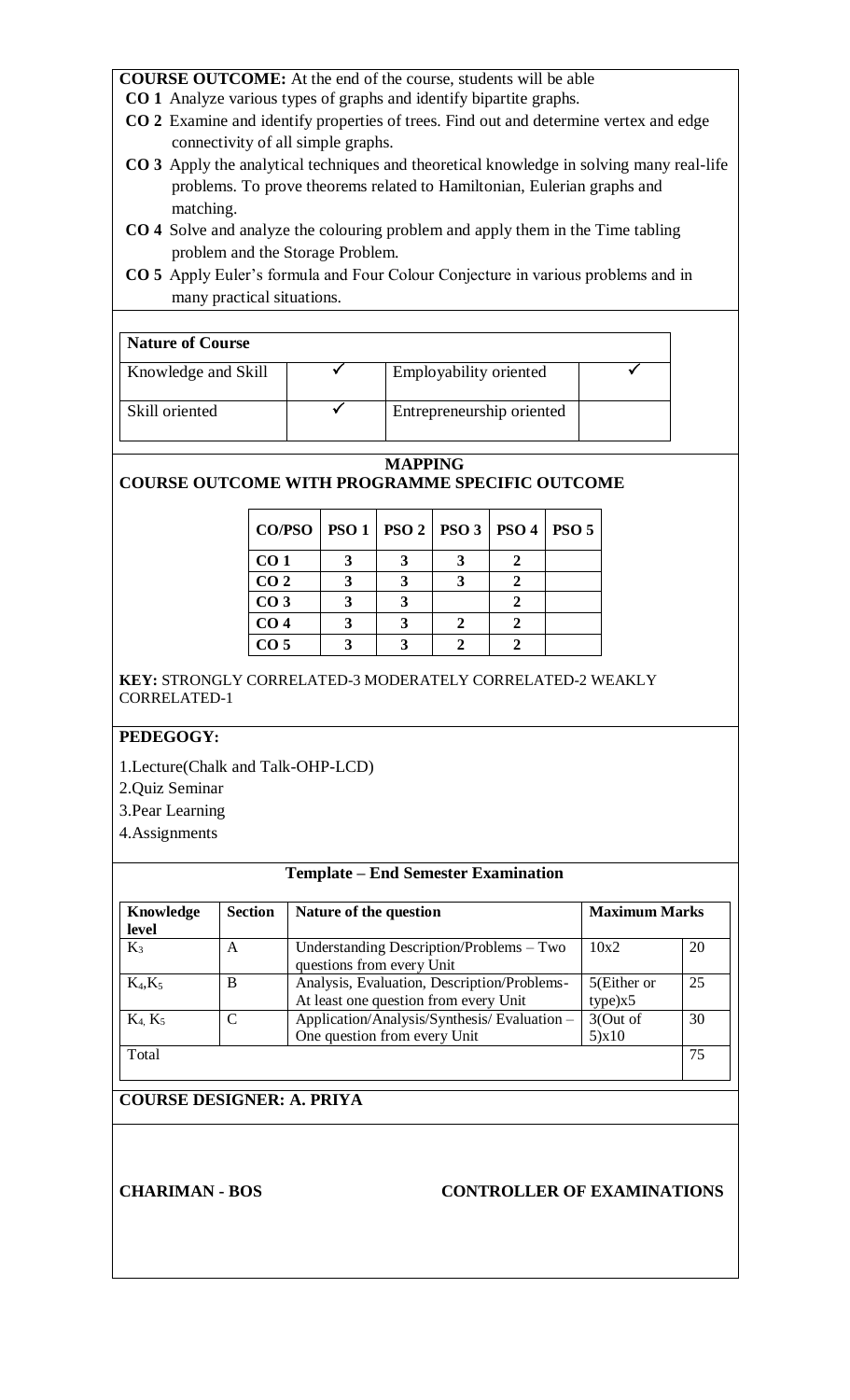# **GOVERNMENT ARTS COLLEGE (AUTONOMOUS) KARUR-639005 M.Sc. MATHEMATICS – IV SEMESTER - ELECTIVE COURSE – V**

(For the candidates admitted from the year 2021-2022 onwards)

# **FLUID DYNAMICS**

# **COURSE OBJECTIVES:**

This course will enable the students to

Understand the basic techniques and results of the Fluid dynamics, familiarize with the properties of fluids and the applications of fluid mechanics, understand the concept of fluid measurement, types of flows and dimensional analysis, formulate important results and theorems, use the theory, methods and techniques of fluid dynamics to solve problems.

| $UNIT-I$     | <b>Kinematics of Fluids in Motion:</b> Real fluids and ideal fluids – Velocity<br>of a fluid at a point – stream lines and path lines; steady and unsteady<br>$flows$ – The velocity potential – The vorticity vector – Local and particle<br>rates of change – The equation of continuity – Worked examples.  |
|--------------|----------------------------------------------------------------------------------------------------------------------------------------------------------------------------------------------------------------------------------------------------------------------------------------------------------------|
| $UNIT - II$  | <b>Equations of Motion of a Fluid:</b> Pressure at a point in a fluid at rest –<br>Pressure at a point in a moving fluids – Conditions at a boundary of two<br>inviscid immiscible fluids – Euler's equations of motion – Discussion of<br>the case of steady motion under conservative body forces.           |
| $UNIT - III$ | Some Three-Dimensional Flows: Introduction - Sources, sinks and<br>doublets $-$ Images in a rigid infinite plane $-$ Axi-symmetric flows;<br>Stoke's stream function.<br><b>Some Two-dimensional Flows:</b> Meaning of two-dimensional flow $-$<br>Use of cylindrical polar coordinates – The stream function. |
| $UNIT - IV$  | <b>Viscous Flow:</b> Stress components in a real fluid $-$ Relations between<br>Cartesian components of stress – Translation motion of fluid element –<br>The rate of strain quadric and principle stresses - Some further properties<br>of the rate of strain quadric.                                        |
| $UNIT - V$   | <b>Viscous Flow:</b> Stress analysis in fluid motion – Relations between stress<br>and rate of strain – The coefficient of viscosity and laminar flow – The<br>Navier-Stoke's equations of motion of a viscous fluid.                                                                                          |

# **TEXT BOOK:**

F. Chorlton, Fluid Dynamics, CBS publications, New Delhi, 1985.

| Unit | <b>Chapters</b> | <b>Sections</b>             |
|------|-----------------|-----------------------------|
|      |                 | 2.1 to 2.8                  |
|      |                 | 3.1 to 3.4, 3.7             |
|      | 4. 5            | 4.1 to 4.3, 4.5, 5.1 to 5.3 |
|      |                 | 8.1 to 8.5                  |
|      |                 | 8.6 to 8.9                  |

# **REFERENCE BOOK:**

- 1. G.K.Batchaclor, An introduction to fluid mechanics, foundation books.
- 2. S.W.Yuan, Foundation of fluid mechanics, Prentice Hall of India Pvt.Ltd
- 3. R.K.Rathy, An introduction to fluid dynamics, IBH publishing company.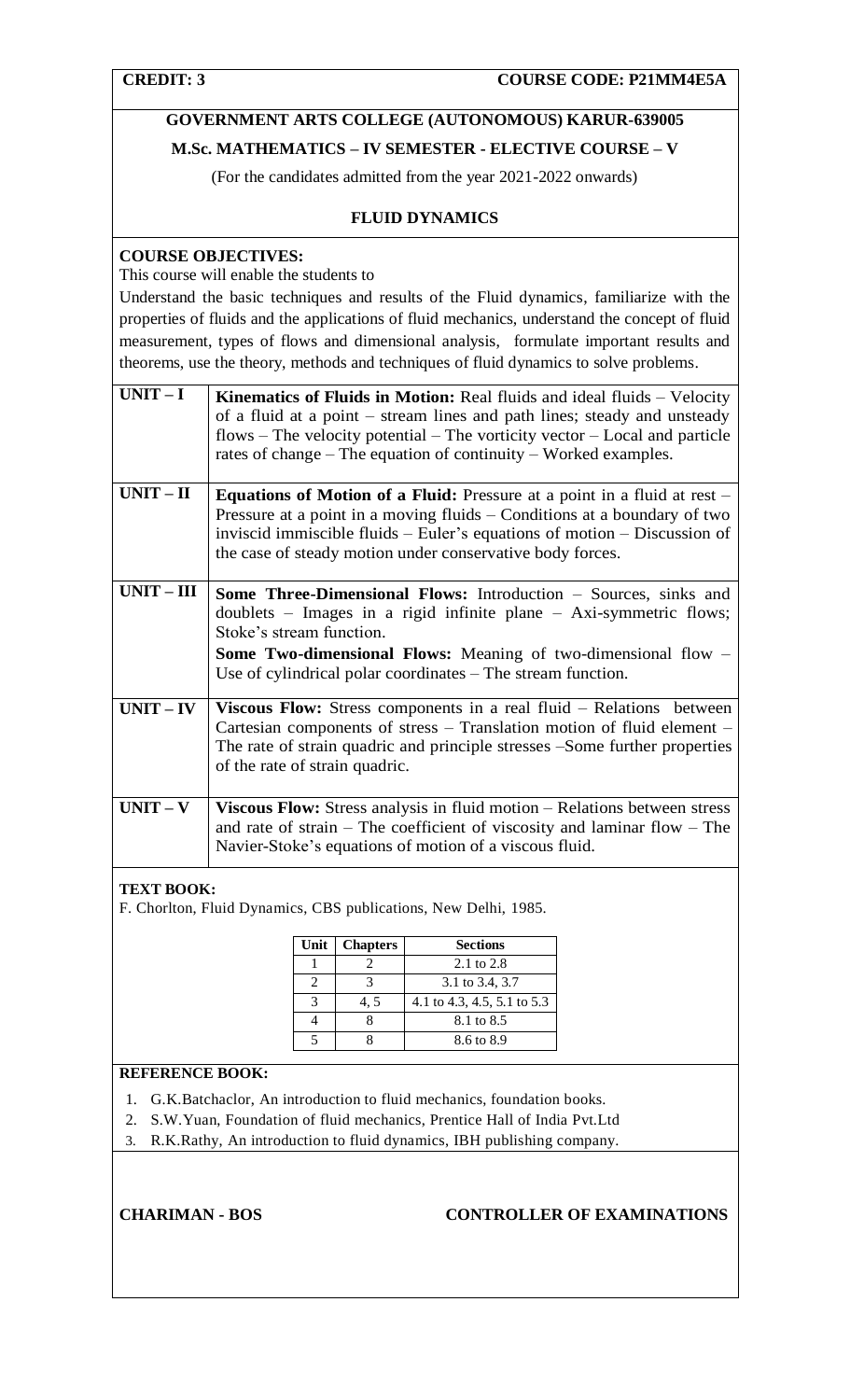- **CO 1** Identify and obtain the values of fluid properties and relationship between them.
- **CO 2** Understand the principles of continuity, momentum, and energy as applied to fluid motions.
- **CO 3** Recognize these principles written in form of mathematical equations.
- **CO 4** Apply dimensional analysis to predict physical parameters that influence the flow in fluid dynamics.
- **CO 5** Know the relation between Cartesian components of stress.

| <b>Nature of Course</b> |                           |  |
|-------------------------|---------------------------|--|
| Knowledge and Skill     | Employability oriented    |  |
| Skill oriented          | Entrepreneurship oriented |  |

# **MAPPING**

# **COURSE OUTCOME WITH PROGRAMME SPECIFIC OUTCOME**

| $CO/PSO$   PSO 1   PSO 2   PSO 3   PSO 4   PSO 5 |  |  |  |
|--------------------------------------------------|--|--|--|
| CO <sub>1</sub>                                  |  |  |  |
| CO <sub>2</sub>                                  |  |  |  |
| CO <sub>3</sub>                                  |  |  |  |
| CO <sub>4</sub>                                  |  |  |  |
| CO <sub>5</sub>                                  |  |  |  |

**KEY:** STRONGLY CORRELATED-3 MODERATELY CORRELATED-2 WEAKLY CORRELATED-1

# **PEDEGOGY:**

1.Lecture(Chalk and Talk-OHP-LCD)

2.Quiz Seminar

3.Pear Learning

4.Assignments

| <b>Template – End Semester Examination</b> |                |                                                |                      |    |  |
|--------------------------------------------|----------------|------------------------------------------------|----------------------|----|--|
| Knowledge                                  | <b>Section</b> | Nature of the question                         | <b>Maximum Marks</b> |    |  |
| level                                      |                |                                                |                      |    |  |
| $K_3$                                      | A              | Understanding Description/Problems - Two       | 10x2                 | 20 |  |
|                                            |                | questions from every Unit                      |                      |    |  |
| $K_4, K_5$                                 | B              | Analysis, Evaluation, Description/Problems-At  | 5(Either or          | 25 |  |
|                                            |                | least one question from every Unit             | type)x5              |    |  |
| $K_4, K_5$                                 | C              | Application/Analysis/Synthesis/Evaluation -One | 3(Out of 5)x10       | 30 |  |
|                                            |                | question from every Unit                       |                      |    |  |
| Total                                      |                |                                                |                      | 75 |  |

# **COURSE DESIGNER: S. MURUGAMBIGAI – Dr. S. BALASUBRAMANIAN**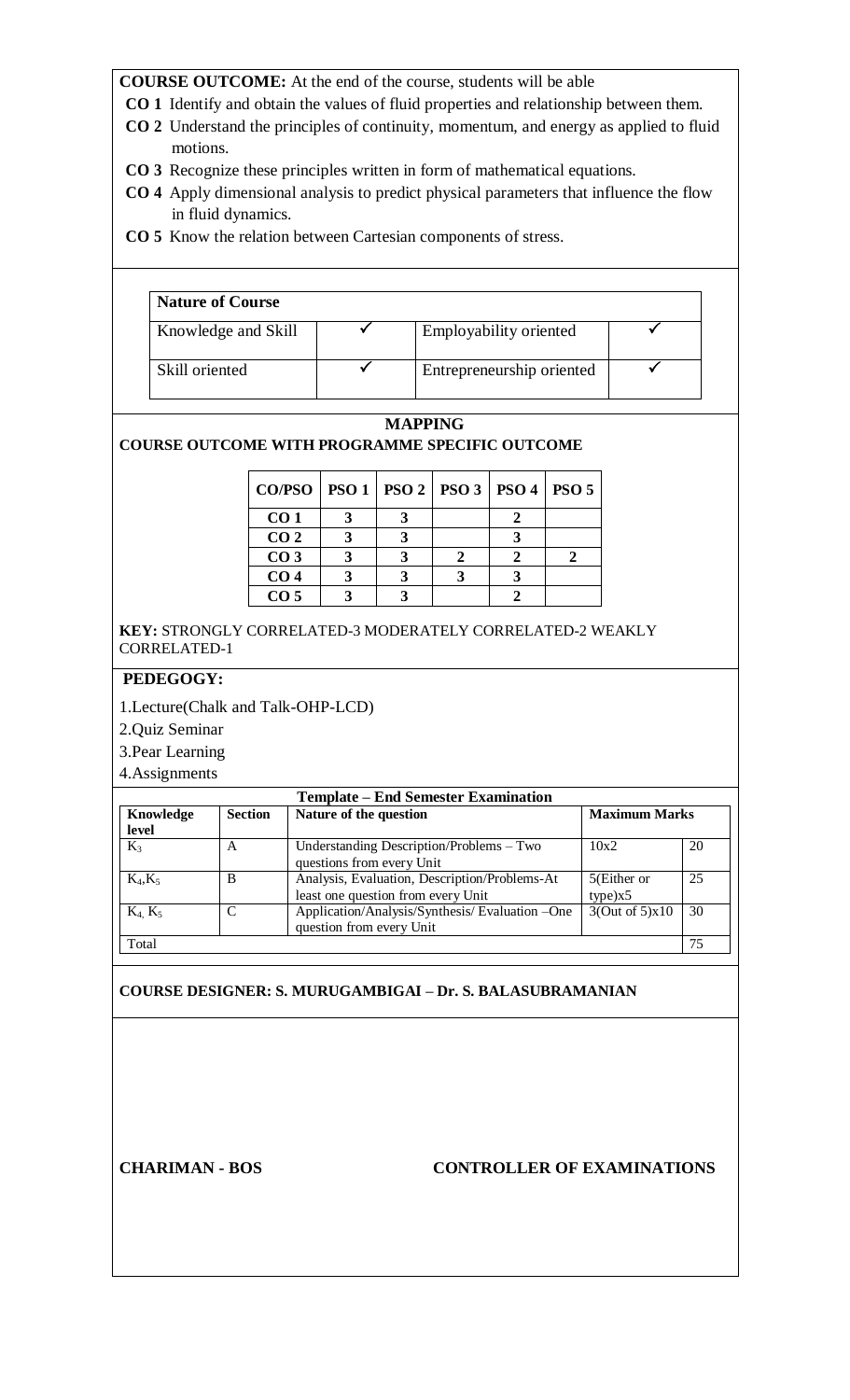# **GOVERNMENT ARTS COLLEGE (AUTONOMOUS) KARUR-639005 M.Sc. MATHEMATICS – IV SEMESTER - ELECTIVE COURSE – V**

(For the candidates admitted from the year 2021-2022 onwards)

# **MEASURE THEORY AND INTEGRATION**

# **COURSE OBJECTIVE:**

 To Study financial mathematics through various models and various aspects of financial mathematics.

| $UNIT-I$    | <b>Measure on Real line:</b> Lebesgue outer measure $-$ Measurable sets $-$         |
|-------------|-------------------------------------------------------------------------------------|
|             | Regularity – Measurable function – Boral and Lebesgue measurability.                |
|             |                                                                                     |
|             |                                                                                     |
| $UNIT-II$   | <b>Integration of Non-negative functions:</b> The general integral – Integration of |
|             | series – Riemann and Lebesgue integrals.                                            |
|             |                                                                                     |
|             | $UNIT - III$ Abstract measure spaces: Measures and outer measures $-$ Completion of |
|             | Measures-Measure spaces – Integration with respect to measure.                      |
|             |                                                                                     |
|             |                                                                                     |
| $UNIT - IV$ | <b>Convergence in measure:</b> Almost uniform convergence – Signed measure          |
|             | and the Hahn decomposition – The Jordan decomposition – Radon-Nikodym               |
|             | Theorem.                                                                            |
|             |                                                                                     |
|             |                                                                                     |
| $UNIT - V$  | <b>The Classical Banach spaces:</b> LP spaces – Minkowski and Holder's              |
|             | inequality – Completeness – Approximation in LP spaces.                             |

### **TEXT BOOKS:**

- 1. G. de. Barra. **"Measure theory and integration"**, New Age International(P) Ltd.
- 2. H. L. Royden, **"Real Analysis"**, 3rd Edition, PHI Ltd.

| Unit | <b>Chapters</b> | <b>Sections</b>      |
|------|-----------------|----------------------|
|      | 2[1]            | 2.1 to 2.5           |
|      | 3[1]            | 3.1 to 3.4           |
|      | 5[1]            | 5.1, 5.4 to 5.6      |
|      | 7, 8[1]         | 7.1,7.2 & 8.1 to 8.3 |
|      | 612 I           | 6.1 to $6.4$         |

# **REFERENCE BOOKS:**

- **1. "Measure and Integration"** 2nd Edition by M. E. Munroe, Addison Wesley PublishingCompany – 1971.
- **2. "Lebesgue Measure and Integration"**, P. K . Jain , V. P. Gupta , New Age International(P) Ltd,New Delhi - 1986 (Reprint - 2000)
- **3.** Measure and Integral: **"An Introduction to Real Analysis"**, Richard L.Wheeden and AntoniZygmund, Marcel Dekker Inc. 1977.
- **4. "An Introduction to Measure and Integration"** , Inder K. Rana, Narosa Publishing House,New Delhi – 1997.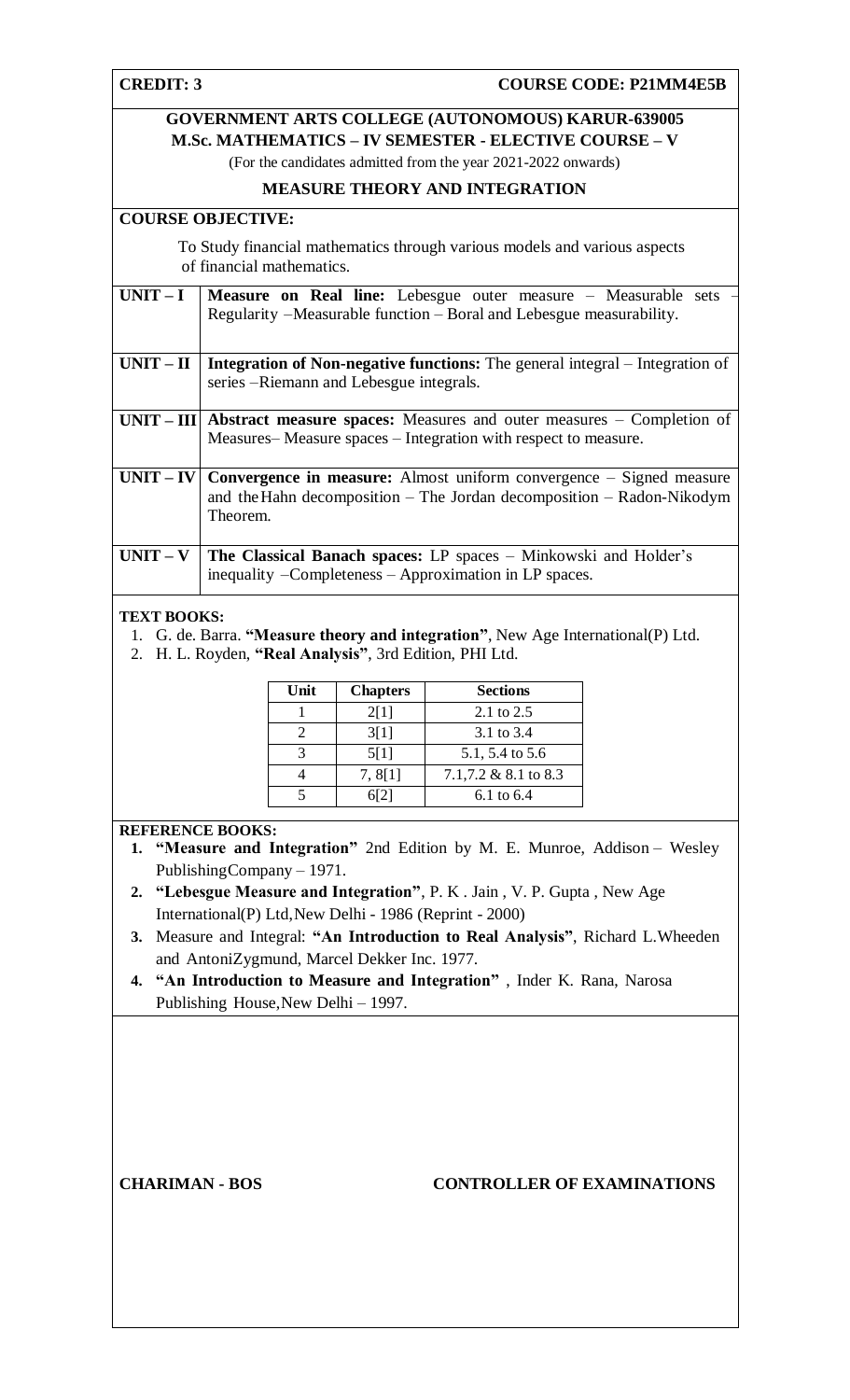**CO 1** Learn the basic concepts of measure and integration.

- **CO 2** Comprehend the differences between different types of convergences.
- **CO 3** Understand the concepts of Classical Banach Spaces
- **CO 4** Learn completeness and approximation in Lp-spaces.

**CO 5** An overview of the central results of the theory of Lebesgue integration.

| <b>Nature of Course</b> |                           |  |
|-------------------------|---------------------------|--|
| Knowledge and Skill     | Employability oriented    |  |
| Skill oriented          | Entrepreneurship oriented |  |

# **MAPPING**

# COURSE OUTCOME WITH PROGRAMME SPECIFIC OUTCOME

| <b>CO/PSO</b>   | <b>PSO 1</b> | PSO <sub>2</sub> | PSO <sub>3</sub> | PSO <sub>4</sub> | <b>PSO 5</b> |
|-----------------|--------------|------------------|------------------|------------------|--------------|
| CO <sub>1</sub> |              |                  |                  |                  |              |
| CO <sub>2</sub> |              |                  |                  |                  |              |
| CO <sub>3</sub> |              |                  |                  |                  |              |
| CO <sub>4</sub> |              |                  |                  |                  |              |
| CO <sub>5</sub> |              |                  |                  |                  |              |

**KEY:** STRONGLY CORRELATED-3 MODERATELY CORRELATED-2 WEAKLY CORRELATED-1

# **PEDEGOGY:**

1.Lecture(Chalk and Talk-OHP-LCD)

2.Quiz Seminar

3.Pear Learning

4.Assignments

| <b>Template – End Semester Examination</b> |                |                                                                                      |                        |    |  |
|--------------------------------------------|----------------|--------------------------------------------------------------------------------------|------------------------|----|--|
| Knowledge                                  | <b>Section</b> | Nature of the question                                                               | <b>Maximum Marks</b>   |    |  |
| level                                      |                |                                                                                      |                        |    |  |
| $K_3$                                      | A              | Understanding Description/Problems – Two<br>questions from every Unit                | 10x2                   | 20 |  |
| $K_4, K_5$                                 | B              | Analysis, Evaluation, Description/Problems-<br>At least one question from every Unit | 5(Either or<br>type)x5 | 25 |  |
| $K_4, K_5$                                 | $\mathcal{C}$  | Application/Analysis/Synthesis/Evaluation-<br>One question from every Unit           | 3(Out of<br>5)x10      | 30 |  |
| Total                                      |                |                                                                                      |                        | 75 |  |

# **COURSE DESIGNER: S. MURUGAMBIGAI – Dr. S. BALASUBRAMANIAN**